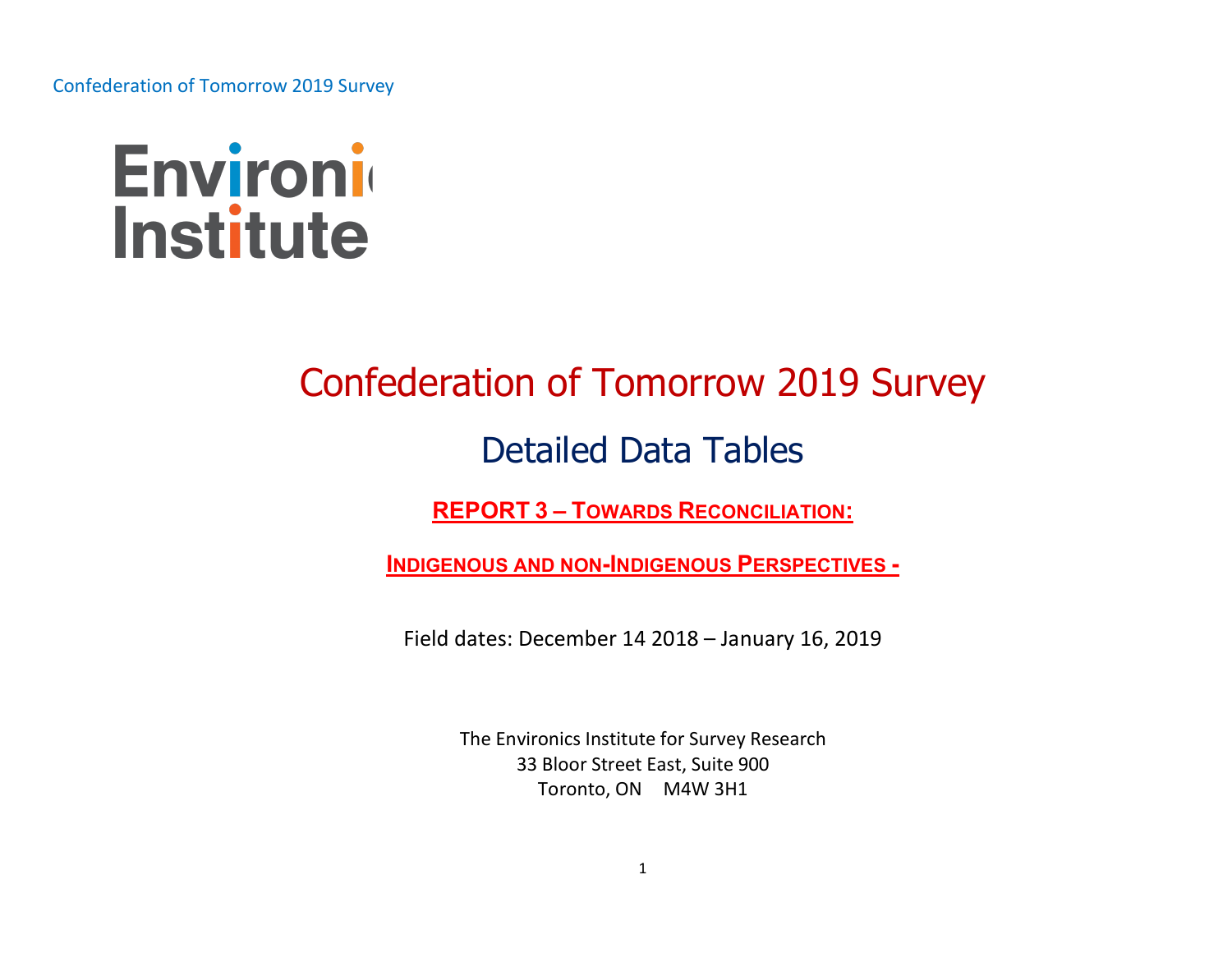### Banner-Question Key

This detailed set of statistical tables shows survey results for the total general population and also by various subgroups of interest. For this table set there are three "banners" of subgroups, drawn from questions in the survey. The results have also been tested for significant differences within these subgroups. The statistical tests undertaken are an independent T-Test for means and independent Z-Test for percentages. The following key shows the questions used to create the banner subgroups and also what groups have been tested for significant differences in each of the banners.

In the tables that follow, upper case letters under the percentages indicate subgroup differences that are significant at the 95% level.

|              |                       |                                    |                  | Region     |                       |                                |                                            |                                                        | Other Regions       |                                            |                                                         |                     | Provinces/Territories |     |                                         |                    |                                                                                 |                                |                     |
|--------------|-----------------------|------------------------------------|------------------|------------|-----------------------|--------------------------------|--------------------------------------------|--------------------------------------------------------|---------------------|--------------------------------------------|---------------------------------------------------------|---------------------|-----------------------|-----|-----------------------------------------|--------------------|---------------------------------------------------------------------------------|--------------------------------|---------------------|
| Total        | ATI                   | QC                                 | ON               | <b>PRA</b> |                       | <b>BC TER</b>                  | <b>ROC</b>                                 | <b>MAR</b>                                             | ------------<br>WST | <b>NFL</b>                                 | PEI                                                     | ΝS                  | ΝB                    | MВ  | SK                                      | AB                 | YΚ                                                                              | NT NU                          |                     |
| (A)          | (B)                   | (C)                                | (D)              | (E)        | (F)                   | $\mathsf{G}$                   | (H)                                        | (I)                                                    | $(\mathsf{J})$      | (K)                                        | (L)                                                     | (M)                 | (N)                   | (0) | (P)                                     | (Q)                | (R)                                                                             | (S)                            | (T)                 |
|              |                       | Identity<br>==============         |                  |            | =========             | Peoples                        |                                            | Indigenous<br>Group<br>==============                  |                     | ==================                         | Indigineous<br>Community                                |                     |                       |     | Language<br>====================        |                    |                                                                                 |                                | Gender<br>========= |
| Total        | <b>CAN</b>            | MIX                                | PTI              |            | $IN-$<br>DIG          | NON/<br>IND                    | FIN/<br><b>NAT</b>                         | $ME - / IN - /$<br><b>TIS</b>                          | UIT                 | <b>CTY</b>                                 | TWN/<br><b>RUR</b>                                      | $ON-$<br><b>RES</b> |                       | PHO | ANG/FRA/<br>NCO                         | QC/ALL/<br>FRA PHO |                                                                                 |                                | M F                 |
| (A)          | (B)                   | (C)                                | (D)              |            | (E)                   | (F)                            | $\left( G\right)$                          | (H)                                                    | (I)                 | $(\mathsf{J})$                             | (K)                                                     | (L)                 |                       | (M) | (N)                                     | (0)                | (P)                                                                             | $- -$<br>(Q)                   | (R)                 |
| Total<br>(A) | $18 - /$<br>24<br>(B) | $25/- 35/- 45/-$<br>34<br>(C)      | Age<br>44<br>(D) | 54<br>(E)  | $55+$<br>(F)          |                                | Education<br>$<$ HS<br>(H)<br>$\mathsf{G}$ | ---------------<br>HS/ COM/ UNV/<br>COM COL DEG<br>(I) | $\overline{J}$      | ===================<br><30K \$60K K<br>(K) | Household Income<br>$$60-$<br>\$30/ \$100 \$100K<br>(L) | (M)                 | /PLUS<br>(N)          | (0) | GOOD JUST NOT/<br><b>ENGH GH</b><br>(P) | ET.<br>(Q)         | Income adequacy<br>------------------<br>/ /EN- STR- NOT/<br><b>HARD</b><br>(R) | urb.<br>$====$<br>URB/<br>---- | CAN<br>(S)          |
|              |                       | Generation in<br>================= | Canada           |            |                       | Years in<br>Canada<br>$10 - /$ | ==============                             |                                                        |                     | Federal Party support                      |                                                         |                     |                       |     | Sat. with<br>direction<br>---------     |                    |                                                                                 | Gov't<br>Impact<br>=========   |                     |
| Total        | 1ST                   | 2 <sub>ND</sub>                    |                  | 3RD        | $<$ 10/<br><b>YRS</b> | 20                             | $20+$<br>YRS / YRS                         | LIB                                                    | CON                 | <b>NDP</b>                                 | GRN<br>BQ                                               | PPC                 | NON/<br>UND           |     | SAT SAT                                 | DIS/               | <b>POS</b>                                                                      | <b>NEG</b>                     |                     |
| (A)          | (B)                   | (C)                                |                  | (D)        | (E)                   | (F)                            | (G)                                        | (H)                                                    | (I)                 | $(1)$<br>(K)                               | (L)                                                     | (M)                 | (N)                   |     | (0)                                     | (P)                | (Q)                                                                             | (R)                            |                     |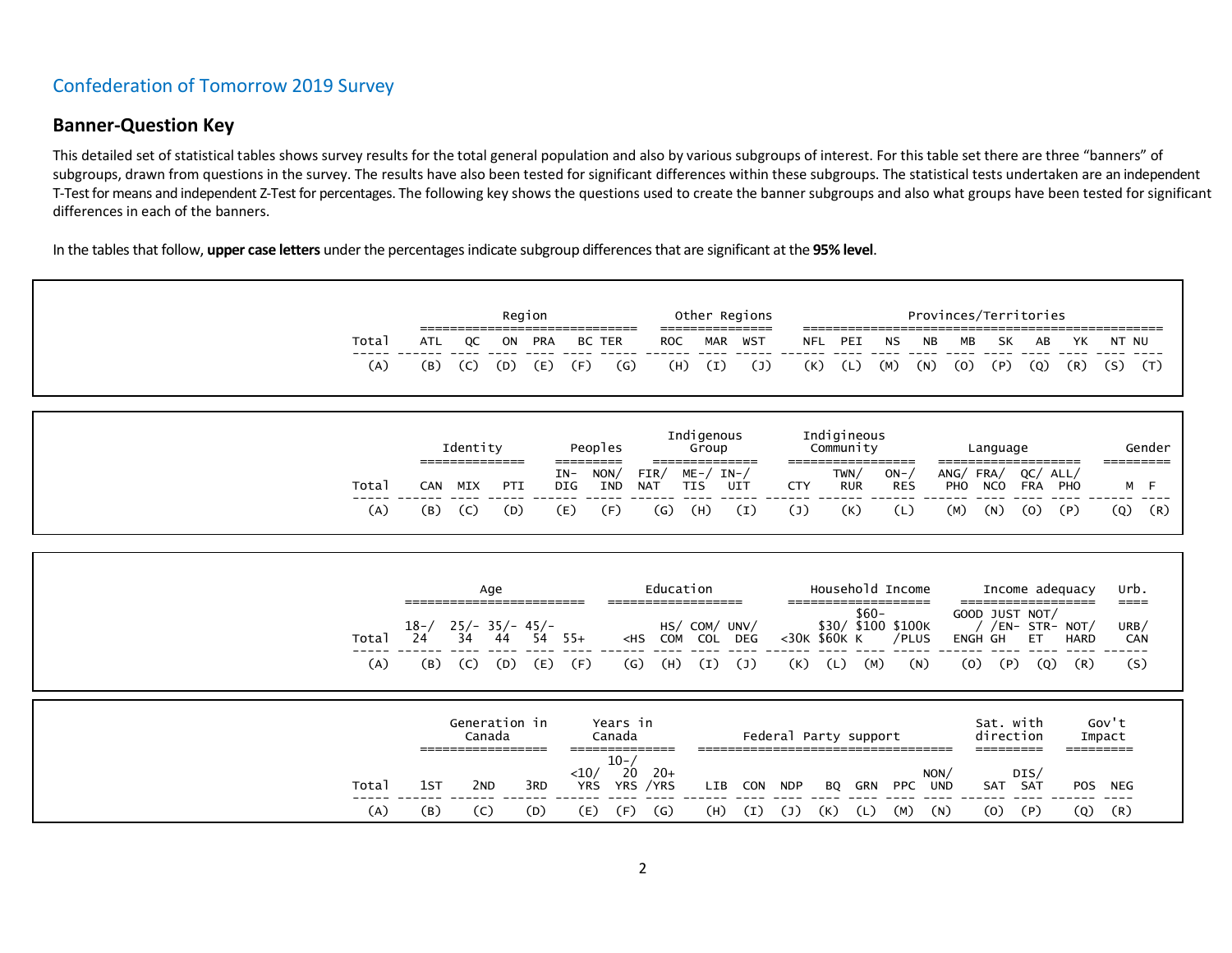### Q3B. Do you consider yourself to be

|                                                    |                |                          |     |          | Region             |               |                  |            |               | Other Regions  |            |                 |                | Provinces/Territories |                 |                |                |         |                |              |
|----------------------------------------------------|----------------|--------------------------|-----|----------|--------------------|---------------|------------------|------------|---------------|----------------|------------|-----------------|----------------|-----------------------|-----------------|----------------|----------------|---------|----------------|--------------|
|                                                    | Total          | <b>ATL</b>               | QC  |          | ON PRA             | <b>BC TER</b> |                  | <b>ROC</b> | <b>MAR</b>    | <b>WST</b>     | <b>NFL</b> | PEI             | <b>NS</b>      | <b>NB</b>             | MB              | SK             | AB             | YK      | NT NU          |              |
|                                                    | (A)            | (B)                      | (C) | (D)      | (E)                | (F)           | $\mathsf{(G)}$   | (H)        | (I)           | $(\mathsf{J})$ | (K)        | (L)             | (M)            | (N)                   | (0)             | (P)            | (Q)            | (R)     | (S)            | (T)          |
| Weighted 'N'                                       | 326            | 24                       | 34  | 62       | 120                | 47            | 40               | 293        | 16            | 167            | 8          |                 | 8              | 6                     | 41              | 32             | 46             | 6       | 14             | 20           |
| Unweighted 'N'                                     | 645            | 68                       | 45  | 111      | 189                | 82            | 150              | 600        | 47            | 271            | 21         | 9               | 18             | 20                    | 71              | 40             | 78             | 25      | 52             | 73           |
| A Canadian only                                    | 14             | 25<br>DF                 | 19  | 6        | 12                 | 10            | 26<br><b>DEF</b> | 13         | 27            | 11             | 22         | 4               | 30             | 28                    | 6               | 8              | 21<br>$\Omega$ | 17      | 16             | $rac{36}{9}$ |
| A Canadian first, but also an<br>Indigenous person | 17             | 11                       | 22  | 16       | 15                 | 22            | 19               | $17\,$     | 14            | 17             | 5          |                 | 19             | 12                    | 20              | 17             | 10             | *       | 22             | 22           |
| Equally a Canadian and an Indigenous<br>person     | 34             | 36                       | 17  | 45<br>CG | $rac{35}{C}$       | $rac{39}{C}$  | 23               | 36         | 36            | 36             | 35         | 8               | 44             | 33                    | 41              | 35             | 30             | 50      | 17             | 19           |
| An Indigenous person first, but also a<br>Canadian | 24             | 27                       | 29  | 27       | 26                 | 18            | 13               | 23         | 23            | 24             | 35         | 88<br>MT        | $\overline{7}$ | 28                    | 34<br><b>MT</b> | 21             | 22             | 17      | 17             | 10           |
| An Indigenous person only                          | 8              |                          | 11  | 6        | 10<br><sub>R</sub> | 9             | 10               | 8          | $\mathcal{R}$ | 10             | 3          | ☆               |                |                       | ☆               | 19<br>$\Omega$ | 12<br>$\Omega$ | $\star$ | 21<br>$\Omega$ | 4            |
| Cannot say                                         | $\overline{2}$ | $\overline{\phantom{0}}$ |     |          |                    |               | 9<br><b>CEF</b>  | 2          |               | $\overline{2}$ |            |                 |                |                       |                 |                | 4              | 17      | $\overline{7}$ | 9            |
| Top 2 Box                                          | 31             | 36                       | 42  | 22       | 28                 | 32            | 45<br>DE         | 30         | 41            | 29             | 27         | 4               | 49             | 39                    | 25              | 25             | 32             | 17      | 38             | - 58<br>OPQ  |
| Bottom 2 Box                                       | 32             | 28                       | 40  | 33       | 36                 | 27            | 23               | 31         | 23            | 33             | 37         | 88<br><b>MT</b> | 7              | 28                    | 34              | 40<br>MT       | 35<br>M        | 17      | 38             | 14           |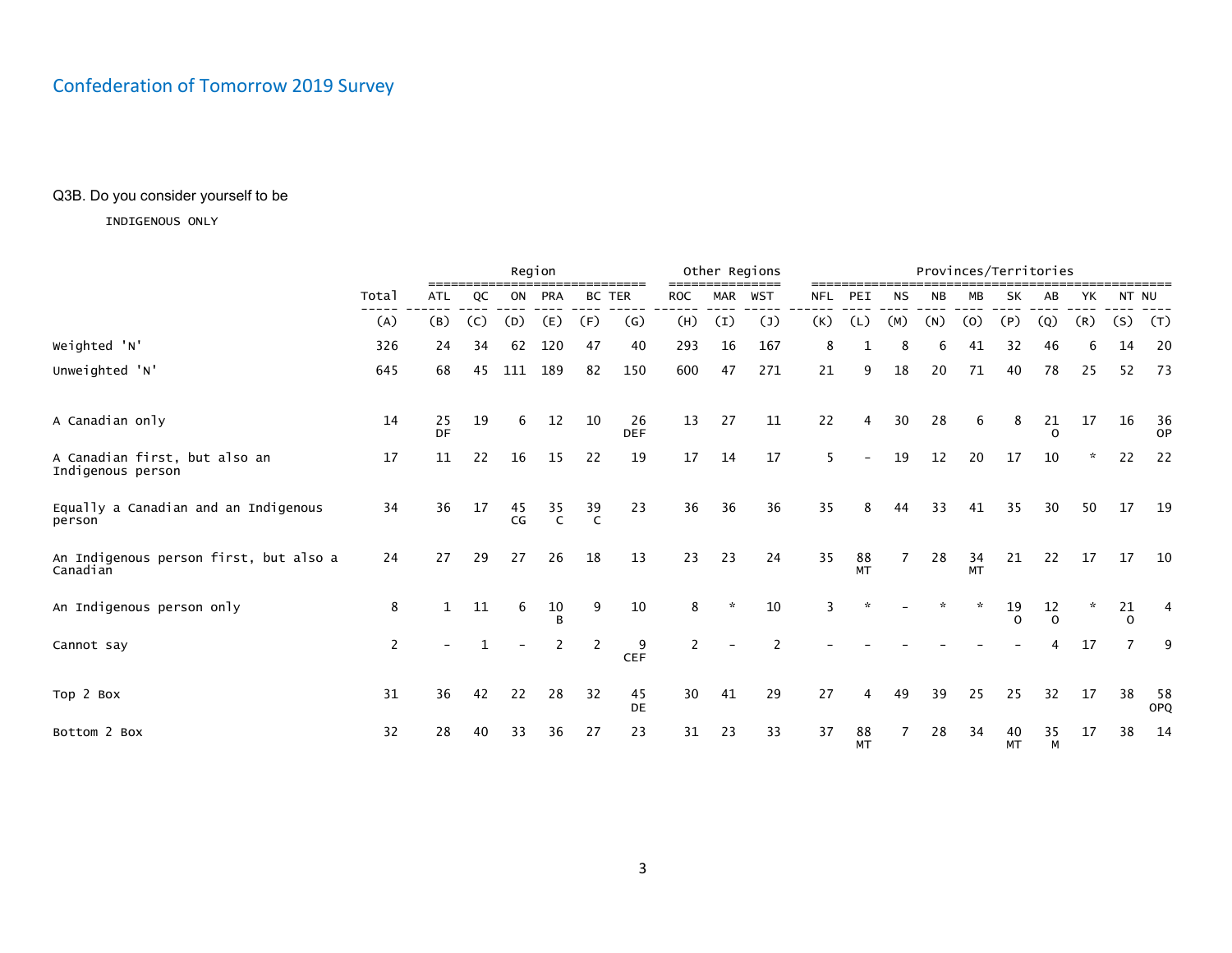### Q3B. Do you consider yourself to be

|                                                    |       |                          | Identity<br>============== |                          |              | Peoples<br>=========     |                    | Indigenous<br>Group    | ============== | =====          | Indigineous<br>Community | ======              | $==$            | Language       |                   | --------    | =========      | Gender |
|----------------------------------------------------|-------|--------------------------|----------------------------|--------------------------|--------------|--------------------------|--------------------|------------------------|----------------|----------------|--------------------------|---------------------|-----------------|----------------|-------------------|-------------|----------------|--------|
|                                                    | Total | <b>CAN</b>               | MIX                        | PTI                      | $IN-$<br>DIG | NON/<br><b>IND</b>       | FIN/<br><b>NAT</b> | $ME - /$<br><b>TIS</b> | $IN-$<br>UIT   | <b>CTY</b>     | TWN/<br><b>RUR</b>       | $ON-$<br><b>RES</b> | ANG/FRA/<br>PHO | <b>NCO</b>     | QC/<br><b>FRA</b> | ALL/<br>PHO | M F            |        |
|                                                    | (A)   | (B)                      | (C)                        | (D)                      | (E)          | (F)                      | $\left( G\right)$  | (H)                    | (I)            | $(\mathsf{J})$ | (K)                      | (L)                 | (M)             | (N)            | (0)               | (P)         | (Q)            | (R)    |
| Weighted 'N'                                       | 326   | 103                      | 111                        | 105                      | 326          |                          | 187                | 101                    | 26             | 160            | 124                      | 58                  | 272             | 31             | 31                | 19          | 131 193        |        |
| Unweighted 'N'                                     | 645   | 198                      | 211                        | 225                      | 645          | $\overline{\phantom{0}}$ | 335                | 210                    | 78             | 305            | 245                      | 88                  | 541             | 43             | 35                | 57          | 249 393        |        |
| A Canadian only                                    | 14    | 45                       |                            |                          | 14           |                          | 8                  | 20<br>G                | 23<br>G        | 8              | 18<br><b>JL</b>          | $\overline{7}$      | 12              | 21             | 21                | 33<br>м     | 17             | 12     |
| A Canadian first, but also an<br>Indigenous person | 17    | 55                       |                            |                          | 17           |                          | 11                 | $\frac{28}{G}$         | 23             | 18             | 14<br>$\mathbf{I}$       | 4                   | 17              | 25             | 24                | 14          | 18             | 18     |
| Equally a Canadian and an Indigenous<br>person     | 34    | $\overline{\phantom{a}}$ | 100                        | $\overline{\phantom{a}}$ | 34           |                          | $\frac{36}{t}$     | $\frac{36}{1}$         | 15             | 37             | 33                       | 30                  | 38<br>NO        | 13             | 13                | 22          | 31             | 36     |
| An Indigenous person first, but also a<br>Canadian | 24    |                          |                            | 74                       | 24           |                          | $30\,$<br>н        | 15                     | 21             | 26             | 24                       | 32                  | 24<br>P         | $\frac{31}{P}$ | 32<br>Þ           | 1           | 24             | 24     |
| An Indigenous person only                          | 8     |                          |                            | 26                       | 8            |                          | 14<br>н            | $\star$                | 3              | 9              | 9                        | 24<br>JK            | 8               | 9              | 9                 | 21          | $\overline{7}$ | 9      |
| Cannot say                                         | 2     |                          |                            |                          |              |                          | 1                  |                        | 14<br>GH       | $\mathbf{1}$   | $\overline{2}$           | 3                   | $\mathbf{1}$    | 1              |                   | 10          | 4              | 1      |
| Top 2 Box                                          | 31    | 100                      |                            |                          | 31           |                          | 19                 | 48<br>G                | 46<br>G        | 26             | 31                       | 11                  | 29              | 45             | 46                | 47          | 34             | 30     |
| Bottom 2 Box                                       | 32    |                          |                            | 100                      | 32           |                          | 43<br>H            | 15                     | 24             | 35             | 33                       | 56<br>JK            | 32              | 40             | 41                | 21          | 31             | 33     |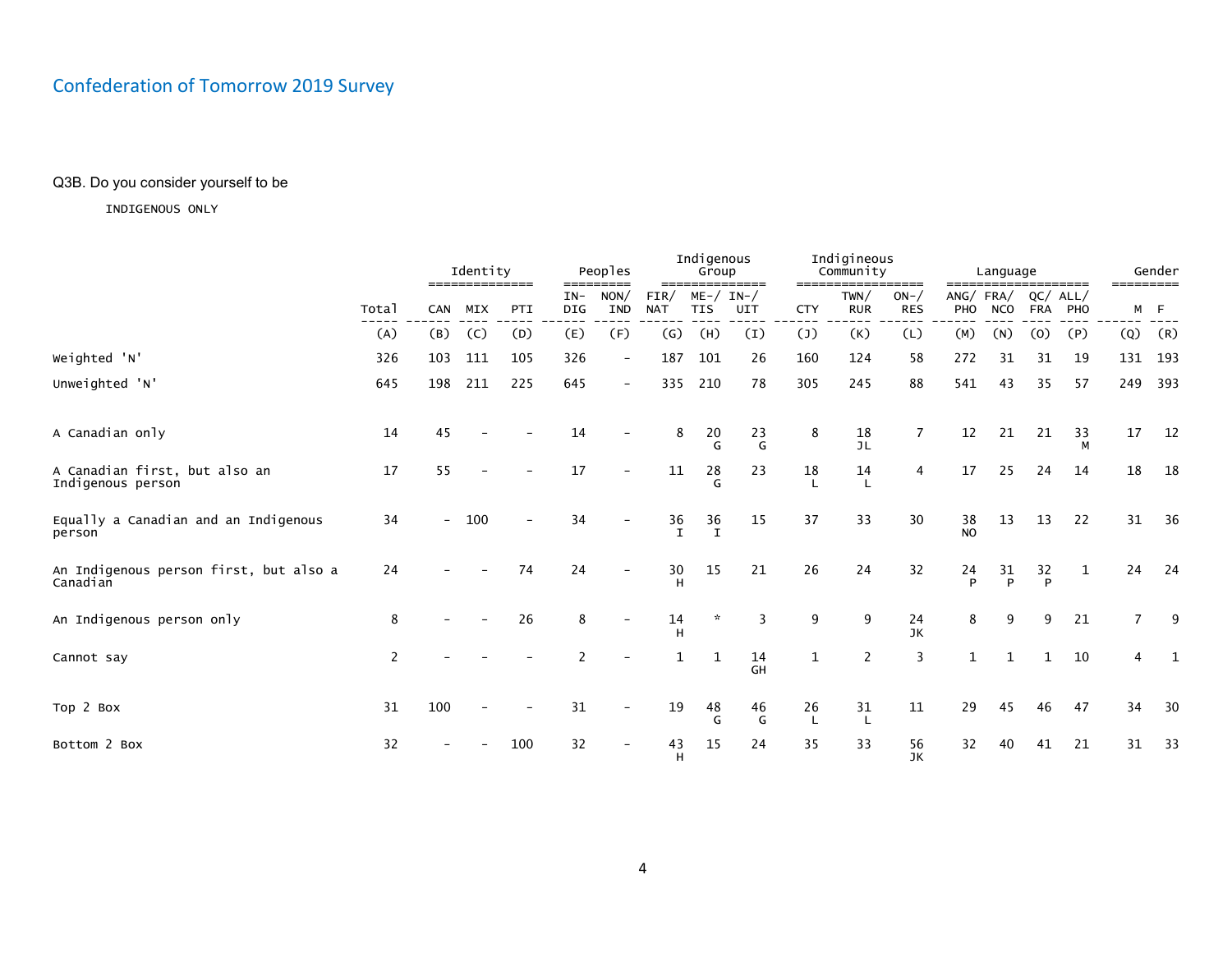### Q3B. Do you consider yourself to be

|                                                    |                       |                                 |              | Age |     |                |                                                                                                                                                                                                                                                                                                                                                   | Education |         |                      |                       |              |        | Household Income                                    |                  | Income adequacy                                          |     |             | urb.                |
|----------------------------------------------------|-----------------------|---------------------------------|--------------|-----|-----|----------------|---------------------------------------------------------------------------------------------------------------------------------------------------------------------------------------------------------------------------------------------------------------------------------------------------------------------------------------------------|-----------|---------|----------------------|-----------------------|--------------|--------|-----------------------------------------------------|------------------|----------------------------------------------------------|-----|-------------|---------------------|
|                                                    | Total                 | $18- / 25/ - 35/ - 45/ -$<br>24 | 34           | 44  | 54  | - 55+          | <hs< th=""><th>COM</th><th>COL</th><th>HS/ COM/ UNV/<br/>DEG</th><th></th><th>&lt;30K \$60K K</th><th><math>\$60-</math></th><th>--------------------<br/>\$30/ \$100 \$100K<br/>/PLUS</th><th>ENGH GH</th><th>==================<br/>GOOD JUST NOT/<br/>/ /EN- STR- NOT/</th><th>ET</th><th><b>HARD</b></th><th>====<br/>URB/<br/>CAN</th></hs<> | COM       | COL     | HS/ COM/ UNV/<br>DEG |                       | <30K \$60K K | $$60-$ | --------------------<br>\$30/ \$100 \$100K<br>/PLUS | ENGH GH          | ==================<br>GOOD JUST NOT/<br>/ /EN- STR- NOT/ | ET  | <b>HARD</b> | ====<br>URB/<br>CAN |
|                                                    | (A)                   | (B)                             | (C)          | (D) | (E) | (F)            | $\left( G\right)$                                                                                                                                                                                                                                                                                                                                 | (H)       | (I)     | $(\mathsf{J})$       | (K)                   | (L)          | (M)    | (N)                                                 | (0)              | (P)                                                      | (Q) | (R)         | (S)                 |
| Weighted 'N'                                       | 326                   | 81                              | 85           | 48  | 58  | 55             | 130                                                                                                                                                                                                                                                                                                                                               | 88        | 57      | 40                   | 124                   | 78           | 33     | 34                                                  | 62               | 111                                                      | 74  | - 70        | 64                  |
| Unweighted 'N'                                     | 645                   | 126                             | 158          | 123 | 119 | 119            | 98                                                                                                                                                                                                                                                                                                                                                | 155       | 264     | 116                  | 190                   | 161          | 71     | 115                                                 | 135              | 205                                                      |     | 161 131     | 110                 |
| A Canadian only                                    | 14                    | 11                              | 15           | 13  | 14  | 18             | 22<br>HIJ                                                                                                                                                                                                                                                                                                                                         | 9         | 9       | 7                    | 11                    | 18           | 14     | 14                                                  | 17               | 13                                                       |     | 17          | 13                  |
| A Canadian first, but also an<br>Indigenous person | 17                    | 18                              | 13           | 15  | 27  | 16             | 12                                                                                                                                                                                                                                                                                                                                                | 18        | 25<br>G | 25<br>G              | 16                    | 21           | 17     | 18                                                  | 14               | 15                                                       | 23  | 18          | 18                  |
| Equally a Canadian and an Indigenous<br>person     | 34                    | 32                              | 38           | 30  | 35  | 34             | 33                                                                                                                                                                                                                                                                                                                                                | 39        | 36      | 26                   | 34                    | 34           | 34     | 33                                                  | 29               | 37                                                       | 37  | 35          | 42                  |
| An Indigenous person first, but also a<br>Canadian | 24                    | 26                              | 24           | 26  | 18  | 26             | 22                                                                                                                                                                                                                                                                                                                                                | 22        | 26      | 31                   | 29                    | 19           | 28     | 18                                                  | 19               | 28                                                       | 22  | 23          | 19                  |
| An Indigenous person only                          | 8                     | 10                              | 9            | 12  | 5   | 5              | 8                                                                                                                                                                                                                                                                                                                                                 | 10        | 3       | 11                   | 8                     | -5           | 6      | 18                                                  | 19<br><b>PQR</b> |                                                          |     | 3           | $\overline{7}$      |
| Cannot say                                         | $\mathbf{2}^{\prime}$ | 3                               | $\mathbf{1}$ | 4   | 2   | $\overline{2}$ | 3                                                                                                                                                                                                                                                                                                                                                 | 2         | 1       | ☆                    | $\mathbf{2}^{\prime}$ | 2            | 1      |                                                     | 3                | $\mathcal{R}$                                            | 2   | 4<br>D      | 2                   |
| Top 2 Box                                          | 31                    | 29                              | 28           | 28  | 40  | 34             | 34                                                                                                                                                                                                                                                                                                                                                | 27        | 34      | 31                   | 27                    | 39<br>К      | 31     | 32                                                  | 31               | 28                                                       | 32  | 35          | 31                  |
| Bottom 2 Box                                       | 32                    | 36                              | 33           | 38  | 23  | 31             | 30                                                                                                                                                                                                                                                                                                                                                | 32        | 29      | 43                   | 37                    | 24           | 33     | 36                                                  | 38               | 35                                                       | 29  | 26          | 25                  |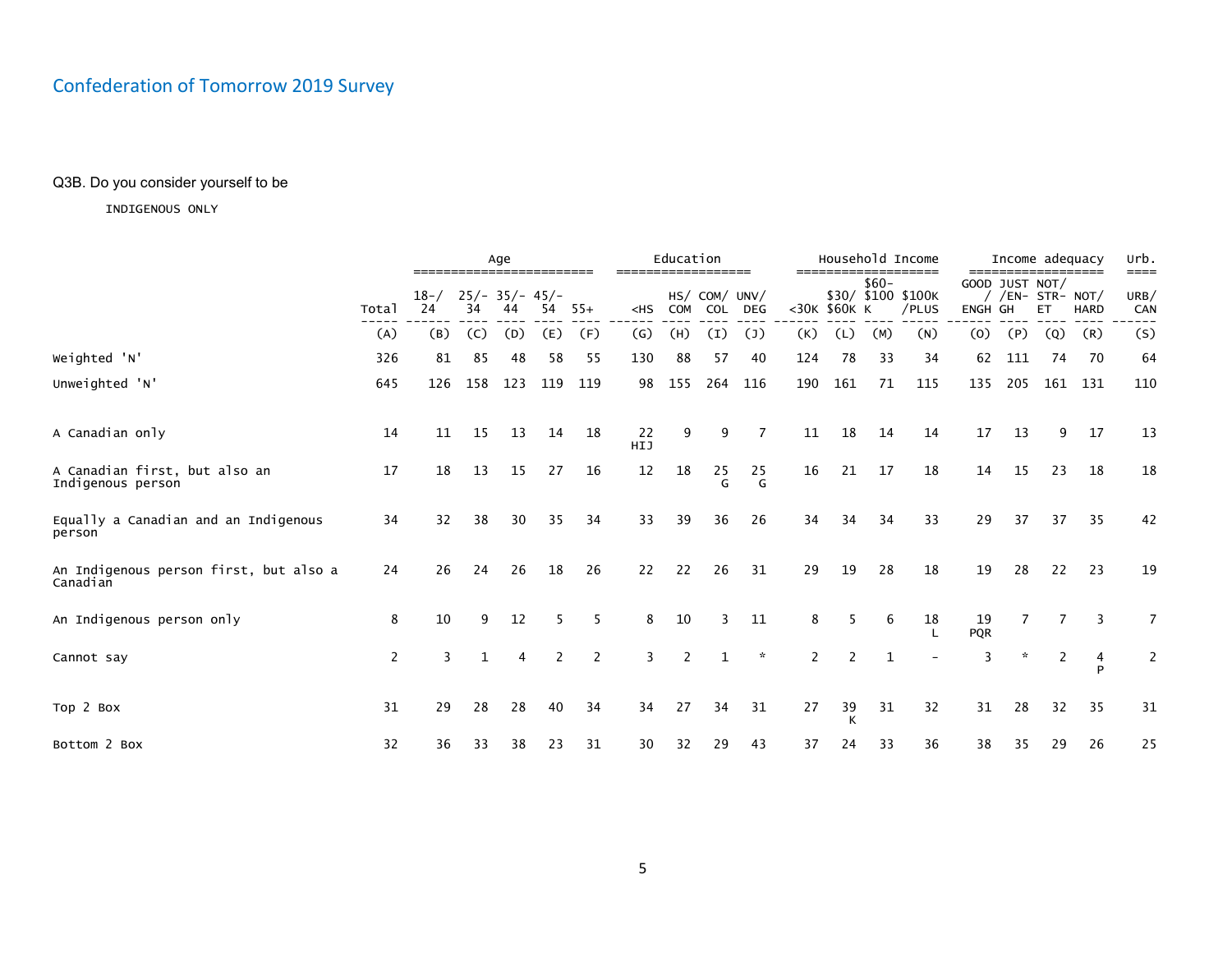### Q3B. Do you consider yourself to be

|                                                    |       |                          | Generation in<br>Canada              |     |                          | Years in<br>Canada         |                   |               |     | Federal Party support |                |                |            |                    | Sat. with<br>direction |                 |         | Gov't<br>Impact |
|----------------------------------------------------|-------|--------------------------|--------------------------------------|-----|--------------------------|----------------------------|-------------------|---------------|-----|-----------------------|----------------|----------------|------------|--------------------|------------------------|-----------------|---------|-----------------|
|                                                    | Total | 1st                      | =================<br>2 <sub>ND</sub> | 3RD | <10/<br><b>YRS</b>       | $10 - /$<br>20<br>YRS /YRS | ========<br>$20+$ | <b>LIB</b>    | CON | <b>NDP</b>            | BQ             | GRN            | <b>PPC</b> | NON/<br><b>UND</b> |                        | DIS/<br>SAT SAT | POS     | =====<br>NEG    |
|                                                    | (A)   | (B)                      | (C)                                  | (D) | (E)                      | (F)                        | $\mathsf{(G)}$    | (H)           | (I) | $(\mathsf{J})$        | (K)            | (L)            | (M)        | (N)                | (0)                    | (P)             | $\circ$ | (R)             |
| Weighted 'N'                                       | 326   | 5                        | 31                                   | 282 | 0                        | 4                          | 0                 | 85            | 70  | 52                    | 6              | 24             | 14         | 74                 |                        | 132 159         |         | 75 157          |
| Unweighted 'N'                                     | 645   | 10                       | 68                                   | 557 | $\overline{2}$           | 5                          | 3                 | 178           | 150 | 106                   | $\overline{7}$ | 49             | 25         | 128                | 276                    | 314             | 175     | 297             |
| A Canadian only                                    | 14    | 5                        | 14                                   | 14  | 100                      |                            |                   | 14            | 13  | 11                    | 35             | $\overline{7}$ | 8          | 19                 | 16                     | 10              | 15      | 14              |
| A Canadian first, but also an<br>Indigenous person | 17    | $\overline{\phantom{0}}$ | 15                                   | 18  |                          |                            |                   | 18            | 22  | 14                    |                | 13             | 40         | 14                 | 16                     | 19              | 11      | 19              |
| Equally a Canadian and an Indigenous<br>person     | 34    | 83<br>CD                 | 33                                   | 33  | $\overline{\phantom{a}}$ | 86                         | 100               | 32            | 38  | 46<br>MN              |                | 39             | 17         | 28                 | 34                     | 34              | 34      | 30              |
| An Indigenous person first, but also a<br>Canadian | 24    | 12                       | 21                                   | 25  |                          | 14                         |                   | 23            | 18  | 20                    | 65<br>HIJ      | 27             | 29         | 28                 | 21                     | 29              | 24      | 29              |
| An Indigenous person only                          | 8     | $\star$                  | 11                                   | 9   |                          |                            | $\star$           | 10            | 10  | 8                     |                | 9              |            | 7                  | 12                     | 6               | 14      | $\overline{7}$  |
| Cannot say                                         | 2     |                          | $\overline{7}$                       | 1   |                          |                            |                   | $\mathcal{P}$ |     |                       |                |                | 6          | $\overline{4}$     | $\overline{2}$         | 2               | 2       | 1               |
| Top 2 Box                                          | 31    | 5                        | 28                                   | 32  | 100                      |                            |                   | 32            | 34  | 25                    | 35             | 21             | 48         | 34                 | 32                     | 29              | 26      | 33              |
| Bottom 2 Box                                       | 32    | 12                       | 32                                   | 33  | *                        | 14                         | *                 | 33            | 28  | 29                    | 65             | 35             | 29         | 35                 | 32                     | 35              | 38      | 35              |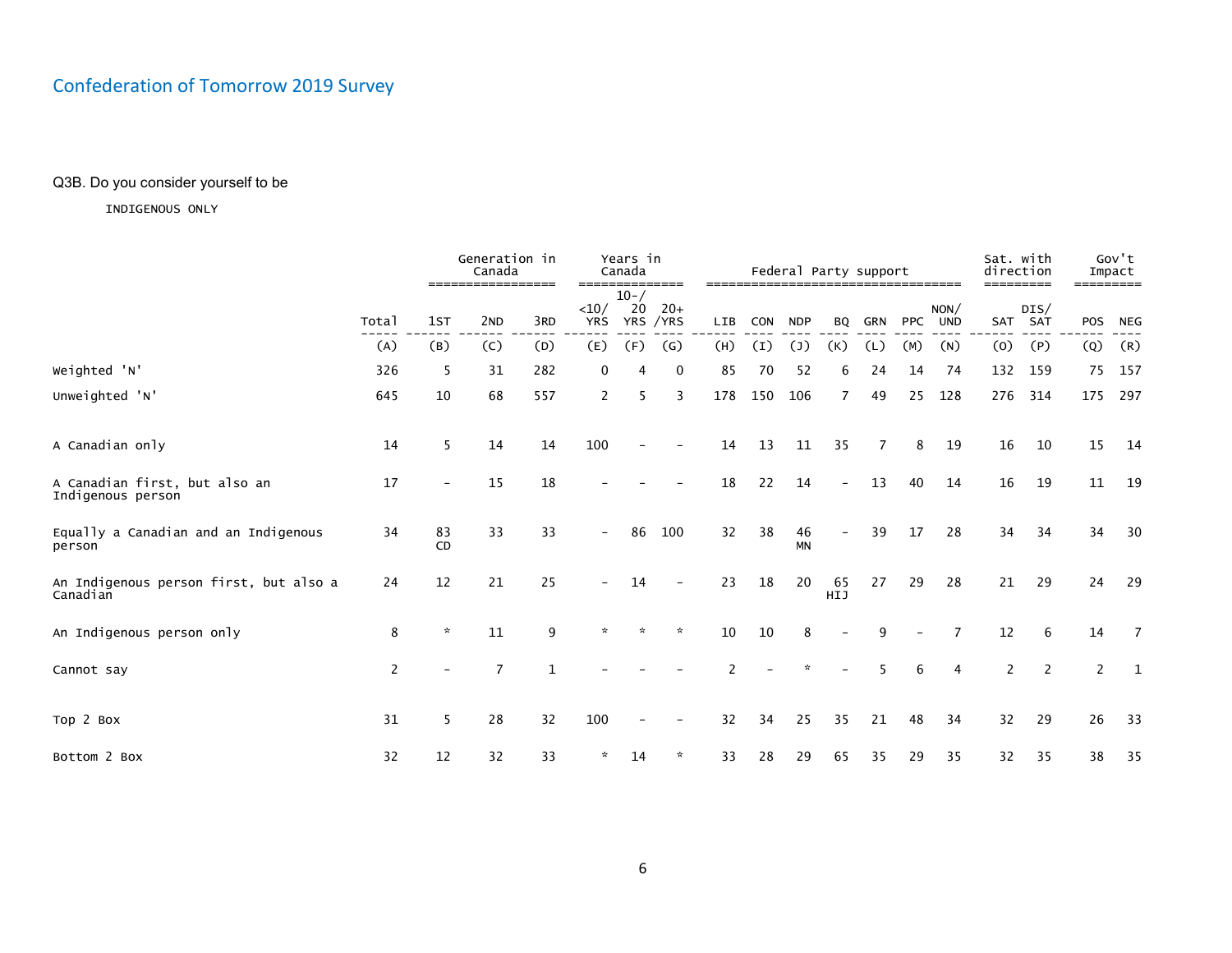### Q4E. Very important/Not at all important to your own sense of identity: Your Indigenous nation or community

|                                                   |       | Region<br>ON PRA<br><b>BC TER</b><br><b>ATL</b><br>QC<br>(B)<br>(E)<br>(F)<br>$\left( G\right)$<br>(C)<br>(D) |         |     |            |                  |                   |            |           | Other Regions      |                    |                            |                | Provinces/Territories |     |         |                   |     |                   |                           |
|---------------------------------------------------|-------|---------------------------------------------------------------------------------------------------------------|---------|-----|------------|------------------|-------------------|------------|-----------|--------------------|--------------------|----------------------------|----------------|-----------------------|-----|---------|-------------------|-----|-------------------|---------------------------|
|                                                   | Total |                                                                                                               |         |     |            |                  |                   | <b>ROC</b> | MAR       | <b>WST</b>         | NFL                | PEI                        | <b>NS</b>      | <b>NB</b>             | МB  | SK      | AB                | YK  | NT NU             |                           |
|                                                   | (A)   |                                                                                                               |         |     |            |                  |                   | (H)        | (I)       | $(\mathsf{J})$     | (K)                | (L)                        | (M)            | (N)                   | (0) | (P)     | (Q)               | (R) | (S)               | (T)                       |
| Weighted 'N'                                      | 326   | 24                                                                                                            | 34      | 62  | 120        | 47               | 40                | 293        | 16        | 167                | 8                  | 1                          | 8              | 6                     | 41  | 32      | 46                | 6   | 14                | 20                        |
| Unweighted 'N'                                    | 645   | 68                                                                                                            | 45      | 111 | 189        | 82               | 150               | 600        | 47        | 271                | 21                 | 9                          | 18             | 20                    | 71  | 40      | 78                | 25  | 52                | 73                        |
| Very important to your sense of<br>identity       | 51    | 63                                                                                                            | 43      | 52  | 50<br>E    | 34               | 74<br><b>CDEF</b> | 52         | 56        | 45                 | 77<br>$\mathsf{Q}$ | 92                         | 56             | 48                    | 54  | 59      | 40                | 67  | 87<br><b>NOPQ</b> | $^{67}_{\qquad \text{Q}}$ |
| Somewhat important                                | 30    | 22                                                                                                            | 29      | 30  | 29         | 47<br><b>BEG</b> | 18                | 30         | 23        | 34                 | 21                 | 8                          | 20             | 31                    | 28  | 30      | 29                | 17  | 11                | 23                        |
| Not very important                                | 9     | $\mathbf{1}$                                                                                                  | 16<br>R |     | 11<br>R    | 10               | 3                 | 8          | 大         | 11<br>$\mathsf{T}$ | $\overline{3}$     |                            | ☆              |                       | 10  |         | 19<br><b>MPST</b> | 16  | $\overline{2}$    | $\mathcal{R}$             |
| Not at all important to your sense of<br>identity | 6     | 14<br>CG                                                                                                      |         |     | $\epsilon$ | 6                | 2                 |            | 21<br>HJ. | $\overline{7}$     |                    |                            | 24<br>$\Omega$ | 22                    | 3   | 5       | 13                |     |                   |                           |
| Cannot say                                        | 4     | $\overline{\phantom{0}}$                                                                                      | 12      | 4   | 3          | 3                | 2                 | 3          |           | २                  |                    |                            |                |                       |     |         |                   |     |                   |                           |
| Top 2 Box                                         | 81    | 85                                                                                                            | 72      | 82  | 79         | 81               | 92<br><b>CE</b>   | 82         | 79        | 79                 | 97                 | 100<br>Q OPQT<br><b>MN</b> | 76             | 78                    | 82  | 89<br>Q | 69                | 84  | 98<br>OQ          | 91<br>Q                   |
| Bottom 2 Box                                      | 15    | 15                                                                                                            | 16      | 14  | 18<br>G    | 16               | 5                 | 15         | 21        | 18                 | 3                  | $\overline{\phantom{a}}$   | 24             | 22                    | 13  | 7       | 31<br>OPST<br>K   | 16  | 2                 | 5                         |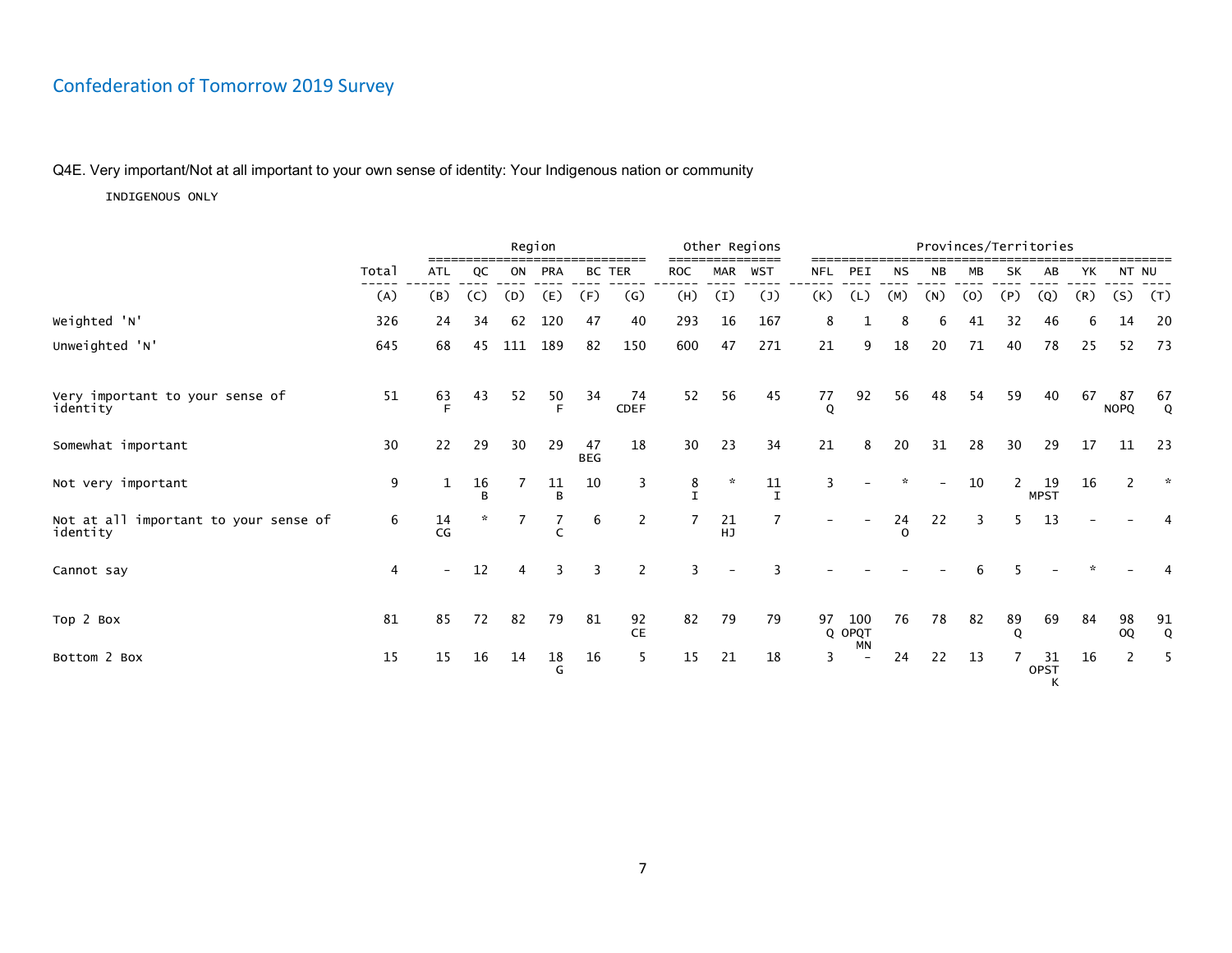### Q4E. Very important/Not at all important to your own sense of identity: Your Indigenous nation or community

|                                                   |       |          | Identity<br>--------------- |          | =====        | Peoples<br>----   |                    | Indigenous<br>Group         | ============== |                | Indigineous<br>Community | ======              |         | Language               |            | ---------                | =========    | Gender        |
|---------------------------------------------------|-------|----------|-----------------------------|----------|--------------|-------------------|--------------------|-----------------------------|----------------|----------------|--------------------------|---------------------|---------|------------------------|------------|--------------------------|--------------|---------------|
|                                                   | Total | CAN      | MIX                         | PTI      | $IN-$<br>DIG | NON/<br>IND       | FIN/<br><b>NAT</b> | $ME- / IN- /$<br><b>TIS</b> | UIT            | <b>CTY</b>     | TWN/<br><b>RUR</b>       | $ON-$<br><b>RES</b> | PHO     | ANG/FRA/<br><b>NCO</b> | <b>FRA</b> | QC/ALL/<br>PHO           |              | M F           |
|                                                   | (A)   | (B)      | (C)                         | (D)      | (E)          | (F)               | $\left( G\right)$  | (H)                         | (I)            | $(\mathsf{J})$ | (K)                      | (L)                 | (M)     | (N)                    | (0)        | (P)                      | (Q)          | (R)           |
| Weighted 'N'                                      | 326   | 103      | 111                         | 105      | 326          | $\qquad \qquad -$ | 187                | 101                         | 26             | 160            | 124                      | 58                  | 272     | 31                     | 31         | 19                       | 131          | 193           |
| Unweighted 'N'                                    | 645   | 198      | 211                         | 225      | 645          | $-$               | 335                | 210                         | 78             | 305            | 245                      | 88                  | 541     | 43                     | 35         | 57                       | 249          | 393           |
| Very important to your sense of<br>identity       | 51    | 25       | 50<br>B                     | 77<br>BC | 51           |                   | 57<br>H            | 37                          | 73<br>H        | 52             | 54                       | 60                  | 50      | 40                     | 41         | 68<br><b>NO</b>          | 51           | 51            |
| Somewhat important                                | 30    | 37<br>D  | 38<br>D                     | 16       | 30           |                   | 27                 | 38<br>GI                    | 18             | 29             | 31                       | 26                  | 31      | 30                     | 28         | 22                       | 30           | 30            |
| Not very important                                | 9     | 19<br>CD | 6                           | 3        | 9            |                   | 8                  | 12<br>$\mathbf I$           | $\star$        | 10             | 8                        | 4                   | 9       | 17                     | 17         | $\overline{\phantom{a}}$ | 11           | 8             |
| Not at all important to your sense of<br>identity | 6     | 13<br>CD | 3                           | 2        | 6            |                   | 4                  | 8                           | 3              | 6              | 3                        | 5                   |         |                        |            | 5                        | 7            | -5            |
| Cannot say                                        | 4     | 7        | 3                           | 2        | 4            |                   |                    | 4                           | 6              | 4              | $\overline{4}$           | 4                   | 3       | 13<br>M                | 14<br>M    | 5                        | $\mathbf{1}$ | $\frac{6}{9}$ |
| Top 2 Box                                         | 81    | 61       | 88<br>В                     | 93<br>B  | 81           |                   | 84                 | 75                          | 90<br>н        | 81             | 85                       | 87                  | 81      | 70                     | 69         | 91<br><b>MNO</b>         | 81           | 81            |
| Bottom 2 Box                                      | 15    | 32<br>CD | 9                           | 5        | 15           |                   | 12<br>I            | 21<br>GI                    | 3              | 15             | 11                       | 9                   | 16<br>P | 17                     | 17         | 5                        | 18           | 13            |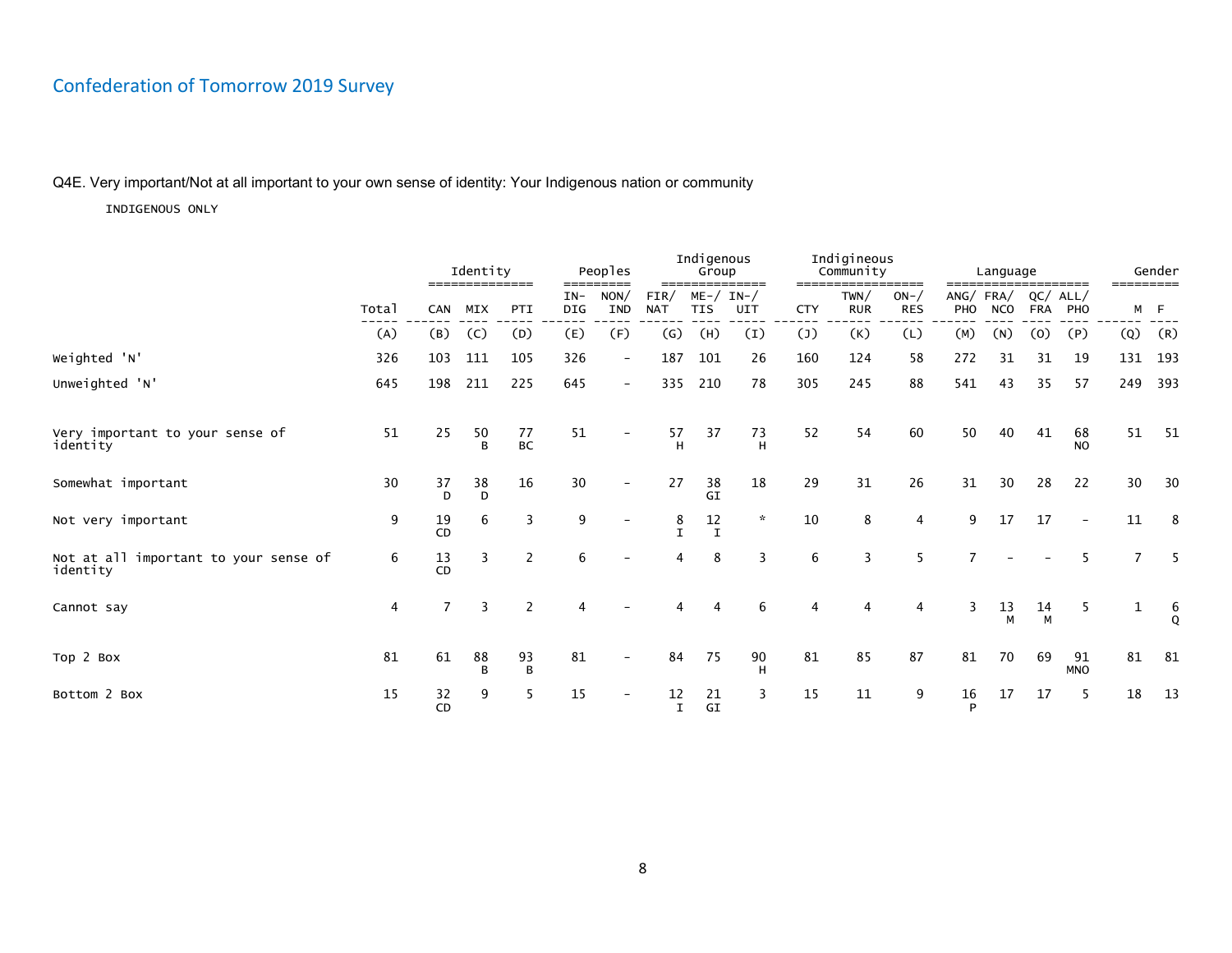### Q4E. Very important/Not at all important to your own sense of identity: Your Indigenous nation or community

|                                                   |       |                |                        | Age |     |       |                   | Education  |                             |               |     |                 |        | Household Income            |                           | Income adequacy  | ========== |             | Urb.<br>==== |
|---------------------------------------------------|-------|----------------|------------------------|-----|-----|-------|-------------------|------------|-----------------------------|---------------|-----|-----------------|--------|-----------------------------|---------------------------|------------------|------------|-------------|--------------|
|                                                   | Total | $18 - /$<br>24 | $25/- 35/- 45/-$<br>34 | 44  | 54  | $55+$ | $<$ HS            | <b>COM</b> | HS/ COM/ UNV/<br><b>COL</b> | <b>DEG</b>    |     | <30K \$60K K    | $$60-$ | \$30/ \$100 \$100K<br>/PLUS | GOOD JUST NOT/<br>ENGH GH | / /EN- STR- NOT/ | ET.        | <b>HARD</b> | URB/<br>CAN  |
|                                                   | (A)   | (B)            | (C)                    | (D) | (E) | (F)   | $\left( G\right)$ | (H)        | (I)                         | $\mathcal{L}$ | (K) | (L)             | (M)    | (N)                         | (0)                       | (P)              | (Q)        | (R)         | (S)          |
| Weighted 'N'                                      | 326   | 81             | 85                     | 48  | 58  | 55    | 130               | 88         | 57                          | 40            | 124 | 78              | 33     | 34                          | 62                        | 111              | 74         | -70         | 64           |
| Unweighted 'N'                                    | 645   | 126            | 158                    | 123 | 119 | 119   | 98                | 155        | 264                         | 116           | 190 | 161             | 71     | 115                         | 135                       | 205              |            | 161 131     | 110          |
| Very important to your sense of<br>identity       | 51    | 50             | 47                     | 55  | 47  | 59    | 57                | 49         | 45                          | 42            | 57  | 51              | 49     | 45                          | 51                        | 56               | 43         | 51          | 40           |
| Somewhat important                                | 30    | 26             | 33                     | 32  | 33  | 25    | 21                | 33<br>G    | 36<br>G                     | 43<br>G       | 26  | 27              | 29     | 35                          | 26                        | 29               | 37         | 30          | 42           |
| Not very important                                | 9     | 13             | 9                      | 7   | 6   | 8     | 9                 | 11         | 11                          | 6             | 7   | 7               | 13     | 15                          | 13<br>R                   | 9                | 10         | 3           | 10           |
| Not at all important to your sense of<br>identity | 6     | 6              | 4                      | 6   | 10  | 6     | 8                 | 5          | 6                           | 6             |     | 6               | 8      | 3                           | 4                         | 4                |            | 11<br>OP    | 6            |
| Cannot say                                        | 4     | 5              | 6                      |     | 4   | 2     | 6                 | 2          | 2                           | 3             | 2   | 8<br><b>KMN</b> | 2      | 3                           | 6                         |                  | 4          | 5           | 3            |
| Top 2 Box                                         | 81    | 76             | 80                     | 87  | 80  | 84    | 78                | 82         | 81                          | 85            | 83  | 78              | 77     | 80                          | 78                        | 85               | 79         | 81          | 82           |
| Bottom 2 Box                                      | 15    | 19             | 14                     | 13  | 16  | 13    | 16                | 16         | 17                          | 12            | 14  | 14              | 21     | 18                          | 17                        | 13               | 17         | 15          | 16           |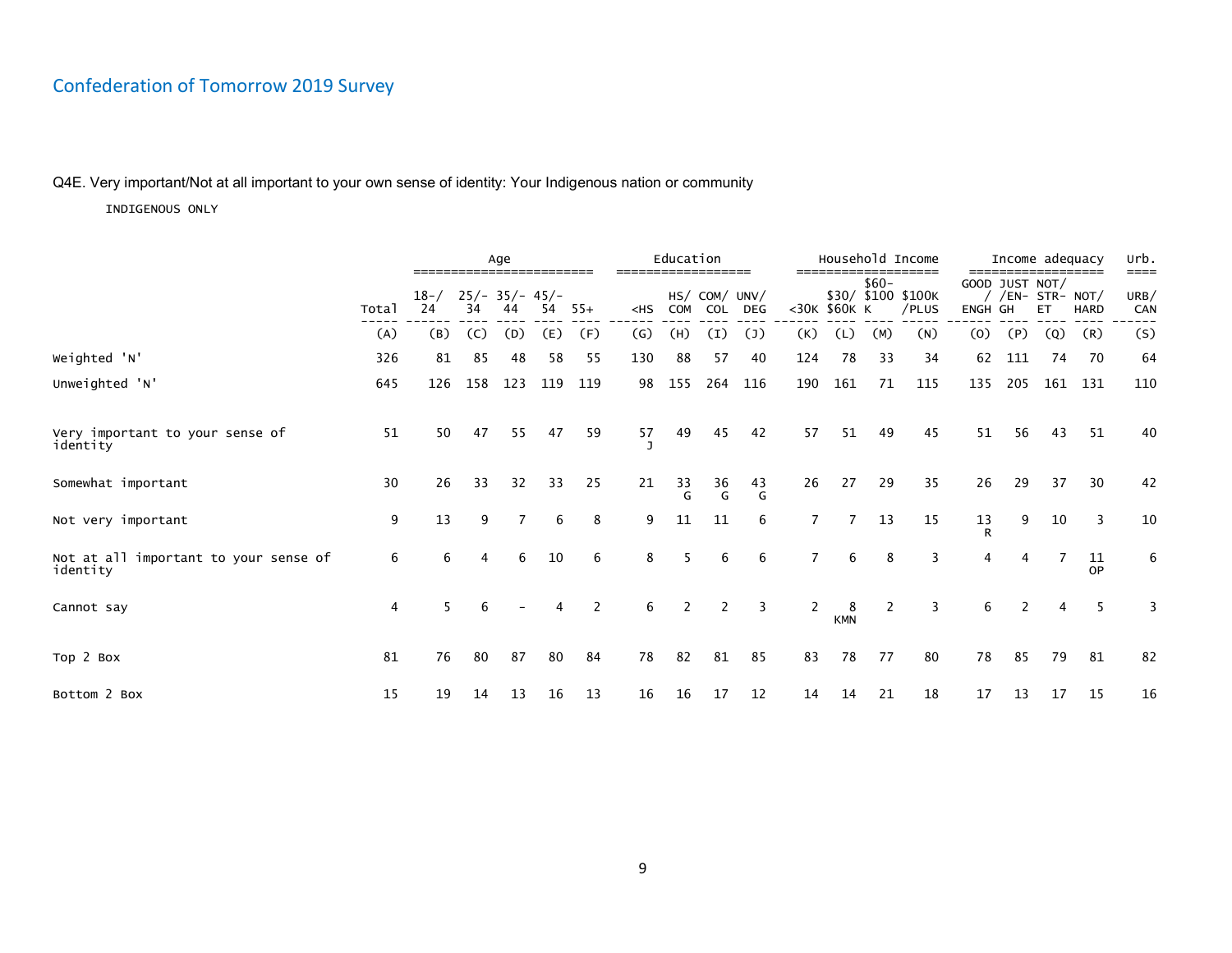### Q4E. Very important/Not at all important to your own sense of identity: Your Indigenous nation or community

|                                                   |                |                          | Generation in<br>Canada              |     |                               | Years in<br>Canada |                              |                        |                | Federal Party support |                |     |            |                    | Sat. with<br>direction |                 |                | Gov't<br>Impact  |
|---------------------------------------------------|----------------|--------------------------|--------------------------------------|-----|-------------------------------|--------------------|------------------------------|------------------------|----------------|-----------------------|----------------|-----|------------|--------------------|------------------------|-----------------|----------------|------------------|
|                                                   | Total          | 1ST                      | =================<br>2 <sub>ND</sub> | 3RD | $====$<br>$10/$<br><b>YRS</b> | $10 - /$<br>20     | =======<br>$20+$<br>YRS /YRS | ========<br><b>LIB</b> | <b>CON</b>     | <b>NDP</b>            | <b>BO</b>      | GRN | <b>PPC</b> | NON/<br><b>UND</b> |                        | DIS/<br>SAT SAT | POS            | =========<br>NEG |
|                                                   | (A)            | (B)                      | (C)                                  | (D) | (E)                           | (F)                | $\left( G\right)$            | (H)                    | (I)            | $(\mathsf{J})$        | (K)            | (L) | (M)        | (N)                | (0)                    | (P)             | (Q)            | (R)              |
| Weighted 'N'                                      | 326            | 5                        | 31                                   | 282 | $\mathbf 0$                   | 4                  | 0                            | 85                     | 70             | 52                    | 6              | 24  | 14         | 74                 | 132                    | 159             | 75             | 157              |
| Unweighted 'N'                                    | 645            | 10                       | 68                                   | 557 | $\mathbf{2}$                  | 5                  | 3                            | 178                    | 150            | 106                   | $\overline{7}$ | 49  | 25         | 128                | 276                    | 314             | 175            | 297              |
| Very important to your sense of<br>identity       | 51             | 64                       | 45                                   | 51  | 100                           | 59                 | 100                          | 55                     | 42             | 54                    | 53             | 44  | 50         | 56                 | 49                     | 55              | 53             | 50               |
| Somewhat important                                | 30             | 36                       | 36                                   | 29  |                               | 41                 |                              | 26                     | $\frac{38}{N}$ | 36                    | 15             | 39  | 31         | 22                 | 34                     | 28              | 34             | 30               |
| Not very important                                | 9              | $\overline{\phantom{0}}$ | 10                                   | 9   |                               |                    |                              | 10                     | 10             | $\overline{7}$        | 32             | 11  | 5          | 5                  | 10                     | 10              | $\overline{7}$ | 11               |
| Not at all important to your sense of<br>identity | 6              |                          |                                      | 6   |                               |                    |                              | 5                      |                | 3                     |                |     | 14         | 8                  | 5                      | 6               | 3              | - 6              |
| Cannot say                                        | $\overline{4}$ | ☆                        | $\overline{2}$                       | 4   |                               |                    |                              |                        |                |                       |                |     |            | 9                  | 3                      | $\mathbf{1}$    | 4              | 4                |
| Top 2 Box                                         | 81             | 100                      | 81                                   | 81  | 100                           | 100                | 100                          | 81                     | 80             | 90<br>N               | 68             | 82  | 81         | 78                 | 83                     | 83              | 86             | 80               |
| Bottom 2 Box                                      | 15             |                          | 17                                   | 16  |                               |                    |                              | 15                     | 16             | 10                    | 32             | 18  | 19         | 13                 | 14                     | 16              | 10             | 17               |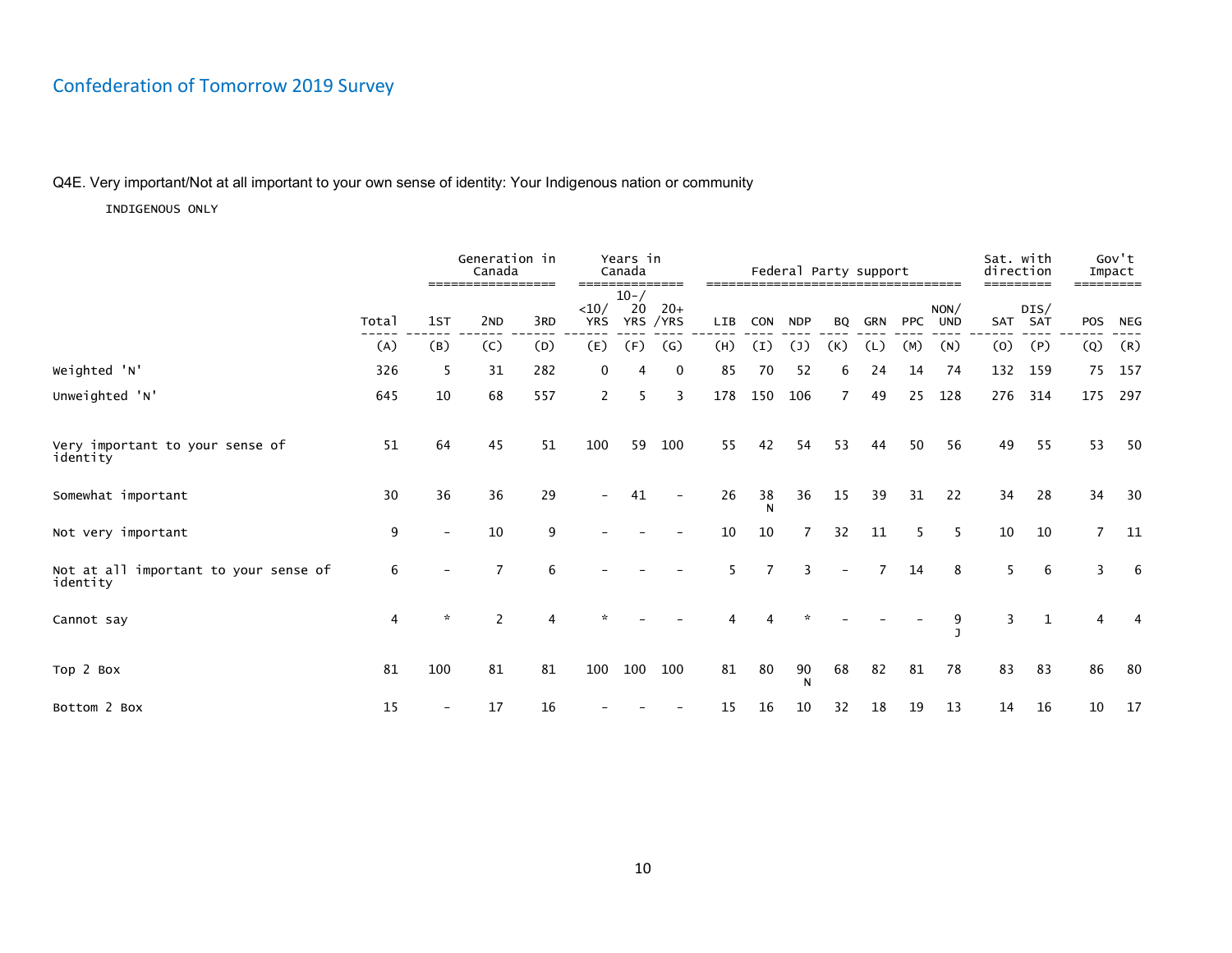|                                                                                  |       |          |          |                     | Region                 |         |                    |            |     | Other Regions |           |                 |                 |                 |                 | Provinces/Territories |                   |                        |                 |                           |
|----------------------------------------------------------------------------------|-------|----------|----------|---------------------|------------------------|---------|--------------------|------------|-----|---------------|-----------|-----------------|-----------------|-----------------|-----------------|-----------------------|-------------------|------------------------|-----------------|---------------------------|
|                                                                                  | Total | ATL      | QC       | ON                  | PRA                    |         | BC TER             | <b>ROC</b> | MAR | WST           | NFL       | PEI             | NS              | <b>NB</b>       | МB              | SK                    | AB                | YK.                    | NT NU           |                           |
|                                                                                  | (A)   | (B)      | (C)      | (D)                 | (E)                    | (F)     | (G)                | (H)        | (I) | (J)           | (K)       | (L)             | (M)             | (N)             | (0)             | (P)                   | (Q)               | (R)                    | (S)             | (T)                       |
| Weighted 'N'                                                                     | 5732  |          |          | 420 1321 2154 1011  |                        | 763     | 63                 | 4411       | 325 | 1774          | 95        | 39              | 154             | 132             | 201             | 174                   | 636               | 17                     | 23              | -23                       |
| Unweighted 'N'                                                                   | 5732  |          |          | 1149 1021 1184 1338 |                        | 588     | 452                | 4711       | 842 | 1926          | 307       | 198             | 318             | 326             | 398             | 396                   | 544               | 154                    | 148             | 150                       |
| Indigenous Peoples should be entitled<br>to a fair share of the royalties        | 49    | 49<br>EF | 54<br>EF | 52<br>EF            | 40                     | 43      | 82<br><b>BCDEF</b> | 48<br>J    | 51  | 41            | 42        | 58              | 55<br>Q KNPQ    | 45<br>Q         | 47<br>Q         | 44                    | 37                | 82<br>NOPQ NOPQ<br>KLM | 74<br>KM        | -89<br><b>NOPQ</b><br>KLM |
| Indigenous Peoples should not be<br>entitled to a fair share of the<br>royalties | 13    | 12       | 10       | 11                  | 21<br><b>BCDG BCDG</b> | 17      | 10                 | 14         | 12  | 19<br>HI      | 14        | 10              | 11              | 12              | 16              | 20<br>MNT ORST        | 22<br><b>KLMN</b> | 10                     | 11              | - 8                       |
| Depends (on the resource,<br>circumstances)                                      | 32    | 33<br>G  | 30<br>G  | 31<br>G             | 34<br>G                | 34<br>G | 4                  | 32         | 31  | 34            | 39<br>LRS | 20<br>S.        | 30<br><b>RS</b> | 35<br><b>RS</b> | 32<br><b>RS</b> | 32<br><b>RS</b>       | 35<br><b>LRS</b>  | 8                      |                 |                           |
| Cannot say                                                                       | 6     | 6        | 6        | 6                   | 6                      | 6       | 5                  | 6          | 6   | 6             | 5         | 12<br><b>MR</b> | 4               | 8<br><b>MR</b>  |                 |                       | 6                 | *                      | 10<br><b>MR</b> | 4                         |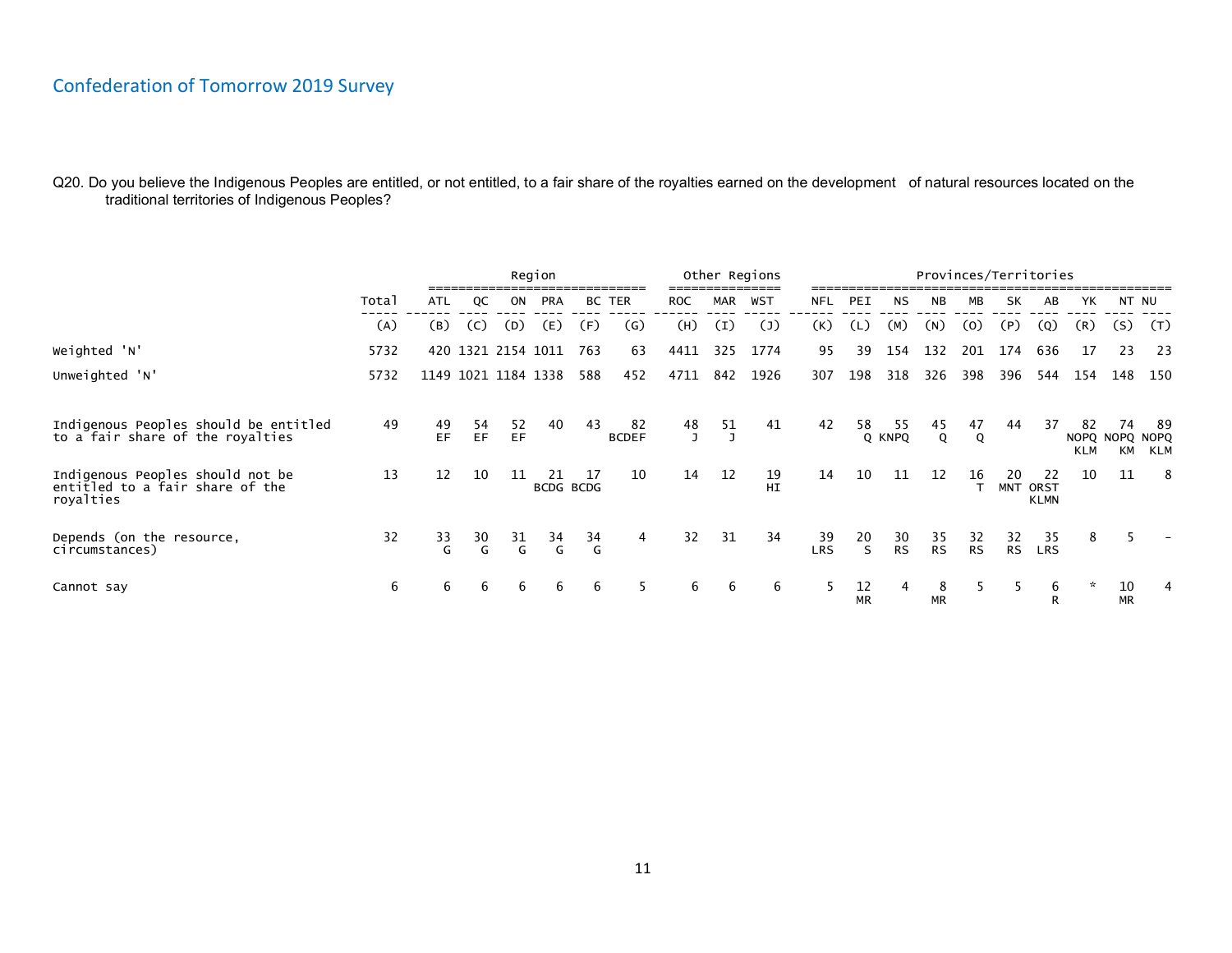|                                                                                  |       |           | Identity |      |                | Peoples            |                    | Indigenous<br>Group         |     |                | Indigineous<br>Community<br>------------ |                     |                  | Language               |                   |                  |     | Gender    |
|----------------------------------------------------------------------------------|-------|-----------|----------|------|----------------|--------------------|--------------------|-----------------------------|-----|----------------|------------------------------------------|---------------------|------------------|------------------------|-------------------|------------------|-----|-----------|
|                                                                                  | Total | CAN       | MIX      | PTI  | $IN-$<br>DIG   | NON/<br><b>IND</b> | FIN/<br><b>NAT</b> | $ME- / IN- /$<br><b>TIS</b> | UIT | <b>CTY</b>     | TWN/<br><b>RUR</b>                       | $ON-$<br><b>RES</b> | PHO              | ANG/FRA/<br><b>NCO</b> | QC/<br><b>FRA</b> | ALL/<br>PHO      |     | M F       |
|                                                                                  | (A)   | (B)       | (C)      | (D)  | (E)            | (F)                | $\left( G\right)$  | (H)                         | (I) | $(\mathsf{J})$ | (K)                                      | (L)                 | (M)              | (N)                    | (0)               | (P)              | (Q) | (R)       |
| Weighted 'N'                                                                     | 5732  | 2287 1721 |          | 1593 | 326            | 5349               | 187                | 101                         | 26  | 160            | 124                                      | 58                  |                  | 3989 1238 1140         |                   | 478              |     | 2770 2951 |
| Unweighted 'N'                                                                   | 5732  | 2251 1797 |          | 1568 | 645            | 5043               | 335                | 210                         | 78  | 305            | 245                                      | 88                  | 4447             | 881                    | 738               | 379              |     | 2687 3034 |
| Indigenous Peoples should be entitled<br>to a fair share of the royalties        | 49    | 50        | 48       | 50   | $\frac{72}{F}$ | 48                 | 80<br>H            | 60                          | 72  | 75             | 75                                       | 84                  | 49               | 54<br>MP               | 53<br>MP          | 43               | 48  | 50        |
| Indigenous Peoples should not be<br>entitled to a fair share of the<br>royalties | 13    | 13        | 13       | 13   | 9              | 14                 | 5                  | $\frac{16}{G}$              | 8   | $\overline{7}$ | 9                                        | 11                  | 15<br><b>NOP</b> | 9                      | 10                | 11               | 16  | 11        |
| Depends (on the resource,<br>circumstances)                                      | 32    | 31        | 33       | 31   | 13             | 33                 | 9                  | 20<br>GI                    | 11  | 13             | 10                                       | $\mathbf{2}$        | 31               | 31                     | 31                | 38<br><b>MNO</b> | 31  | 32        |
| Cannot say                                                                       | 6     | 6         | 5        | 6    |                | 6                  | 6                  |                             | 10  | 5              | $5^{\circ}$                              | 3                   | 5                | 6                      | 6                 | 8                | 5   |           |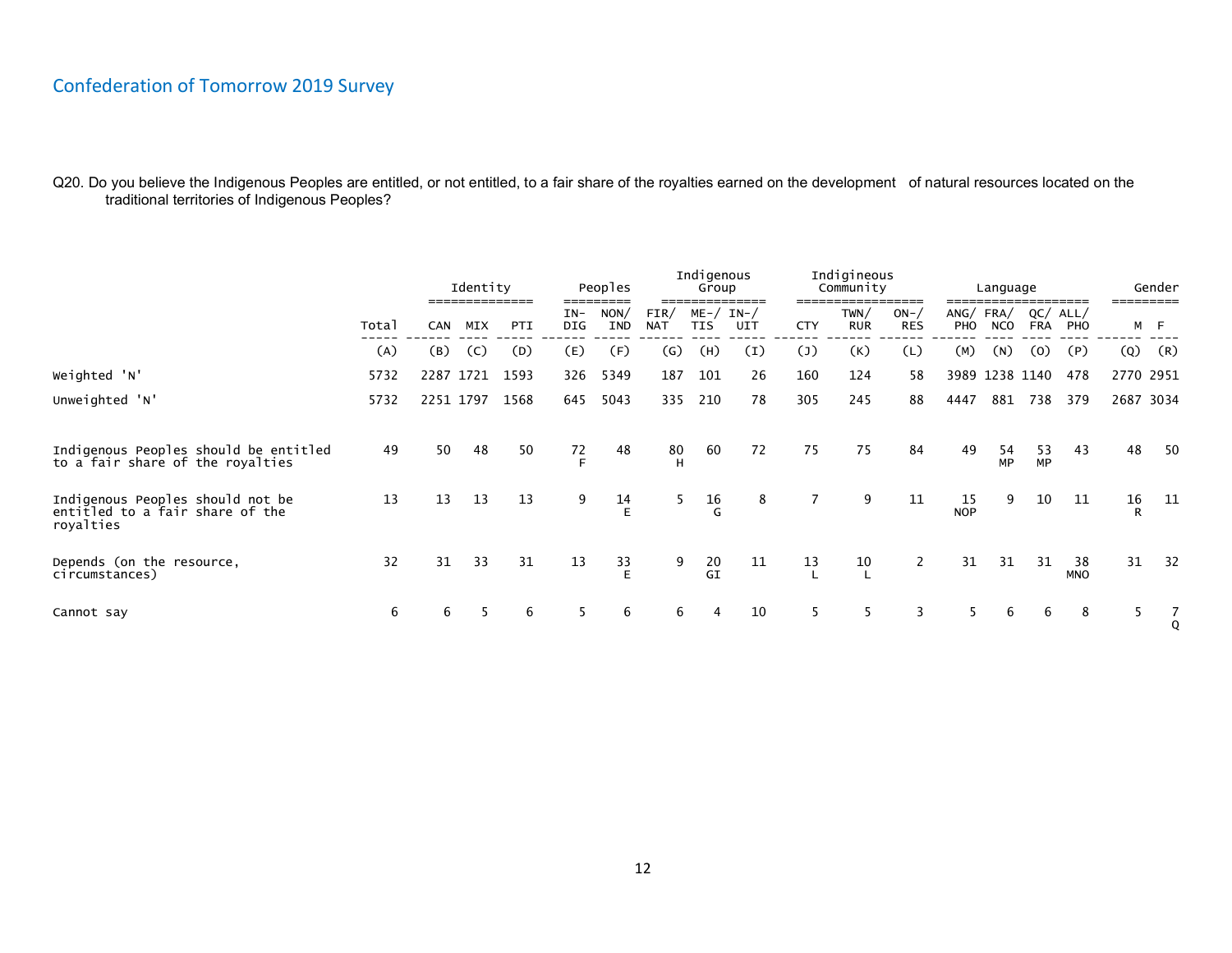|                                                                                  |       |                |         | Age                    |                 |                 |                           | Education              |                      |                |                |              |        | Household Income            |         |     | Income adequacy                           |                | Urb.<br>==== |
|----------------------------------------------------------------------------------|-------|----------------|---------|------------------------|-----------------|-----------------|---------------------------|------------------------|----------------------|----------------|----------------|--------------|--------|-----------------------------|---------|-----|-------------------------------------------|----------------|--------------|
|                                                                                  | Total | $18 - /$<br>24 | 34      | $25/- 35/- 45/-$<br>44 | 54              | $55+$           | $<$ HS                    | COM                    | HS/ COM/ UNV/<br>COL | DEG            |                | <30K \$60K K | $$60-$ | \$30/ \$100 \$100K<br>/PLUS | ENGH GH |     | GOOD JUST NOT/<br>/ /EN- STR- NOT/<br>ET. | <b>HARD</b>    | URB/<br>CAN  |
|                                                                                  | (A)   | (B)            | (C)     | (D)                    | (E)             | (F)             | $\left(\mathsf{G}\right)$ | (H)                    | (I)                  | $(\mathsf{J})$ | (K)            | (L)          | (M)    | (N)                         | (0)     | (P) | (Q)                                       | (R)            | (S)          |
| Weighted 'N'                                                                     | 5732  | 635            |         | 952 1015               |                 | 937 2193        |                           |                        | 644 1325 2104 1603   |                |                | 1072 1497    | 820    | 1098                        |         |     | 1451 2150 1337                            | 617            | 2582         |
| Unweighted 'N'                                                                   | 5732  | 580            |         | 980 1041               |                 | 953 2178        |                           |                        | 328 1137 2556 1655   |                |                | 1012 1443    | 831    | 1191                        |         |     | 1446 2111 1367                            | 649            | 1813         |
|                                                                                  |       |                |         |                        |                 |                 |                           |                        |                      |                |                |              |        |                             |         |     |                                           |                |              |
| Indigenous Peoples should be entitled<br>to a fair share of the royalties        | 49    | 56<br>CDE      | 49<br>D | 40                     | $^{48}_{\rm D}$ | $52$<br>D       | 56<br>HI                  | 47                     | 48                   | 50             | $\frac{52}{N}$ | 53<br>MN     | 48     | 45                          | 50      | 50  | 47                                        | 50             | 48           |
| Indigenous Peoples should not be<br>entitled to a fair share of the<br>royalties | 13    | 14             | 15<br>E | 19<br><b>BEF</b>       | $\frac{13}{F}$  | 10              | 9                         | $^{15}_{\phantom{1}6}$ | $\frac{13}{9}$       | $\frac{14}{G}$ | 12             | 12           | 14     | 18                          | 14      | 13  | 14                                        | 13             | 14           |
| Depends (on the resource,<br>circumstances)                                      | 32    | 25             | 29      | $\frac{33}{B}$         | $\frac{32}{B}$  | 34<br><b>BC</b> | 28                        | 31                     | $\frac{34}{6}$       | 32             | 29             | 30           | 33     | 33                          | 31      | 32  | 33                                        | 30             | 32           |
| Cannot say                                                                       | 6     | 6              |         | $^8$ F                 |                 | 4               | 8                         |                        | 5                    | 4              | 8<br>LN        |              | 5.     | 4                           |         |     |                                           | 8<br><b>OP</b> | 6            |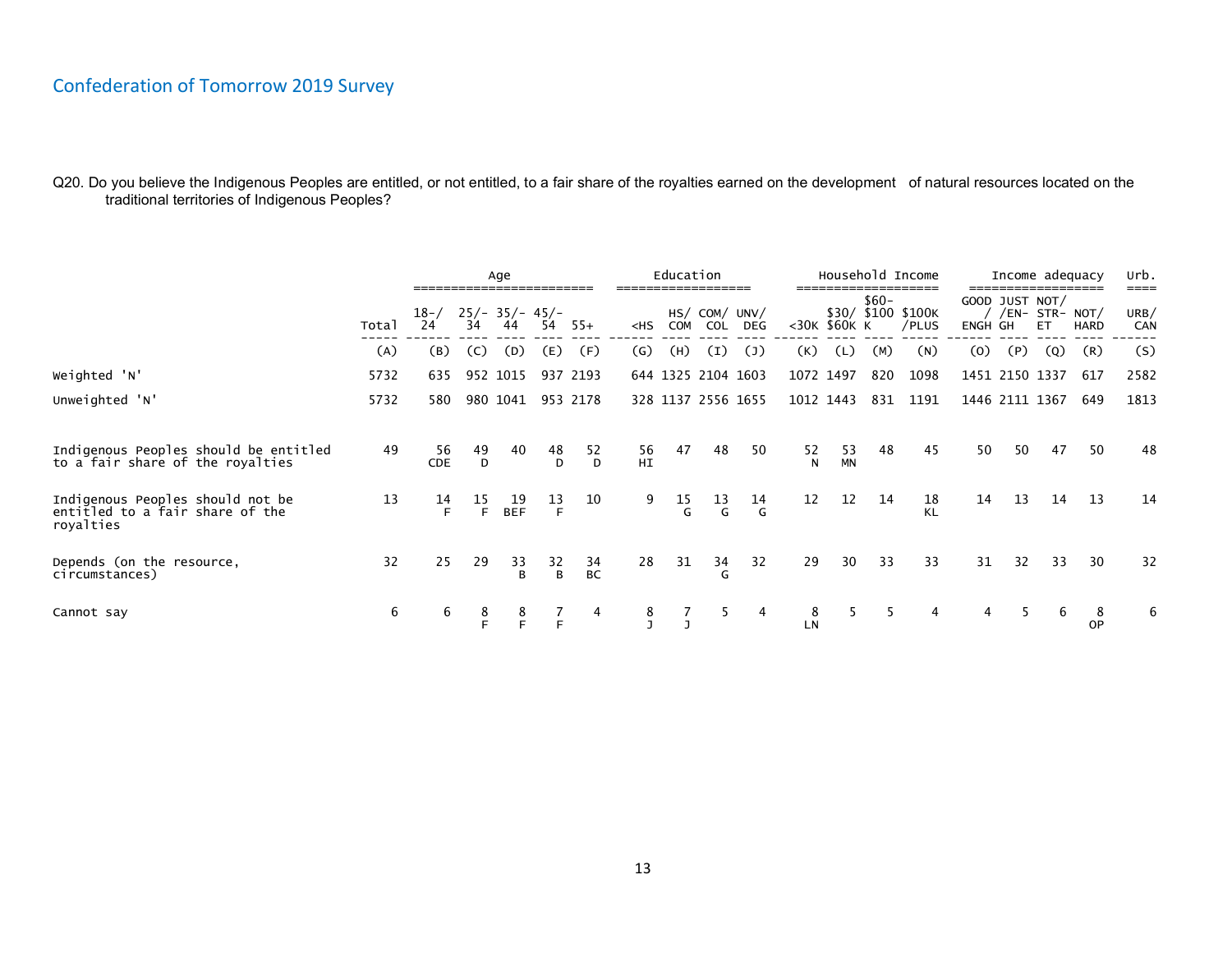|                                                                                  |       |                | Generation in<br>Canada<br>------------------ |      |                    | Years in<br>Canada<br>---------- |                    |                 |                        | Federal Party support |          |                  |            |                         | Sat. with<br>direction |                   |            | Gov't<br>Impact    |
|----------------------------------------------------------------------------------|-------|----------------|-----------------------------------------------|------|--------------------|----------------------------------|--------------------|-----------------|------------------------|-----------------------|----------|------------------|------------|-------------------------|------------------------|-------------------|------------|--------------------|
|                                                                                  | Total | 1st            | 2 <sub>ND</sub>                               | 3RD  | <10/<br><b>YRS</b> | $10 - /$<br>20                   | $20+$<br>YRS / YRS | LIB             | <b>CON</b>             | <b>NDP</b>            | BO.      | GRN              | <b>PPC</b> | NON/<br><b>UND</b>      | SAT                    | DIS/<br>SAT       | <b>POS</b> | NEG                |
|                                                                                  | (A)   | (B)            | (C)                                           | (D)  | (E)                | (F)                              | (G)                | (H)             | (I)                    | $(\mathsf{J})$        | (K)      | (L)              | (M)        | (N)                     | (0)                    | (P)               | $\circ$    | (R)                |
| Weighted 'N'                                                                     | 5732  | 1018           | 1017                                          | 3652 | 232                | 307                              | 447                |                 | 1539 1625              | 687                   | 225      | 388              |            | 109 1134                |                        | 2696 2596         |            | 1643 2534          |
| Unweighted 'N'                                                                   | 5732  | 837            | 915                                           | 3934 | 203                | 250                              | 358                |                 | 1631 1589              | 683                   | 145      | 403              |            | 125 1134                | 2705 2624              |                   |            | 1758 2499          |
|                                                                                  |       |                |                                               |      |                    |                                  |                    |                 |                        |                       |          |                  |            |                         |                        |                   |            |                    |
| Indigenous Peoples should be entitled<br>to a fair share of the royalties        | 49    | 47             | 48                                            | 51   | 48                 | 51                               | 45                 | 58<br><b>IN</b> | 39                     | 57<br><b>IN</b>       | 60<br>IN | 64<br><b>IMN</b> | 47         | 40                      | 55<br>P                | 45                | 59<br>R    | 46                 |
| Indigenous Peoples should not be<br>entitled to a fair share of the<br>royalties | 13    | 13             | 16<br>D                                       | 13   | 11                 | 15                               | 12                 | 10              | 20<br><b>JKLN</b><br>Н | 12                    | 10       | 9                | 17         | 9                       | 12                     | 16<br>$\mathbf 0$ | 10         | 17<br>$\mathsf{Q}$ |
| Depends (on the resource,<br>circumstances)                                      | 32    | 33             | 32                                            | 31   | 34                 | 27                               | 36                 | 29              | 37<br><b>HJKL</b>      | 27                    | 26       | 24               | 32         | 35<br><b>HJKL</b>       | 29                     | 35<br>$\Omega$    | 29         | $\frac{33}{9}$     |
| Cannot say                                                                       | 6     | 8<br><b>CD</b> | 4                                             | 5    |                    |                                  | 8                  | 3               | 4                      | 3                     | 4        | 3                | 4          | 16<br><b>JKLM</b><br>HI | 4                      | 5                 | 2          | 4<br>$\mathsf{Q}$  |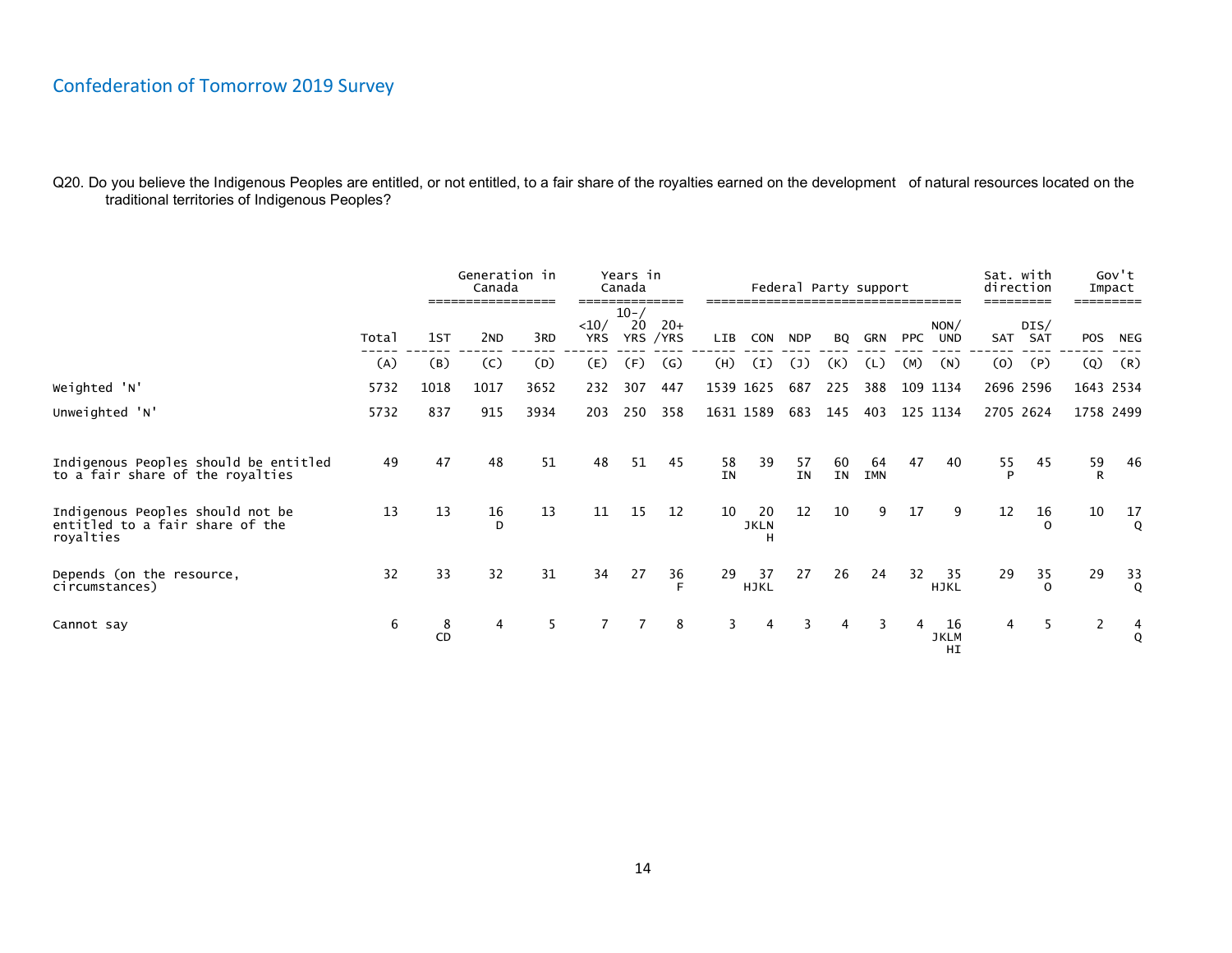|                                                                                                                                   |       | Region         |                |                    |                     |                |               |                                        |          | Other Regions  |                    |                                 |                  | Provinces/Territories           |         |                   |                  |                             |           |            |
|-----------------------------------------------------------------------------------------------------------------------------------|-------|----------------|----------------|--------------------|---------------------|----------------|---------------|----------------------------------------|----------|----------------|--------------------|---------------------------------|------------------|---------------------------------|---------|-------------------|------------------|-----------------------------|-----------|------------|
|                                                                                                                                   | Total | ATL            | QC             | ON                 | <b>PRA</b>          | BC TER         |               | <b>ROC</b>                             | MAR      | WST            | <b>NFL</b>         | PEI                             | NS               | <b>NB</b>                       | MB      | <b>SK</b>         | AB               | YΚ                          | NT NU     |            |
|                                                                                                                                   | (A)   | (B)            | (C)            | (D)                | (E)                 | (F)            | (G)           | (H)                                    | (I)      | $(\mathsf{J})$ | (K)                | (L)                             | (M)              | (N)                             | (0)     | (P)               | (Q)              | (R)                         | (S)       | (T)        |
| Weighted 'N'                                                                                                                      | 5732  |                |                | 420 1321 2154 1011 |                     | 763            | 63            | 4411                                   | 325      | 1774           | 95                 | 39                              | 154              | 132                             | 201     | 174               | 636              | 17                          | 23        | 23         |
| Unweighted 'N'                                                                                                                    | 5732  |                |                |                    | 1149 1021 1184 1338 | 588            | 452           | 4711                                   | 842      | 1926           | 307                | 198                             | 318              | 326                             | 398     | 396               | 544              | 154                         | 148       | 150        |
| Governments should go ahead with<br>resource development even if consent is<br>not given by the Indigenous Peoples on<br>the terr | 23    | 23             | 20             | 20                 | 32<br>CDFG          | 24<br>G        | 15            | 24                                     | 22       | 28<br>HI       | 25<br>$\mathsf{T}$ | 24<br>$\mathsf{T}$              | 22<br>T          | 21<br>T                         | 19      | 32<br>T MNOT NORT | 36<br><b>KM</b>  | 18                          | 22        | -5         |
| Governments should hold off proceeding<br>with resource development until the<br>consent is given by Indigenous Peoples<br>on the | 35    | 36<br>F.       | 38<br>E        | 36<br>E            | 27                  | 34             | 75<br>E BCDEF | $\begin{array}{c} 34 \\ 1 \end{array}$ | 37<br>ر  | 30             | $\frac{33}{9}$     | 38                              | 41<br><b>NPQ</b> | 32                              | 36<br>Q | 30                | 24               | 69<br>NOPQ NOPQ NOPQ<br>KLM | 67<br>KLM | -87<br>KLM |
| Depends (on the resource,<br>circumstances)                                                                                       | 35    | $\frac{33}{9}$ | $\frac{36}{9}$ | $\frac{37}{9}$     | $\frac{34}{9}$      | $\frac{36}{9}$ | 5.            | 35                                     | 31       | 35             | 37<br>LRST         | 22<br>T                         | 33<br><b>RST</b> | 33<br>RST LRST                  | 38      | 33<br><b>RST</b>  | 32<br><b>RST</b> | 10                          | 6         |            |
| Cannot say                                                                                                                        |       | 9<br><b>CF</b> | 6              |                    |                     | 6              | 6             |                                        | 10<br>HJ | 7              |                    | 16<br><b>PQRS</b><br><b>KMO</b> | 4                | 14<br><b>PQRS</b><br><b>KMO</b> | 8       |                   | 8                |                             |           |            |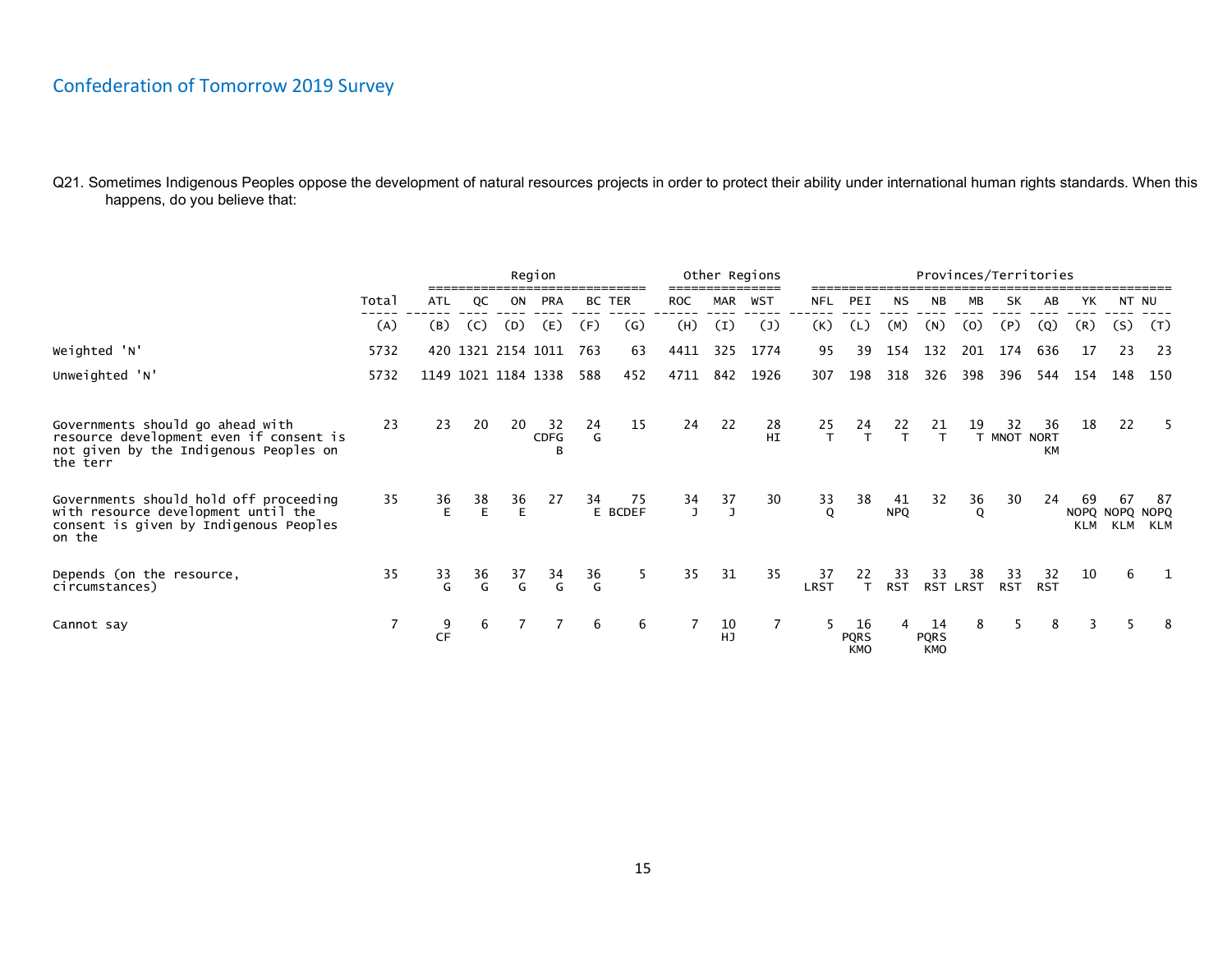|                                                                                                                                   |       |     | Identity  |      |                | Peoples     |                    | Indigenous<br>Group | =============        |                | Indigineous<br>Community | ==========          |            | Language               |                   |             |     | Gender                 |
|-----------------------------------------------------------------------------------------------------------------------------------|-------|-----|-----------|------|----------------|-------------|--------------------|---------------------|----------------------|----------------|--------------------------|---------------------|------------|------------------------|-------------------|-------------|-----|------------------------|
|                                                                                                                                   | Total | CAN | MIX       | PTI  | IN-<br>DIG.    | NON/<br>IND | FIN/<br><b>NAT</b> | <b>TIS</b>          | $ME- / IN- /$<br>UIT | <b>CTY</b>     | TWN/<br><b>RUR</b>       | $ON-$<br><b>RES</b> | <b>PHO</b> | ANG/FRA/<br><b>NCO</b> | QC/<br><b>FRA</b> | ALL/<br>PHO |     | ========<br>M F        |
|                                                                                                                                   | (A)   | (B) | (C)       | (D)  | (E)            | (F)         | $\mathsf{G}$       | (H)                 | (I)                  | $(\mathsf{J})$ | (K)                      | (L)                 | (M)        | (N)                    | (0)               | (P)         | (Q) | (R)                    |
| Weighted 'N'                                                                                                                      | 5732  |     | 2287 1721 | 1593 | 326            | 5349        | 187                | 101                 | 26                   | 160            | 124                      | 58                  |            |                        | 3989 1238 1140    | 478         |     | 2770 2951              |
| Unweighted 'N'                                                                                                                    | 5732  |     | 2251 1797 | 1568 | 645            | 5043        | 335                | 210                 | 78                   | 305            | 245                      | 88                  | 4447       | 881                    | 738               | 379         |     | 2687 3034              |
| Governments should go ahead with<br>resource development even if consent is<br>not given by the Indigenous Peoples on<br>the terr | 23    | 24  | 22        | 24   | 17             | 23<br>F     | 14                 | 19                  | 9                    | 16             | 14                       | 24                  | 24         | 21                     | 21                | 20          | 28  | 18                     |
| Governments should hold off proceeding<br>with resource development until the<br>consent is given by Indigenous Peoples<br>on the | 35    | 34  | 35        | 36   | $\frac{56}{5}$ | 34          | 59                 | 49                  | 69<br>H              | 53             | 64                       | 59                  | 35         | 37                     | 37                | 32          | 33  | 37                     |
| Depends (on the resource,<br>circumstances)                                                                                       | 35    | 35  | 37        | 34   | 19             | 37<br>F     | 18                 | $2\frac{3}{7}$      | 10                   | 21             | 15                       | 10                  | 35         | 36                     | 37                | 41<br>M     | 34  | 37                     |
| Cannot say                                                                                                                        |       |     | 6         | 6    | 8              |             | 8                  | 9                   | 13                   | 10             |                          |                     |            | 6                      | 5                 |             | 5   | $\frac{8}{\mathsf{Q}}$ |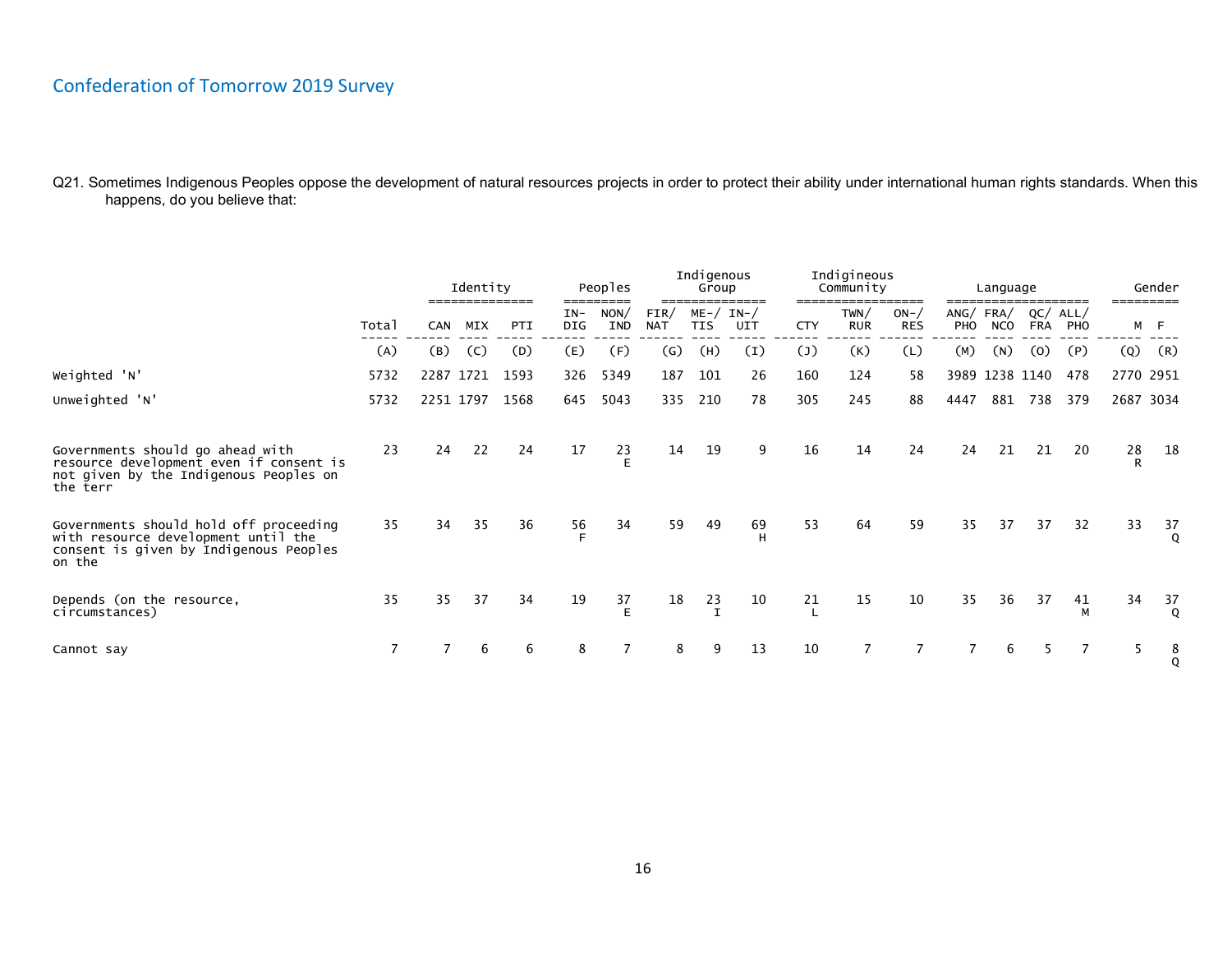|                                                                                                                                   |       | Age               |            |                        |                |                      | Education                 |         |                      |               |                  |                    | Household Income |                             | Income adequacy  |                                    |                | urb.<br>====   |             |
|-----------------------------------------------------------------------------------------------------------------------------------|-------|-------------------|------------|------------------------|----------------|----------------------|---------------------------|---------|----------------------|---------------|------------------|--------------------|------------------|-----------------------------|------------------|------------------------------------|----------------|----------------|-------------|
|                                                                                                                                   | Total | $18 - /$<br>24    | 34         | $25/- 35/- 45/-$<br>44 | 54             | $55+$                | $<$ HS                    | COM     | HS/ COM/ UNV/<br>COL | DEG           |                  | <30K \$60K K       | $$60-$           | \$30/ \$100 \$100K<br>/PLUS | ENGH GH          | GOOD JUST NOT/<br>/ /EN- STR- NOT/ | ET.            | <b>HARD</b>    | URB/<br>CAN |
|                                                                                                                                   | (A)   | (B)               | (C)        | (D)                    | (E)            | (F)                  | $\left(\mathsf{G}\right)$ | (H)     | (I)                  | $\mathcal{L}$ | (K)              | (L)                | (M)              | (N)                         | (0)              | (P)                                | (Q)            | (R)            | (S)         |
| Weighted 'N'                                                                                                                      | 5732  | 635               |            | 952 1015               |                | 937 2193             |                           |         | 644 1325 2104 1603   |               |                  | 1072 1497          | 820              | 1098                        |                  | 1451 2150 1337                     |                | 617            | 2582        |
| Unweighted 'N'                                                                                                                    | 5732  | 580               |            | 980 1041               |                | 953 2178             |                           |         | 328 1137 2556 1655   |               |                  | 1012 1443          | 831              | 1191                        |                  | 1446 2111 1367                     |                | 649            | 1813        |
| Governments should go ahead with<br>resource development even if consent is<br>not given by the Indigenous Peoples on<br>the terr | 23    | 20                | 22         | 21                     | 22             | $\frac{25}{B}$       | 17                        | 24<br>G | $^{23}$              | 24<br>G       | 17               | 19                 | 25<br><b>KL</b>  | 29<br>KL                    | 29<br><b>PQR</b> | 22<br>$\mathsf{R}$                 | $\frac{21}{R}$ | 16             | 24          |
| Governments should hold off proceeding<br>with resource development until the<br>consent is given by Indigenous Peoples<br>on the | 35    | 48<br><b>CDEF</b> | 40<br>EF   | $rac{36}{5}$           | $\frac{34}{5}$ | 29                   | 42<br><b>HI</b>           | 33      | 33                   | 36            | 41<br><b>MN</b>  | 40<br>$\mathsf{N}$ | 35               | 30                          | 32               | 37                                 | 36             | 38<br>$\Omega$ | 34          |
| Depends (on the resource,<br>circumstances)                                                                                       | 35    | 24                | 30         | 34<br><sub>R</sub>     | 35             | 42<br><b>BC BCDE</b> | 29                        | 34      | 39<br>GH             | 35<br>G       | 33               | 35                 | 36               | 36                          | 35               | 35                                 | 37             | 35             | 35          |
| Cannot say                                                                                                                        |       | 8                 | $_{F}^{8}$ | $\frac{9}{5}$          | $rac{8}{5}$    | -5                   | $\frac{12}{1J}$           | 8<br>IJ | 5.                   | 4             | 10<br><b>LMN</b> | 6<br>M             | 4                | 5                           | 4                | 6                                  | b              | 11<br>OPQ      |             |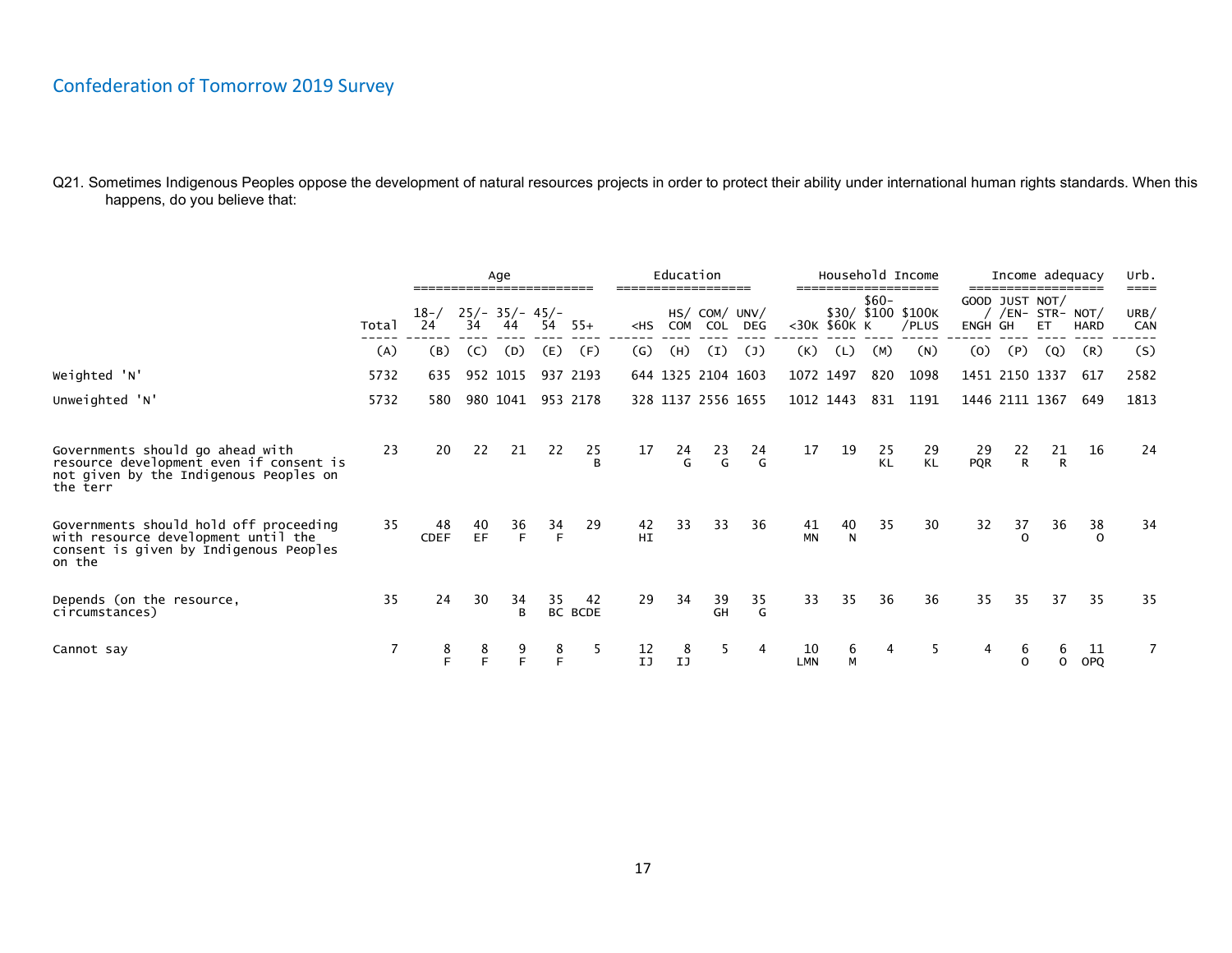|                                                                                                                                   |                |         | Generation in<br>Canada<br>----------------- |      | --------------      | Years in<br>Canada |                    |                    |                    | Federal Party support |     |                |                        |                         | Sat. with<br>direction<br>_________ |                |              | Gov't<br>Impact<br>---------- |
|-----------------------------------------------------------------------------------------------------------------------------------|----------------|---------|----------------------------------------------|------|---------------------|--------------------|--------------------|--------------------|--------------------|-----------------------|-----|----------------|------------------------|-------------------------|-------------------------------------|----------------|--------------|-------------------------------|
|                                                                                                                                   | Total          | 1st     | 2 <sub>ND</sub>                              | 3RD  | $10/$<br><b>YRS</b> | $10 - /$<br>20     | $20+$<br>YRS / YRS | LIB                | <b>CON</b>         | <b>NDP</b>            | BQ  | <b>GRN</b>     | <b>PPC</b>             | NON/<br><b>UND</b>      | SAT                                 | DIS/<br>SAT    | <b>POS</b>   | NEG                           |
|                                                                                                                                   | (A)            | (B)     | (C)                                          | (D)  | (E)                 | (F)                | $\mathcal{G}$      | (H)                | (I)                | $(\mathsf{J})$        | (K) | (L)            | (M)                    | (N)                     | (0)                                 | (P)            | (Q)          | (R)                           |
| Weighted 'N'                                                                                                                      | 5732           | 1018    | 1017                                         | 3652 | 232                 | 307                | 447                |                    | 1539 1625          | 687                   | 225 | 388            |                        | 109 1134                | 2696 2596                           |                | 1643 2534    |                               |
| Unweighted 'N'                                                                                                                    | 5732           | 837     | 915                                          | 3934 | 203                 | 250                | 358                |                    | 1631 1589          | 683                   | 145 | 403            |                        | 125 1134                | 2705 2624                           |                | 1758 2499    |                               |
| Governments should go ahead with<br>resource development even if consent is<br>not given by the Indigenous Peoples on<br>the terr | 23             | 23      | 23                                           | 23   | 21                  | 24                 | 24                 | 21                 | 36<br>LN JKLN<br>н | $18$<br>L             | 20  | 8              | 37<br><b>JKLN</b><br>н | 14<br>L.                | 21                                  | 27<br>$\Omega$ | 23           | 27                            |
| Governments should hold off proceeding<br>with resource development until the<br>consent is given by Indigenous Peoples<br>on the | 35             | 32      | 38<br>B                                      | 35   | 39<br>G             | 36<br>G            | 27                 | 41<br><b>IN</b>    | 23                 | 49<br><b>HIMN</b>     | 46  | 54<br>IMN HIMN | 29                     | 28<br>$\mathbf I$       | 40<br>P                             | 31             | 42<br>R.     | 32                            |
| Depends (on the resource,<br>circumstances)                                                                                       | 35             | 36      | 34                                           | 36   | 34                  | 33                 | 40                 | 35<br>$\mathbf{J}$ | 37<br>JK           | 29                    | 28  | 33             | 28                     | 40<br><b>JKLM</b><br>н  | 34                                  | 37             | 33           | 37<br>Q                       |
| Cannot say                                                                                                                        | $\overline{7}$ | 9<br>CD | 5                                            | 6    | 6                   | 8                  | 9                  | 4                  | 3                  | 4                     | 5.  | 5              | 6                      | 18<br><b>JKLM</b><br>HI | 5                                   |                | $\mathbf{2}$ | 4<br>$\overline{Q}$           |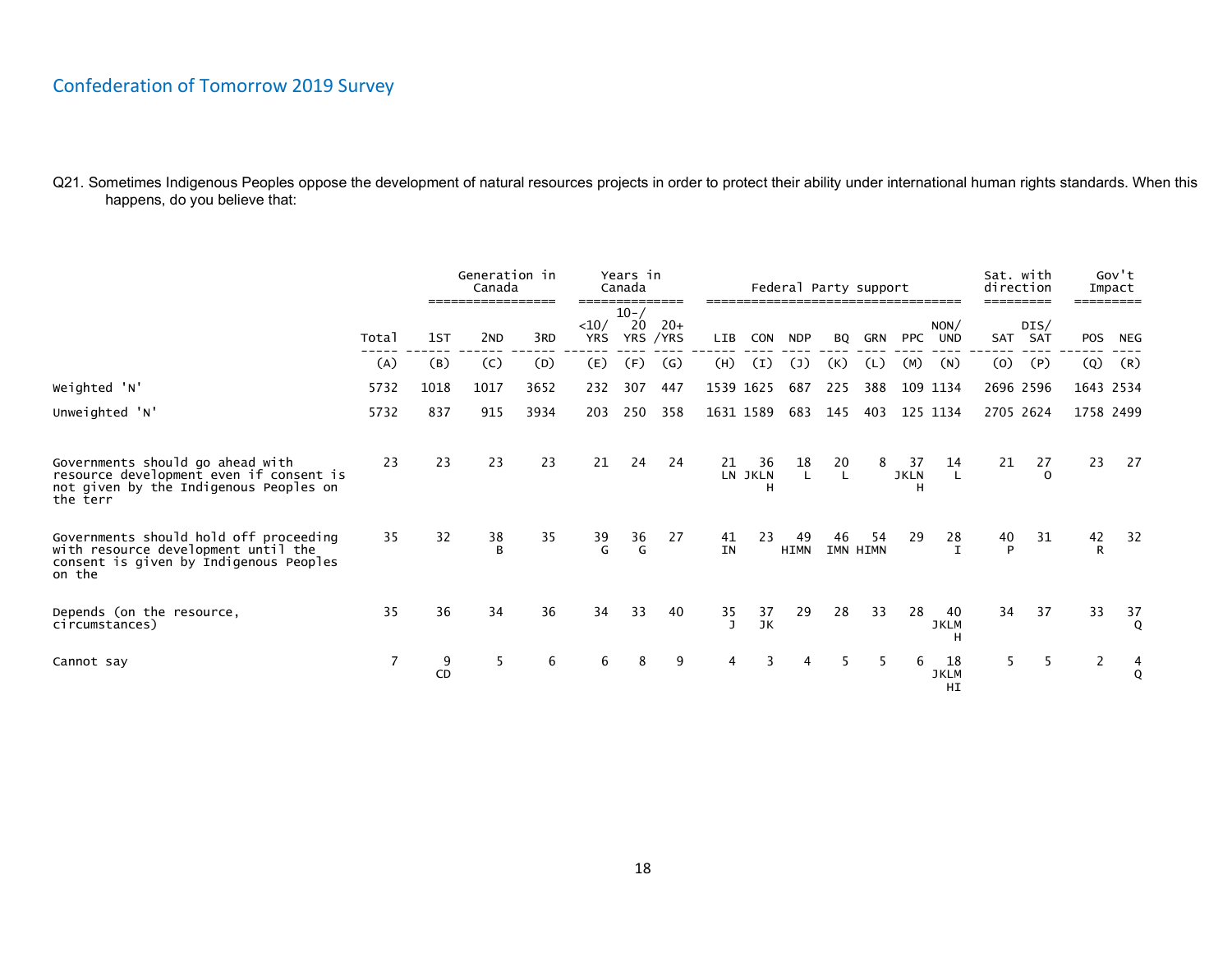### Q34. Which of the following two statements best represents how you think about Indigenous Peoples?

|                                                                                       |       |                  | Region       |                 |             |     |               |            |     | Other Regions             |                  |                  |            |               |         |                     | Provinces/Territories |                       |         |                           |
|---------------------------------------------------------------------------------------|-------|------------------|--------------|-----------------|-------------|-----|---------------|------------|-----|---------------------------|------------------|------------------|------------|---------------|---------|---------------------|-----------------------|-----------------------|---------|---------------------------|
|                                                                                       | Total | ATL              | QC           | ON              | <b>PRA</b>  |     | <b>BC TER</b> | <b>ROC</b> | MAR | WST                       | <b>NFL</b>       | PEI              | NS         | NB            | МB      | SK                  | AB                    | YΚ                    | NT NU   |                           |
|                                                                                       | (A)   | (B)              | (C)          | (D)             | (E)         | (F) | $\mathcal{G}$ | (H)        | (I) | $\mathcal{L}(\mathsf{J})$ | (K)              | (L)              | (M)        | (N)           | (0)     | (P)                 | (Q)                   | (R)                   | (S)     | (T)                       |
| Weighted 'N'                                                                          | 5406  |                  |              | 396 1287 2092   | 891         | 716 | 23            | 4118       | 309 | 1607                      | 87               | 38               | 146        | 126           | 159     | 142                 | 591                   | 11                    | 9       | 3                         |
| Unweighted 'N'                                                                        | 5087  | 1081             |              | 976 1073 1149   |             | 506 | 302           | 4111       | 795 | 1655                      | 286              | 189              | 300        | 306           | 327     | 356                 | 466                   | 129                   | 96      | 77                        |
| Indigenous Peoples are just like other                                                | 48    | 49               | 41           | 45              | 59          | 51  | 24            | 50         | 46  | 56                        | 56               | 54               | 50         | 40            | 56      | 61                  | -60                   | 30                    | 22      | -6                        |
| cultural or ethnic groups in Canada's<br>multicultural society                        |       | CG               | G            |                 | G CDFG<br>в | CDG |               |            |     | HI                        | <b>NRST</b>      | <b>ST</b>        | <b>NST</b> |               |         | NRST NRST NRST<br>м | м                     |                       |         |                           |
| Indigenous Peoples have unique rights<br>as the first inhabitants of the<br>continent | 42    | 38               | 49<br>E BDEF | 43<br><b>BE</b> | 32          | 39  | 69<br>E BCDEF | 40         | 41  | 35                        | 27               | 25               | 39         | 47<br>KP LOPQ | 33      | 27                  | 33                    | 69<br>MOPQ LOPQ<br>KL | 62<br>К | -89<br><b>NOPQ</b><br>KLM |
| Cannot say                                                                            | 10    | 14<br><b>CEG</b> | 9            | 11              | 8           | 10  |               | 11         | 13  | 9                         | 17<br><b>MQR</b> | 22<br><b>MQR</b> | 10         | 13<br>QR      | 11<br>R | 12<br>QR            |                       |                       | 15      |                           |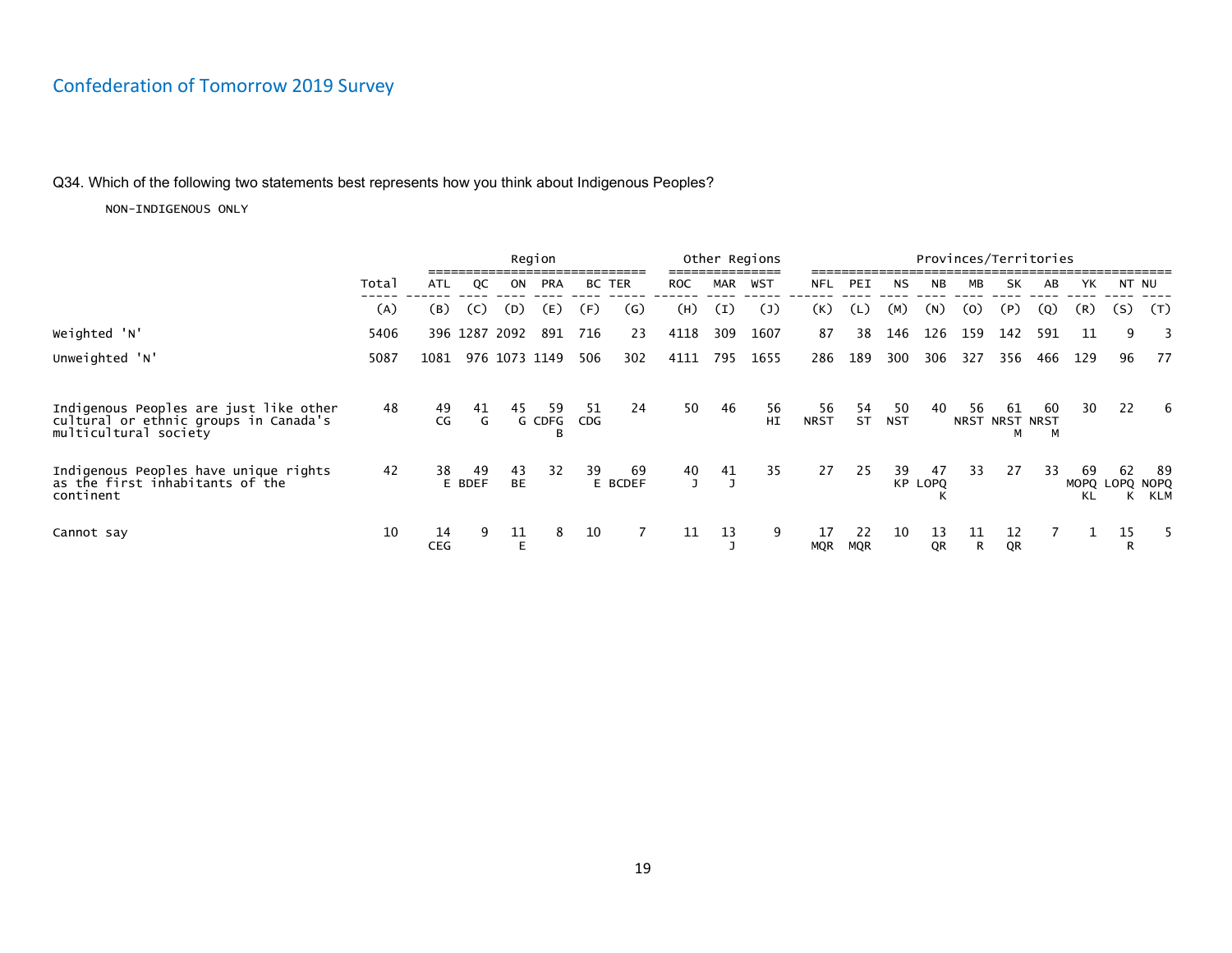### Q34. Which of the following two statements best represents how you think about Indigenous Peoples?

|                                                                                                          |       |            | Identity<br>============== |      |                          | Peoples     |                    | Indigenous<br>Group |             |                | Indigineous<br>Community |                            |                      | Language        |                   |                 |                | Gender |
|----------------------------------------------------------------------------------------------------------|-------|------------|----------------------------|------|--------------------------|-------------|--------------------|---------------------|-------------|----------------|--------------------------|----------------------------|----------------------|-----------------|-------------------|-----------------|----------------|--------|
|                                                                                                          | Total | <b>CAN</b> | MIX                        | PTI  | IN-<br>DIG               | NON/<br>IND | FIN/<br><b>NAT</b> | $ME - /$<br>TIS     | IN-/<br>UIT | <b>CTY</b>     | TWN/<br><b>RUR</b>       | $ON - \land$<br><b>RES</b> | ANG/FRA/<br>PHO      | <b>NCO</b>      | QC/<br><b>FRA</b> | ALL/<br>PHO     |                | M F    |
|                                                                                                          | (A)   | (B)        | (C)                        | (D)  | (E)                      | (F)         | (G)                | (H)                 | (I)         | $(\mathsf{J})$ | (K)                      | (L)                        | (M)                  | (N)             | (0)               | (P)             | (Q)            | (R)    |
| Weighted 'N'                                                                                             | 5406  | 2184 1609  |                            | 1488 | $-$                      | 5349        |                    |                     |             |                |                          | $\overline{\phantom{a}}$   |                      | 3718 1207 1109  |                   | 459             | 2639 2758      |        |
| Unweighted 'N'                                                                                           | 5087  |            | 2053 1586                  | 1343 | $-$                      | 5043        |                    |                     |             |                |                          |                            | 3906                 | 838             | 703               | 322             | 2438 2641      |        |
| Indigenous Peoples are just like other<br>cultural or ethnic groups in Canada's<br>multicultural society | 48    | 46         | 50<br>B                    | 48   |                          | 48          |                    |                     |             |                |                          |                            | 49<br>N <sub>O</sub> | 43              | 43                | 53<br><b>NO</b> | $\frac{51}{R}$ | 45     |
| Indigenous Peoples have unique rights<br>as the first inhabitants of the<br>continent                    | 42    | 44         | 41                         | 42   | $\overline{\phantom{a}}$ | 42          |                    |                     |             |                |                          |                            | 41<br>P              | 49<br><b>MP</b> | 49<br><b>MP</b>   | 35              | 40             | -43    |
| Cannot say                                                                                               | 10    | 10         | 9                          | 10   |                          | 10          |                    |                     |             |                |                          |                            | 10                   | 9               | 9                 | 13              | 9              | 12     |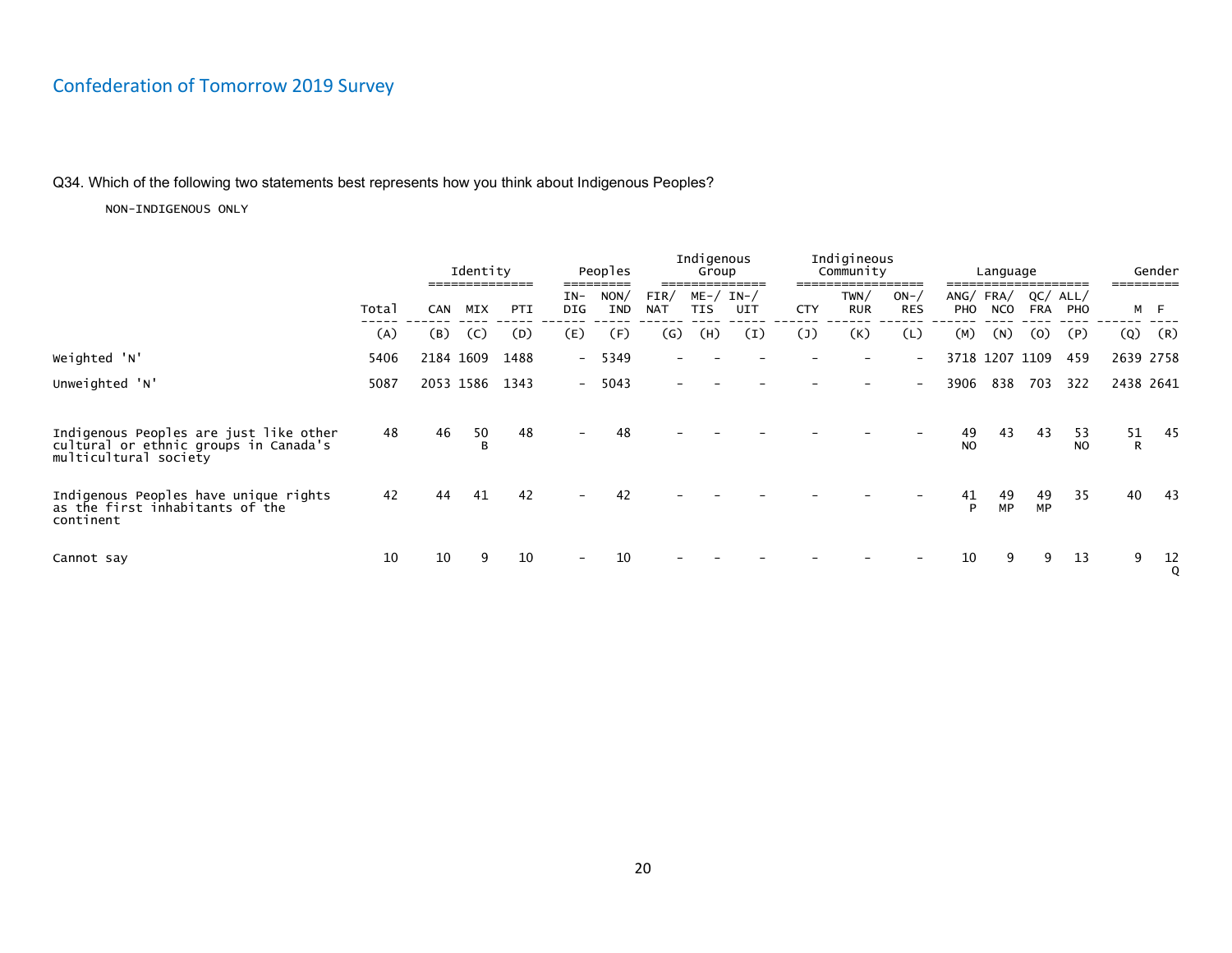### Q34. Which of the following two statements best represents how you think about Indigenous Peoples?

|                                                                                                          | Age   |                |                        |                 |                 | Education |         |          |                      |     |                  | Household Income |         | Income adequacy             |                  |                    | urb.<br>====                     |                 |             |
|----------------------------------------------------------------------------------------------------------|-------|----------------|------------------------|-----------------|-----------------|-----------|---------|----------|----------------------|-----|------------------|------------------|---------|-----------------------------|------------------|--------------------|----------------------------------|-----------------|-------------|
|                                                                                                          | Total | $18 - /$<br>24 | $25/- 35/- 45/-$<br>34 | 44              | 54              | $55+$     | $<$ HS  | COM      | HS/ COM/ UNV/<br>COL | DEG |                  | <30K \$60K K     | $$60-$  | \$30/ \$100 \$100K<br>/PLUS | ENGH GH          | GOOD JUST NOT/     | $/EN-$ STR- NOT $/$<br><b>ET</b> | <b>HARD</b>     | URB/<br>CAN |
|                                                                                                          | (A)   | (B)            | (C)                    | (D)             | (E)             | (F)       | (G)     | (H)      | (I)                  | (J) | (K)              | (L)              | (M)     | (N)                         | (0)              | (P)                | (Q)                              | (R)             | (S)         |
| Weighted 'N'                                                                                             | 5406  | 554            | 867                    | 967             |                 | 879 2139  |         |          | 514 1237 2048 1563   |     |                  | 948 1418         | 787     | 1064                        |                  | 1389 2039 1263     |                                  | 546             | 2518        |
| Unweighted 'N'                                                                                           | 5087  | 454            | 822                    | 918             |                 | 834 2059  | 230     |          | 982 2292 1539        |     |                  | 822 1282         | 760     | 1076                        |                  | 1311 1906 1206     |                                  | 518             | 1703        |
| Indigenous Peoples are just like other<br>cultural or ethnic groups in Canada's<br>multicultural society | 48    | 48             | 45                     | 49              | 44              | 50<br>CE  | 42      | 45       | 51<br>GH             | 48  | 40               | 45               | 48<br>К | 54<br><b>KLM</b>            | 54<br><b>PQR</b> | 48<br>$\mathsf{R}$ | 46                               | 40              | 46          |
| Indigenous Peoples have unique rights<br>as the first inhabitants of the<br>continent                    | 42    | 44             | 41                     | 39              | 44              | 42        | 45      | 43       | 40                   | 43  | 45               | 46<br>N          | 43      | 39                          | 40               | 43                 | 43                               | 45              | 44          |
| Cannot say                                                                                               | 10    | 8              | 14<br><b>BF</b>        | 13<br><b>BF</b> | 12<br><b>BF</b> | 8         | 14<br>I | 13<br>IJ | 9                    | 9   | 15<br><b>LMN</b> | 9                | 9       |                             |                  | 9                  | 11                               | 14<br><b>OP</b> | 10          |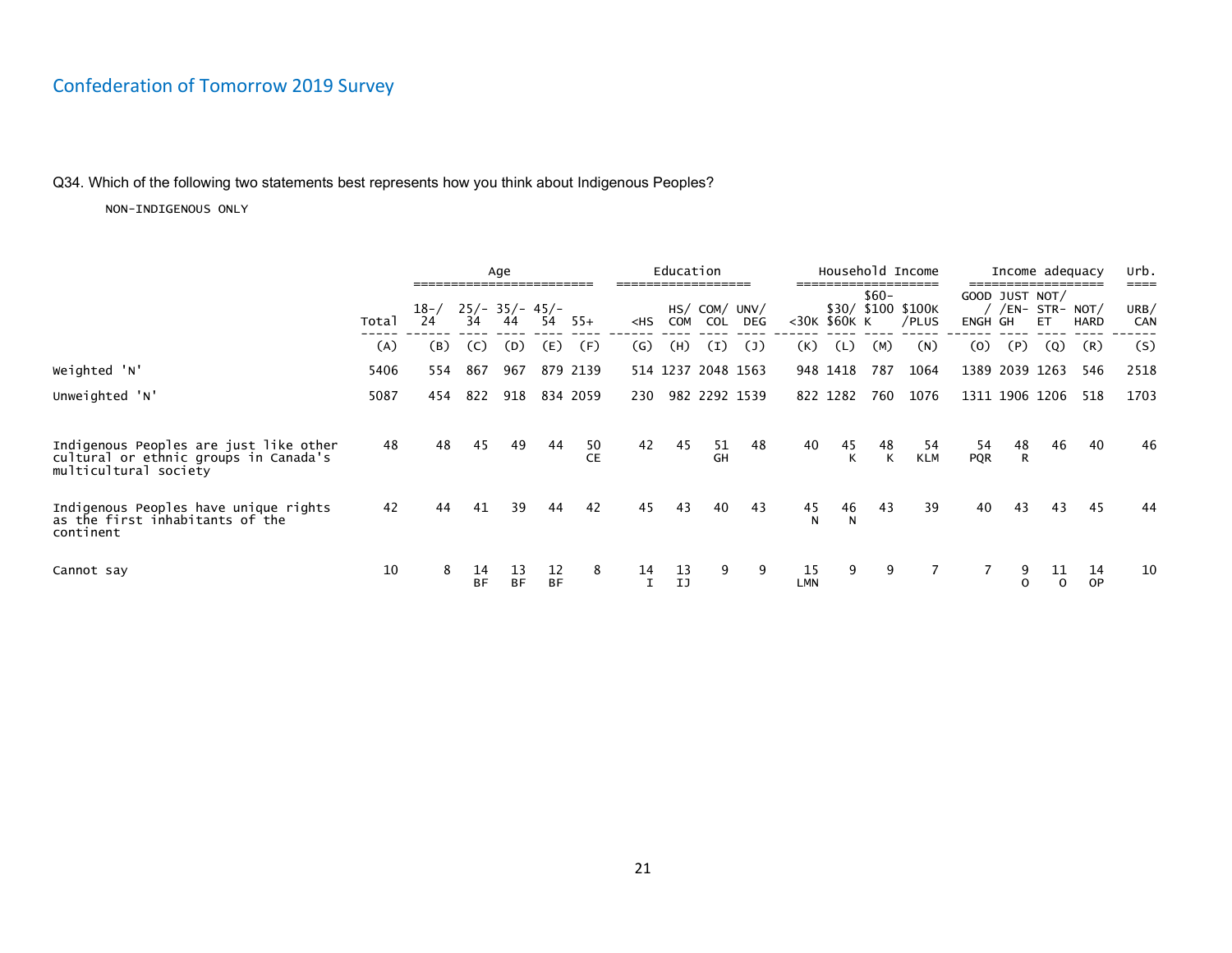### Q34. Which of the following two statements best represents how you think about Indigenous Peoples?

|                                                                                                          |       |                 | Generation in<br>Canada<br>------------------ |                      |             | Years in<br>Canada<br>--------- |                    |                 |                   |                   | Federal Party support |     |                 |                         | Sat. with<br>direction |                |           | Gov't<br>Impact |
|----------------------------------------------------------------------------------------------------------|-------|-----------------|-----------------------------------------------|----------------------|-------------|---------------------------------|--------------------|-----------------|-------------------|-------------------|-----------------------|-----|-----------------|-------------------------|------------------------|----------------|-----------|-----------------|
|                                                                                                          | Total | 1st             | 2 <sub>ND</sub>                               | 3RD                  | <10/<br>YRS | $10 - /$<br>20                  | $20+$<br>YRS / YRS | LIB             | <b>CON</b>        | NDP               | BQ                    | GRN | <b>PPC</b>      | NON/<br><b>UND</b>      | SAT                    | DIS/<br>SAT    | POS       | NEG             |
|                                                                                                          | (A)   | (B)             | (C)                                           | (D)                  | (E)         | (F)                             | (G)                | (H)             | (I)               | $\left( 1\right)$ | (K)                   | (L) | (M)             | (N)                     | (0)                    | (P)            | (Q)       | (R)             |
| Weighted 'N'                                                                                             | 5406  | 1013            | 986                                           | 3371                 | 232         | 302                             | 447                |                 | 1454 1556         | 634               | 219                   | 364 |                 | 95 1060                 | 2563 2437              |                |           | 1569 2376       |
| Unweighted 'N'                                                                                           | 5087  | 827             | 847                                           | 3377                 | 201         | 245                             | 355                |                 | 1453 1439         | 577               | 138                   | 354 |                 | 100 1006                | 2429 2310              |                | 1583 2202 |                 |
| Indigenous Peoples are just like other<br>cultural or ethnic groups in Canada's<br>multicultural society | 48    | 49              | 48                                            | 47                   | 58          | 45                              | 48                 | 46              | 60<br>L JKLN<br>Н | 44<br>L           | 37                    | 33  | 54<br><b>KL</b> | 42                      | 47                     | 51<br>$\Omega$ | 46        | 52              |
| Indigenous Peoples have unique rights<br>as the first inhabitants of the<br>continent                    | 42    | 38              | 44<br>B                                       | 43<br>$\overline{B}$ | 28          | 44<br>E.                        | 38<br>E            | 49<br><b>IN</b> | 32                | 51<br><b>IN</b>   | 55<br>IMN HIMN        | 58  | 39              | 35                      | 45                     | 39             | 48<br>R   | 40              |
| Cannot say                                                                                               | 10    | 13<br><b>CD</b> | 9                                             | 10                   | 14          | 11                              | 13                 | 6               | 9<br>HJ           | 5                 | 8                     | 9   | 6               | 23<br><b>JKLM</b><br>HI | 8                      | 10<br>$\Omega$ | 6         | 8               |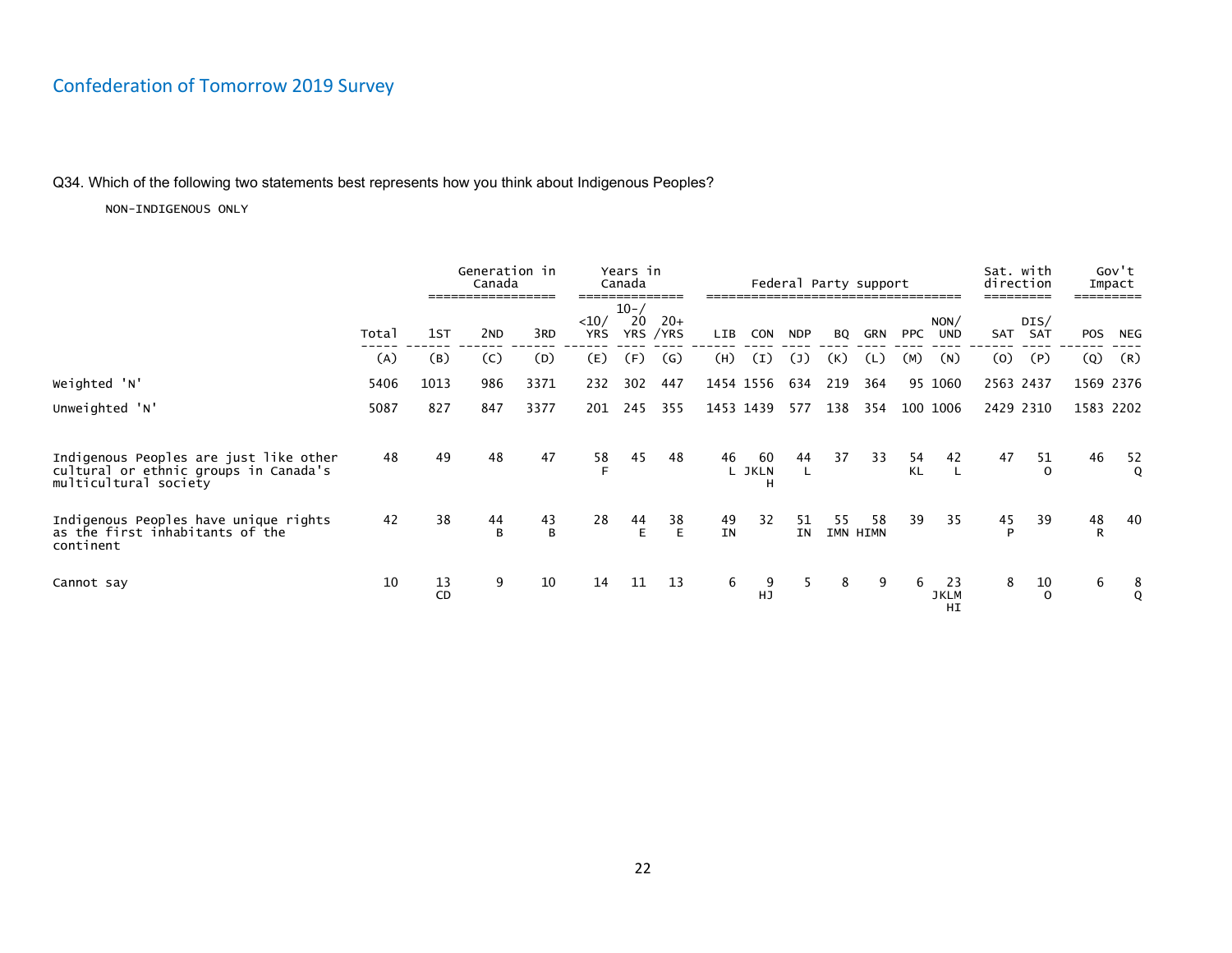### Q35. A Large gap/No gap at all in the standard of living between Indigenous Peoples and other Canadians generally?

|                |       | Region           |                    |                    |               |                |                    |            |     | Other Regions  |                  |     |                    |                   |                    | Provinces/Territories |                   |                |         |                                   |
|----------------|-------|------------------|--------------------|--------------------|---------------|----------------|--------------------|------------|-----|----------------|------------------|-----|--------------------|-------------------|--------------------|-----------------------|-------------------|----------------|---------|-----------------------------------|
|                | Total | ATL              | QC                 | ON                 | PRA           |                | BC TER             | <b>ROC</b> | MAR | WST            | NFL              | PEI | NS                 | NB                | МB                 | SK                    | AB                | YΚ             | NT NU   |                                   |
|                | (A)   | (B)              | (C)                | (D)                | (E)           | (F)            | (G)                | (H)        | (I) | (J)            | (K)              | (L) | (M)                | (N)               | (0)                | (P)                   | (Q)               | (R)            | (S)     | (T)                               |
| Weighted 'N'   | 5406  |                  |                    | 396 1287 2092      | 891           | 716            | 23                 | 4118       | 309 | 1607           | 87               | 38  | 146                | 126               | 159                | 142                   | 591               | 11             | 9       | -3                                |
| Unweighted 'N' | 5087  | 1081             |                    |                    | 976 1073 1149 | 506            | 302                | 4111       | 795 | 1655           | 286              | 189 | 300                | 306               | 327                | 356                   | 466               | 129            | 96      | 77                                |
|                |       |                  |                    |                    |               |                |                    |            |     |                |                  |     |                    |                   |                    |                       |                   |                |         |                                   |
| Large gap      | 43    | 35               | -55<br><b>BDEF</b> | 44<br><b>BEF</b>   | 36            | 36             | 48                 | 40         | 35  | 36             | 36               | 34  | 38                 | 32                | 42<br><b>NQ</b>    | 36                    | 34                | 54             | 48      | 27                                |
| Moderate gap   | 32    | $\frac{31}{9}$   | 28<br>G            | $\frac{31}{9}$     | 35            | -37<br>CG BCDG | 11                 | 33         | 31  | $\frac{36}{7}$ | 32<br>RT         | 21  | 31<br>$\mathsf{R}$ | 33                | 36<br>RT LRST LRST | 38                    | 34<br><b>RT</b>   | 13             | 11      | 4                                 |
| Small gap      | 12    | 15               | 9                  | 11                 | 14            | $\frac{13}{C}$ | 19<br>$\mathsf{C}$ | 13         | 16  | 13             | 10               | 17  | 17                 | 14                | 11                 | 11                    | 15                | 18             | 15      | -34<br><b>NOPQ</b>                |
| No gap at all  | 5     | 8<br>CDF         | 2                  | 5.<br>$\mathsf{C}$ | CD            |                | 17<br>C BCDEF      | 6          | 8   | 6              |                  | 8   | 8                  | 8                 | 4                  |                       | 8<br>$\Omega$     | 14<br>$\Omega$ | 13      | КM<br>34<br>O OPQS<br><b>KLMN</b> |
| Cannot say     | 8     | 12<br><b>CEG</b> | 6                  | 9                  | 8             | 9              | 5                  | 9          | 11  | 9              | 15<br>MOPQR OPQR | 20  | 6                  | 13<br><b>MOPR</b> |                    | 8                     | 9<br>$\mathsf{R}$ | Ŧ.             | 13<br>R |                                   |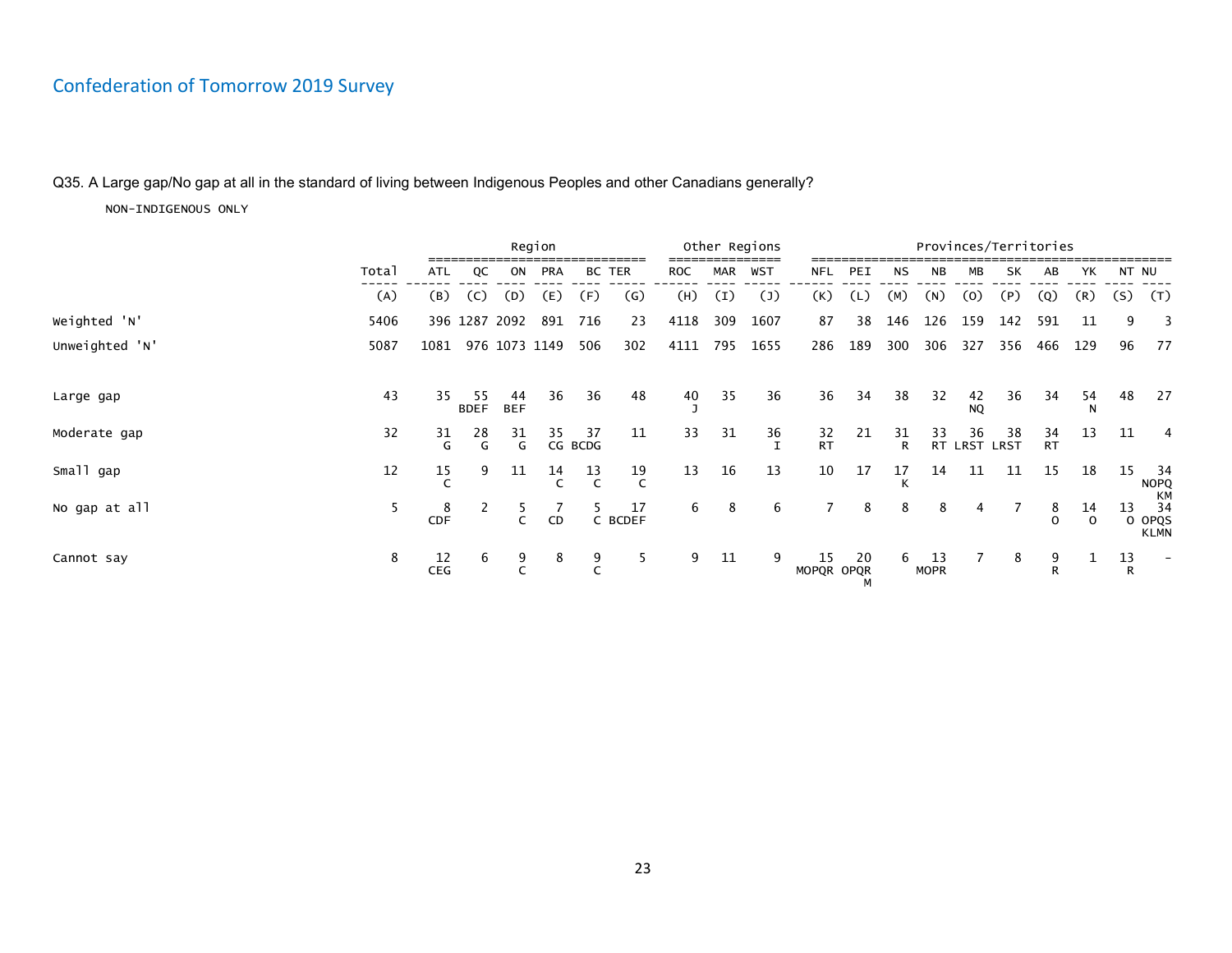### Q35. A Large gap/No gap at all in the standard of living between Indigenous Peoples and other Canadians generally?

|                | Identity<br>--------------- |           |         |      |                          | Peoples     |                    | Indigenous<br>Group    | ------      |                | Indigineous<br>Community | _________                |                | Language               |                   | --------         |         | Gender            |
|----------------|-----------------------------|-----------|---------|------|--------------------------|-------------|--------------------|------------------------|-------------|----------------|--------------------------|--------------------------|----------------|------------------------|-------------------|------------------|---------|-------------------|
|                | Total                       | CAN       | MIX     | PTI  | IN-<br>DIG               | NON/<br>IND | FIN/<br><b>NAT</b> | $ME - /$<br><b>TIS</b> | IN-/<br>UIT | <b>CTY</b>     | TWN/<br>RUR              | $ON-$<br><b>RES</b>      | PHO            | ANG/FRA/<br><b>NCO</b> | QC/<br><b>FRA</b> | ALL/<br>PHO      |         | M F               |
|                | (A)                         | (B)       | (C)     | (D)  | (E)                      | (F)         | $\left( G\right)$  | (H)                    | (I)         | $(\mathsf{J})$ | (K)                      | (L)                      | (M)            | (N)                    | (0)               | (P)              | (Q)     | (R)               |
| Weighted 'N'   | 5406                        | 2184 1609 |         | 1488 |                          | $-5349$     |                    |                        |             |                |                          | $\overline{\phantom{0}}$ |                | 3718 1207 1109         |                   | 459              |         | 2639 2758         |
| Unweighted 'N' | 5087                        | 2053 1586 |         | 1343 |                          | $-5043$     |                    |                        |             |                |                          | $\overline{\phantom{a}}$ | 3906           | 838                    | 703               | 322              |         | 2438 2641         |
| Large gap      | 43                          | 44        | 41      | 47   | $\overline{\phantom{0}}$ | 44          |                    |                        |             |                |                          |                          | 41             | 55<br><b>MP</b>        | 56<br>MP          | 36               | 41      | 46<br>$\mathsf Q$ |
| Moderate gap   | 32                          | 32        | 34<br>D | 30   | $\overline{\phantom{0}}$ | 32          |                    |                        |             |                |                          |                          | $\frac{33}{2}$ | 29                     | 28                | 32               | 34<br>R | 30                |
| Small gap      | 12                          | 11        | 13      | 11   |                          | 12          |                    |                        |             |                |                          |                          | $rac{12}{NQ}$  | 9                      | 9                 | 17<br><b>MNO</b> | 13      | 11                |
| No gap at all  | 5                           | 5         | 4       | 5    |                          |             |                    |                        |             |                |                          |                          | $\frac{6}{NQ}$ |                        | 2                 | 4                | 5       | 4                 |
| Cannot say     | 8                           | 8         | 8       | 8    |                          |             |                    |                        |             |                |                          |                          | 8<br><b>NO</b> | 6                      |                   | 11<br><b>NO</b>  | 7       | 9<br>Q            |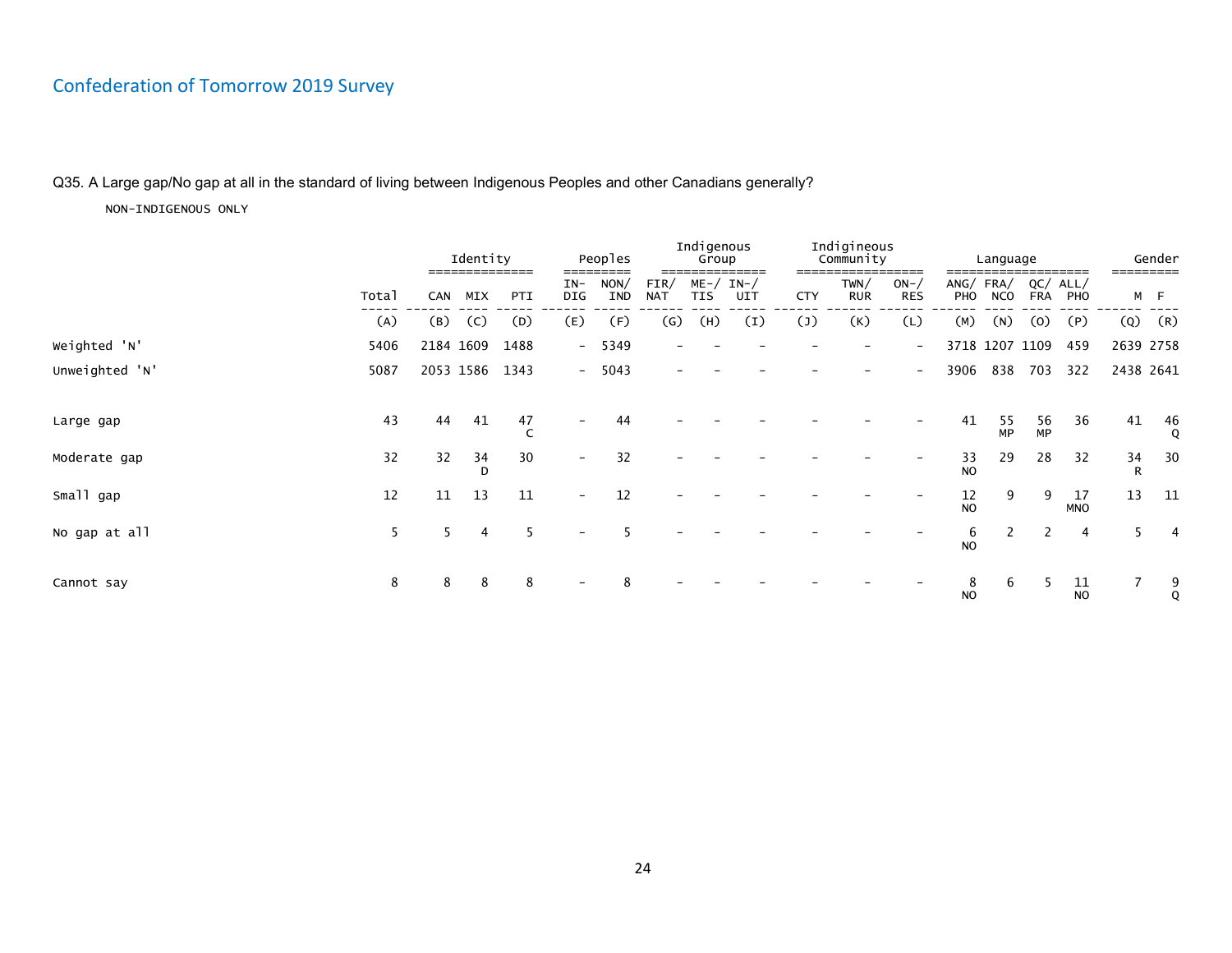### Q35. A Large gap/No gap at all in the standard of living between Indigenous Peoples and other Canadians generally?

|                |       |                |                  | Age                    |          |               |                                                                                                                                                                                                                                                                                                    | Education       |                      |                    |                  |              |        | Household Income            |                  |                | Income adequacy                               |             | urb.<br>==== |
|----------------|-------|----------------|------------------|------------------------|----------|---------------|----------------------------------------------------------------------------------------------------------------------------------------------------------------------------------------------------------------------------------------------------------------------------------------------------|-----------------|----------------------|--------------------|------------------|--------------|--------|-----------------------------|------------------|----------------|-----------------------------------------------|-------------|--------------|
|                | Total | $18 - /$<br>24 | 34               | $25/- 35/- 45/-$<br>44 | 54       | $55+$         | <hs< th=""><th>COM</th><th>HS/ COM/ UNV/<br/>COL</th><th>DEG</th><th></th><th>&lt;30K \$60K K</th><th><math>\$60-</math></th><th>\$30/ \$100 \$100K<br/>/PLUS</th><th>ENGH GH</th><th></th><th>GOOD JUST NOT/<br/>/EN- STR- NOT/<br/><b>ET</b></th><th><b>HARD</b></th><th>URB/<br/>CAN</th></hs<> | COM             | HS/ COM/ UNV/<br>COL | DEG                |                  | <30K \$60K K | $$60-$ | \$30/ \$100 \$100K<br>/PLUS | ENGH GH          |                | GOOD JUST NOT/<br>/EN- STR- NOT/<br><b>ET</b> | <b>HARD</b> | URB/<br>CAN  |
|                | (A)   | (B)            | (C)              | (D)                    | (E)      | (F)           | $\left( G\right)$                                                                                                                                                                                                                                                                                  | (H)             | (I)                  | $\left( 1\right)$  | (K)              | (L)          | (M)    | (N)                         | (0)              | (P)            | (Q)                                           | (R)         | (S)          |
| Weighted 'N'   | 5406  | 554            | 867              | 967                    |          | 879 2139      |                                                                                                                                                                                                                                                                                                    |                 |                      | 514 1237 2048 1563 |                  | 948 1418     | 787    | 1064                        |                  |                | 1389 2039 1263                                | 546         | 2518         |
| Unweighted 'N' | 5087  | 454            | 822              | 918                    |          | 834 2059      | 230                                                                                                                                                                                                                                                                                                |                 |                      | 982 2292 1539      |                  | 822 1282     | 760    | 1076                        |                  |                | 1311 1906 1206                                | 518         | 1703         |
| Large gap      | 43    | 39             | 36               | 38                     | 42       | -50<br>C BCDE | 39                                                                                                                                                                                                                                                                                                 | 39              | 44<br>н              | 48<br>GHI          | 40               | 46           | 42     | 47<br>K                     | 48<br><b>PQR</b> | 43             | 42                                            | 41          | 43           |
| Moderate gap   | 32    | $\frac{37}{5}$ | 31               | 33                     | 31       | 30            | 31                                                                                                                                                                                                                                                                                                 | 32              | $\frac{34}{1}$       | 29                 | 30               | 31           | 35     | 31                          | $\frac{33}{R}$   | $\frac{33}{R}$ | $\frac{32}{R}$                                | 27          | 33           |
| Small gap      | 12    | 13             | 16<br>EF         | 13<br>E                | 11       | 9             | 12                                                                                                                                                                                                                                                                                                 | 13              | 10                   | 13                 | 12               | 11           | 14     | 11                          | 10               | 13             | 12                                            | 10          | 12           |
| No gap at all  | 5.    | 4              | 3                | $rac{6}{CF}$           | $6$<br>C | 4             | 6                                                                                                                                                                                                                                                                                                  | $rac{6}{7}$     | 4                    | 3                  | 7<br>LM          | 4            | 4      |                             | 4                |                |                                               |             | 4            |
| Cannot say     | 8     |                | 13<br><b>BEF</b> | 10                     | 9        | 6             | $\frac{12}{1J}$                                                                                                                                                                                                                                                                                    | $\frac{10}{10}$ |                      |                    | 11<br><b>LMN</b> | 8            | 6      |                             |                  |                | ୪                                             | 15<br>OPQ   | 8            |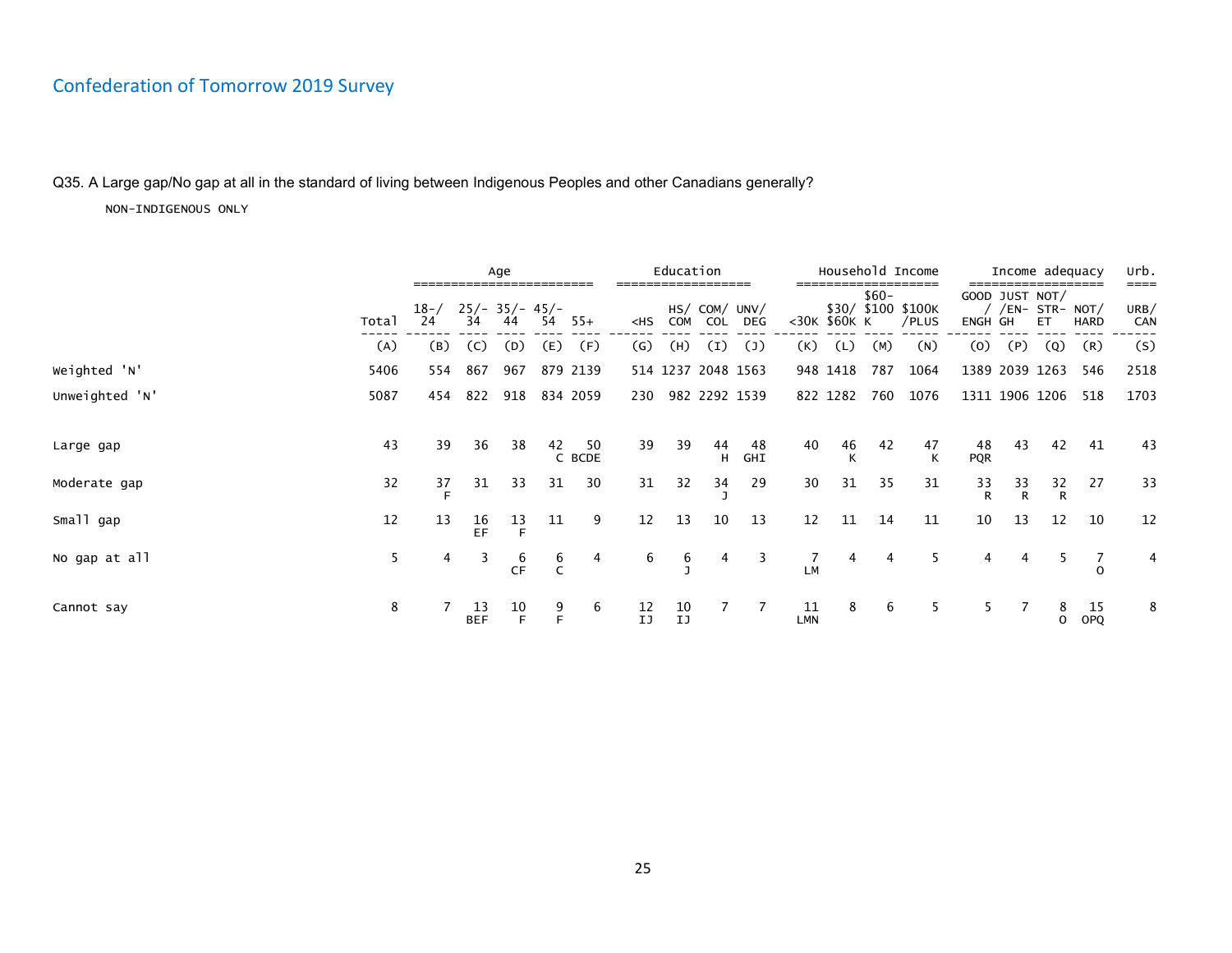Q35. A Large gap/No gap at all in the standard of living between Indigenous Peoples and other Canadians generally?

|                |       |               | Generation in<br>Canada | --------       |                    | Years in<br>Canada | =======            |                  |                         |                 | Federal Party support |     |                  |                        | Sat. with<br>direction |                 | Impact         | Gov't          |
|----------------|-------|---------------|-------------------------|----------------|--------------------|--------------------|--------------------|------------------|-------------------------|-----------------|-----------------------|-----|------------------|------------------------|------------------------|-----------------|----------------|----------------|
|                | Total | 1st           | 2 <sub>ND</sub>         | 3RD            | <10/<br><b>YRS</b> | $10 - /$<br>20     | $20+$<br>YRS / YRS | LIB              | CON                     | <b>NDP</b>      | BQ                    | GRN | <b>PPC</b>       | NON/<br><b>UND</b>     |                        | DIS/<br>SAT SAT | POS            | NEG            |
|                | (A)   | (B)           | (C)                     | (D)            | (E)                | (F)                | $\mathsf{(G)}$     | (H)              | (I)                     | $(\mathsf{J})$  | (K)                   | (L) | (M)              | (N)                    | (0)                    | (P)             | (Q)            | (R)            |
| Weighted 'N'   | 5406  | 1013          | 986                     | 3371           | 232                | 302                | 447                |                  | 1454 1556               | 634             | 219                   | 364 |                  | 95 1060                | 2563 2437              |                 | 1569 2376      |                |
| Unweighted 'N' | 5087  | 827           | 847                     | 3377           | 201                | 245                | 355                |                  | 1453 1439               | 577             | 138                   | 354 |                  | 100 1006               |                        | 2429 2310       | 1583 2202      |                |
|                |       |               |                         |                |                    |                    |                    |                  |                         |                 |                       |     |                  |                        |                        |                 |                |                |
| Large gap      | 43    | 36            | 44<br>B                 | 46<br>B        | 27                 | 35                 | 41<br>E            | 52<br><b>IMN</b> | 34                      | 49<br><b>IN</b> | 54<br>IMN IJMN        | 57  | 39               | 37                     | 45                     | 44              | $\frac{49}{R}$ | 44             |
| Moderate gap   | 32    | 34            | 32                      | 31             | 35                 | 33                 | 34                 | 32               | 37<br><b>KLMN</b>       | 31              | 24                    | 28  | 26               | 28                     | 34<br>D                | 30              | $\frac{36}{R}$ | 32             |
| Small gap      | 12    | $rac{15}{CD}$ | 11                      | 11             | 19<br>G            | 19<br>G            | 10                 | 9                | HJ<br>15<br><b>HJLN</b> | 10              | 16<br>H               | 9   | 11               | 11                     | 12                     | 12              | 10             | $\frac{13}{9}$ |
| No gap at all  | 5     | 4             | 4                       | 5              | $7^{\circ}$        | 3                  | $\overline{4}$     |                  | HKL                     | 5<br><b>HKL</b> |                       |     | 12<br><b>HKL</b> | 6<br><b>HKL</b>        | 3                      | 6<br>$\circ$    | 3              | $\frac{6}{9}$  |
| Cannot say     | 8     | 11<br>D       | 8                       | $\overline{7}$ | 11                 | 9                  | 11                 | 5                | 7<br>H                  | 5               | 4                     | 5   | 12               | 19<br><b>IJKL</b><br>н | 6                      | 8<br>$\Omega$   | 3              | $\frac{5}{9}$  |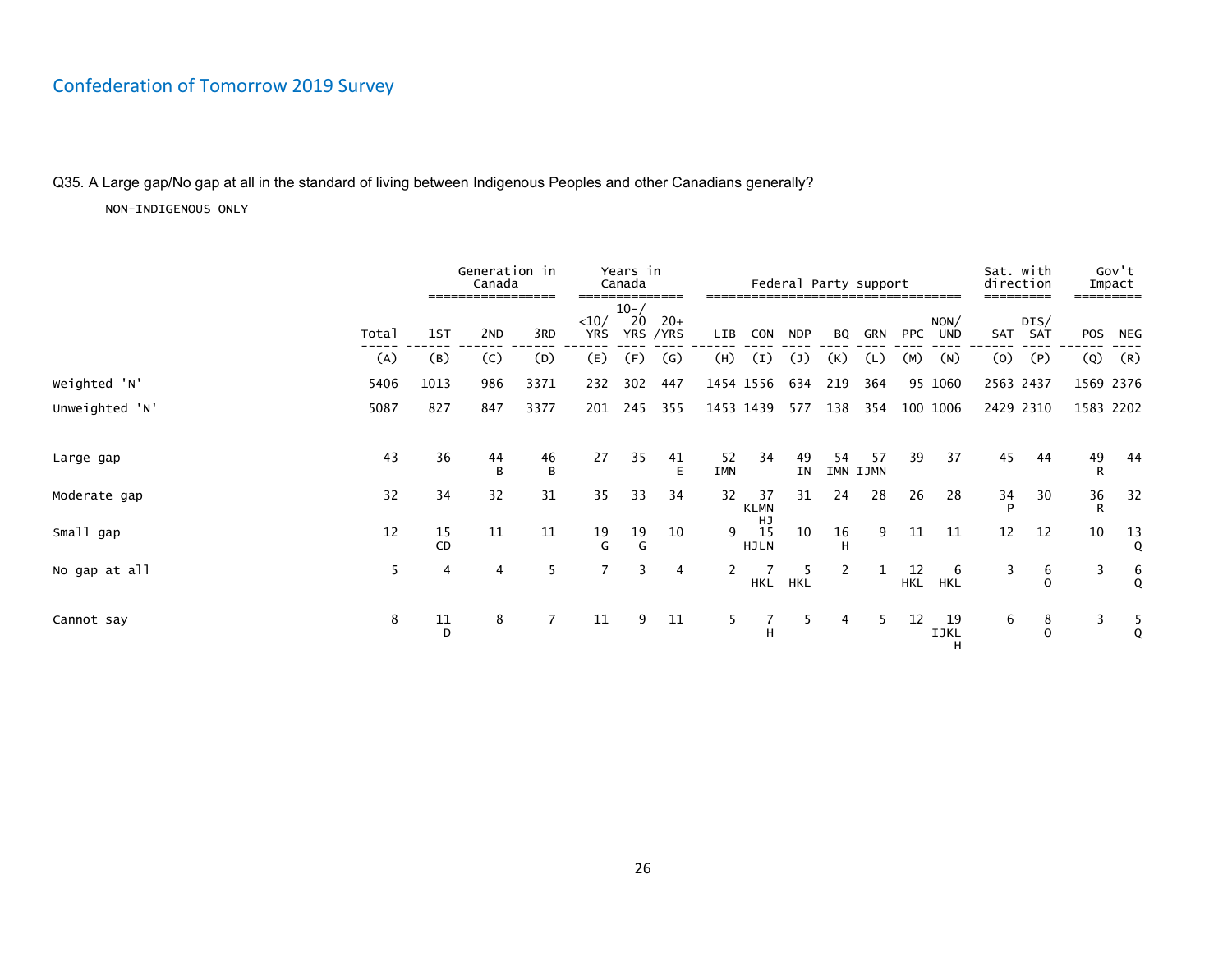### Q36. The biggest obstacle to achieving economic and social equality for Indigenous Peoples is

|                                      |                |          |                 |               | Region          |     |                  |                       |          | Other Regions  |                 |                            |                    |                  |         |                      | Provinces/Territories |                 |                                |                         |
|--------------------------------------|----------------|----------|-----------------|---------------|-----------------|-----|------------------|-----------------------|----------|----------------|-----------------|----------------------------|--------------------|------------------|---------|----------------------|-----------------------|-----------------|--------------------------------|-------------------------|
|                                      | Total          | ATL      | QC              | ON            | PRA             |     | BC TER           | <b>ROC</b>            | MAR      | WST            | NFL             | PEI                        | NS                 | <b>NB</b>        | МB      | SK                   | AB                    | YΚ              | NT NU                          |                         |
|                                      | (A)            | (B)      | (C)             | (D)           | (E)             | (F) | (G)              | (H)                   | (I)      | $(\mathsf{J})$ | (K)             | (L)                        | (M)                | (N)              | (0)     | (P)                  | (Q)                   | (R)             | (S)                            | (T)                     |
| Weighted 'N'                         | 5406           |          |                 | 396 1287 2092 | 891             | 716 | 23               | 4118                  | 309      | 1607           | 87              | 38                         | 146                | 126              | 159     | 142                  | 591                   | 11              | 9                              | $\overline{\mathbf{3}}$ |
| Unweighted 'N'                       | 5087           | 1081     |                 | 976 1073 1149 |                 | 506 | 302              | 4111                  | 795      | 1655           | 286             | 189                        | 300                | 306              | 327     | 356                  | 466                   | 129             | 96                             | 77                      |
|                                      |                |          |                 |               |                 |     |                  |                       |          |                |                 |                            |                    |                  |         |                      |                       |                 |                                |                         |
| Indigenous Peoples themselves        | 29             | 25       | 23              | 27            | 40<br>CDFG BCDG | 33  | 16               | $\frac{30}{\text{I}}$ | 23       | 37<br>HI       | 33<br><b>LM</b> | 16                         | 23                 | 25               | 36      | 48<br>LMNR QRST MNRT | 39                    | 16              | 19                             | 5.                      |
| The policies of Canadian governments | 14             | 13<br>E  | 16<br>EF        | 15            | 10              | 12  | 12               | 13                    | 14       | 11             | 13<br>P         | 10                         | -17<br><b>OPQS</b> | 11<br>P          | 9       | LMNO                 | 11<br>D               | 24<br><b>PS</b> | $\star$                        |                         |
| The attitudes of the Canadian public | 8              | 11<br>CD |                 | 8             | 9               | 8   | 6                | 9                     | 12       | 9              | 8               | 17                         | 11                 | 12               | 8       | 12                   | 9                     | 12              | $\mathcal{P}$                  | *                       |
| All three equally                    | 42             | 40<br>Е  | 46<br><b>BE</b> | 43            | 35              | 40  | 59<br><b>BEF</b> | 41                    | 41       | 37             | 36              | 36                         | 42<br>Þ            | 42<br>P          | 41<br>P | 28                   | 35                    | 47              | 64<br>P                        | 90<br>LOPQ              |
| Cannot say                           | $\overline{7}$ | 10<br>EF | 8               | 8             | 6               |     | 6                |                       | 10<br>HJ | 6              | 10              | -21<br>PQRT<br><b>KMNO</b> |                    | 11<br><b>OQR</b> | 6       |                      | 6                     |                 | 15<br><b>PQRT</b><br><b>MO</b> | к<br>$\mathbf{x}$       |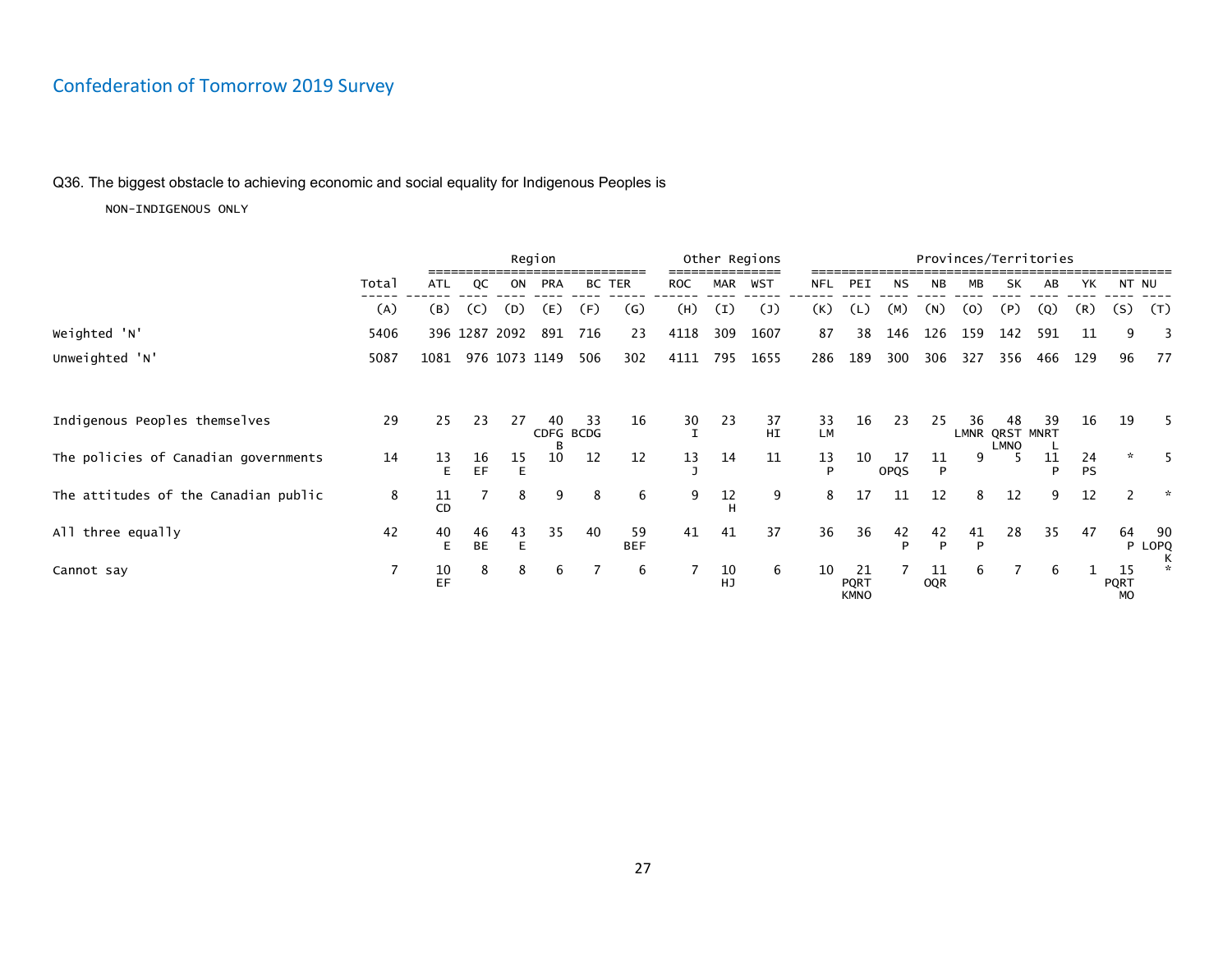### Q36. The biggest obstacle to achieving economic and social equality for Indigenous Peoples is

|                                      |                |     | Identity              |      | ------                   | Peoples     |                    | Indigenous<br>Group    | ______      |                | Indigineous<br>Community |                          |                 | Language        |                |             |         | Gender             |
|--------------------------------------|----------------|-----|-----------------------|------|--------------------------|-------------|--------------------|------------------------|-------------|----------------|--------------------------|--------------------------|-----------------|-----------------|----------------|-------------|---------|--------------------|
|                                      | Total          | CAN | --------------<br>MIX | PTI  | IN-<br>DIG               | NON/<br>IND | FIN/<br><b>NAT</b> | $ME - /$<br><b>TIS</b> | IN-/<br>UIT | <b>CTY</b>     | TWN/<br><b>RUR</b>       | $ON-$<br><b>RES</b>      | PHO             | ANG/FRA/<br>NCO | QC/<br>FRA     | ALL/<br>PHO |         | ---------<br>M F   |
|                                      | (A)            | (B) | (C)                   | (D)  | (E)                      | (F)         | (G)                | (H)                    | (I)         | $(\mathsf{J})$ | (K)                      | (L)                      | (M)             | (N)             | (0)            | (P)         | (Q)     | (R)                |
| Weighted 'N'                         | 5406           |     | 2184 1609             | 1488 |                          | $-5349$     |                    |                        |             |                |                          | $\overline{\phantom{a}}$ |                 |                 | 3718 1207 1109 | 459         |         | 2639 2758          |
| Unweighted 'N'                       | 5087           |     | 2053 1586             | 1343 |                          | $-5043$     |                    |                        |             |                |                          |                          | 3906            | 838             | 703            | 322         |         | 2438 2641          |
| Indigenous Peoples themselves        | 29             | 30  | 28                    | 27   | $\overline{\phantom{0}}$ | 29          |                    |                        |             |                |                          |                          | 30<br><b>NO</b> | 24              | 24             | 29          | 33<br>R | -24                |
| The policies of Canadian governments | 14             | 14  | 13                    | 15   |                          | 14          |                    |                        |             |                |                          |                          | 14              | 14              | 15             | 13          | 14      | 13                 |
| The attitudes of the Canadian public | 8              | 8   | 8                     | 9    |                          |             |                    |                        |             |                |                          |                          | 9               |                 |                | 8           | 9       | 8                  |
| All three equally                    | 42             | 42  | 44                    | 41   | $\overline{\phantom{a}}$ | 42          |                    |                        |             |                |                          |                          | 40              | 47<br>М         | 47<br>M        | 42          | 38      | 45<br>$\mathbf{o}$ |
| Cannot say                           | $\overline{7}$ | 7   | 7                     | 8    |                          |             |                    |                        |             |                |                          |                          |                 |                 |                | 9           | 6       | 9                  |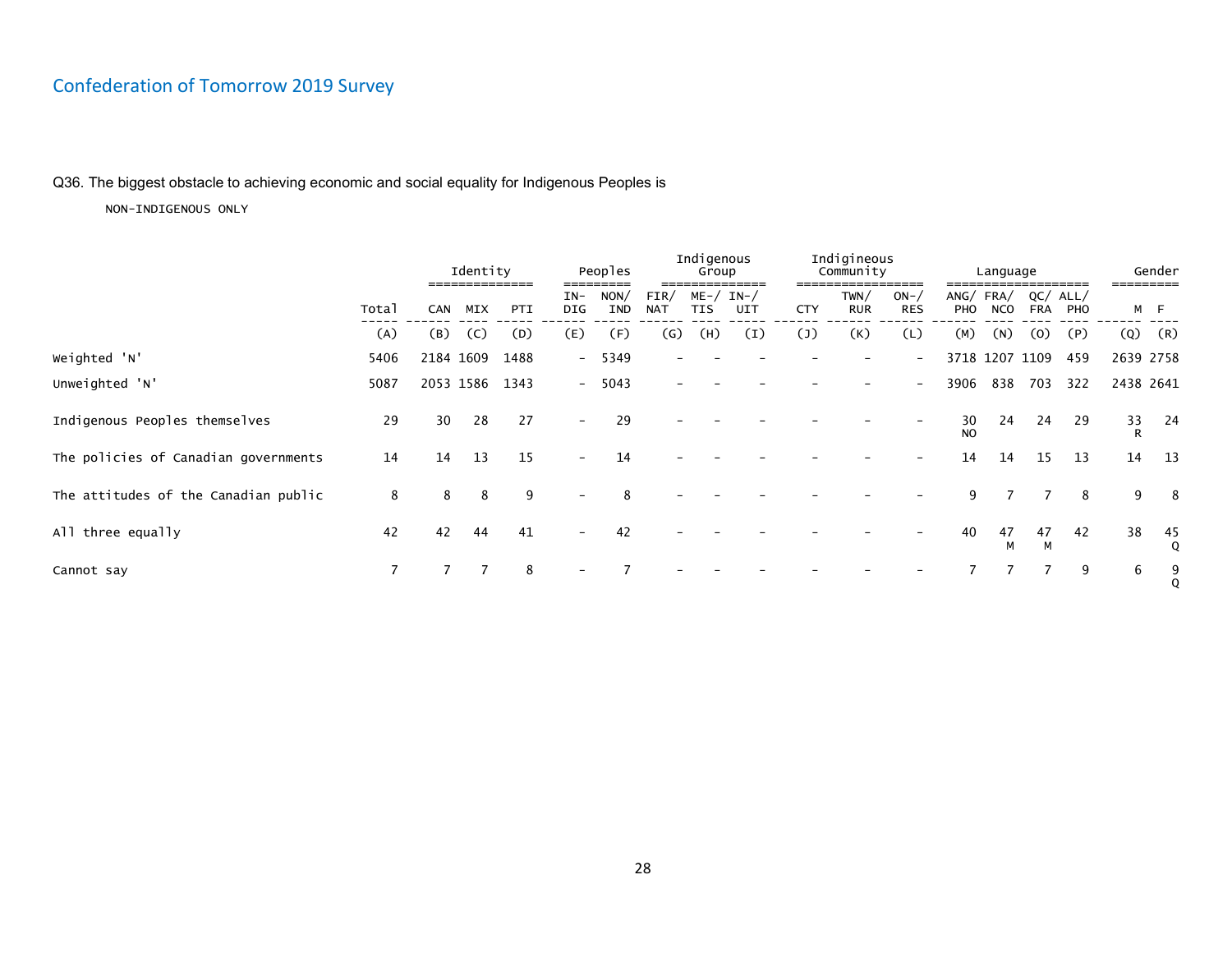### Q36. The biggest obstacle to achieving economic and social equality for Indigenous Peoples is

|                                      |       |                  |                        | Age             |          |                  |                   | Education    |                      |                           |                  |                  |          | Household Income            |                |                    | Income adequacy       |             | urb.                |
|--------------------------------------|-------|------------------|------------------------|-----------------|----------|------------------|-------------------|--------------|----------------------|---------------------------|------------------|------------------|----------|-----------------------------|----------------|--------------------|-----------------------|-------------|---------------------|
|                                      | Total | $18 - /$<br>24   | $25/- 35/- 45/-$<br>34 | 44              | 54       | $55+$            | $<$ HS            | COM          | HS/ COM/ UNV/<br>COL | DEG                       |                  | <30K \$60K K     | $$60-$   | \$30/ \$100 \$100K<br>/PLUS | ENGH GH        | GOOD JUST NOT/     | /EN- STR- NOT/<br>ET. | <b>HARD</b> | ====<br>URB/<br>CAN |
|                                      | (A)   | (B)              | (C)                    | (D)             | (E)      | (F)              | $\left( G\right)$ | (H)          | (I)                  | $\mathcal{L}(\mathsf{J})$ | (K)              | (L)              | (M)      | (N)                         | (0)            | (P)                | (Q)                   | (R)         | (S)                 |
| Weighted 'N'                         | 5406  | 554              | 867                    | 967             |          | 879 2139         |                   |              | 514 1237 2048 1563   |                           |                  | 948 1418         | 787      | 1064                        |                |                    | 1389 2039 1263        | 546         | 2518                |
| Unweighted 'N'                       | 5087  | 454              | 822                    | 918             |          | 834 2059         | 230               |              |                      | 982 2292 1539             |                  | 822 1282         | 760      | 1076                        |                |                    | 1311 1906 1206 518    |             | 1703                |
| Indigenous Peoples themselves        | 29    | 19               | 20                     | 29<br><b>BC</b> | 27       | 35<br>BC BCDE    | 23                | $rac{30}{6}$ | 31<br>GJ             | 26                        | 22               | 25               | 35<br>KL | 34<br>KL                    | $\frac{30}{R}$ | 29<br>$\mathsf{R}$ | 30<br>R               | 23          | 27                  |
| The policies of Canadian governments | 14    | 21<br><b>DEF</b> | 19<br>EF               | 16<br>E         | 14<br>F  | 9                | 18                | 13           | 12                   | 16                        | 18<br><b>LN</b>  | 13               | 14       | 13                          | 14             | 14                 | 12                    | 18          | 16                  |
| The attitudes of the Canadian public | 8     | 16<br><b>DEF</b> | 13<br><b>DEF</b>       | 9<br>E          |          | 5                | 9                 | 9            |                      | 9                         | 9                | 9                | 8        | 8                           | 11<br>PR       | 8                  | 8                     | 6           | 7                   |
| All three equally                    | 42    | 38               | 37                     | 36              | 45<br>CD | 47<br><b>BCD</b> | 42                | 38           | 45<br>H              | 42                        | 40               | 47<br><b>KMN</b> | 37       | 40                          | 40             | 43                 | 42                    | 43          | 43                  |
| Cannot say                           |       | 6                | 12<br><b>BEF</b>       | 11<br><b>BF</b> | 8<br>E   | 4                | 10                | 10<br>IJ     |                      |                           | 11<br><b>LMN</b> | 6                | 6        | 5                           |                |                    |                       | 11<br>OPQ   | 8                   |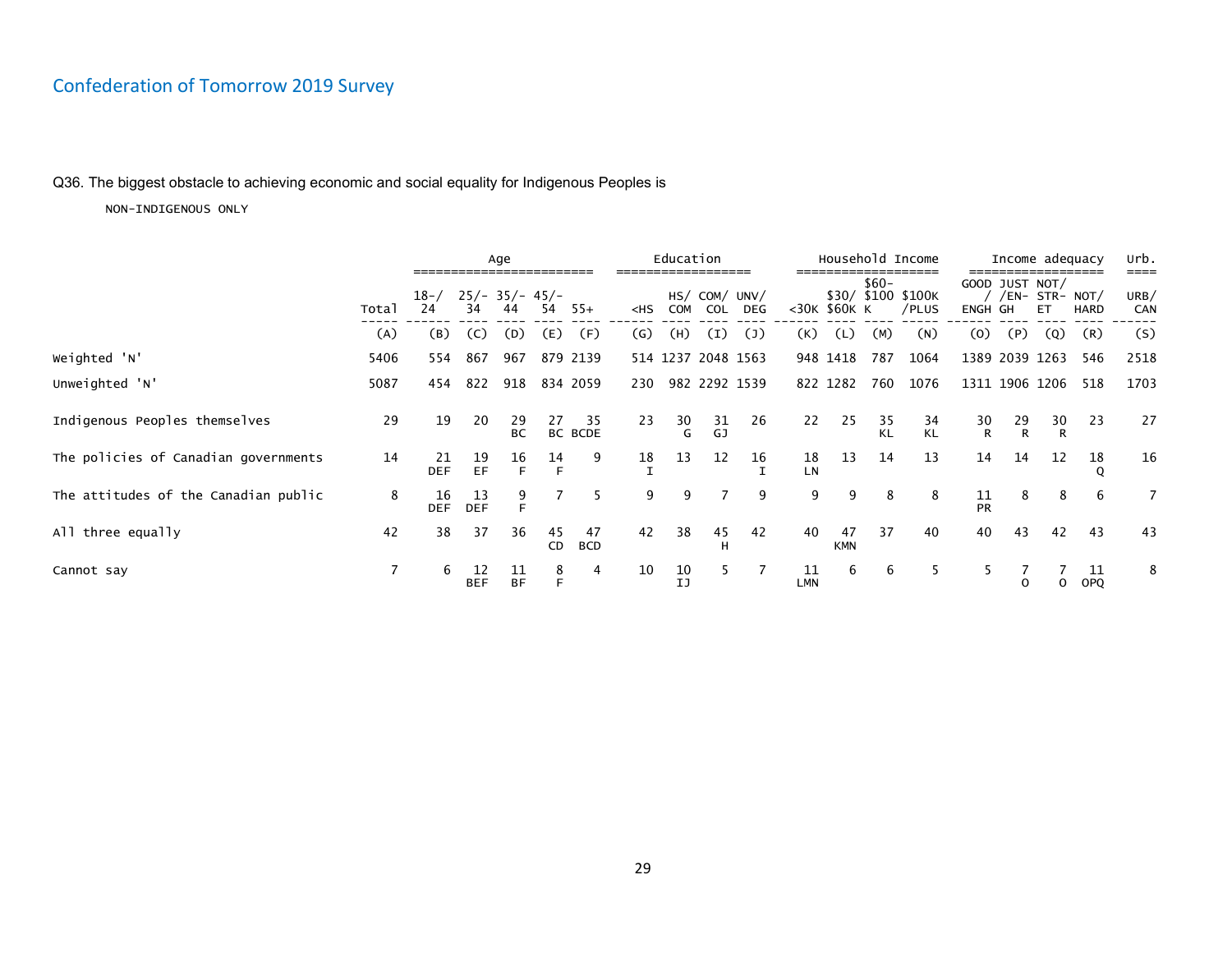### Q36. The biggest obstacle to achieving economic and social equality for Indigenous Peoples is

|                                      |                |      | Generation in<br>Canada<br>----------------- |      |                    | Years in<br>Canada | ________           |                   |                   |            | Federal Party support |                   |                   |                         | Sat. with<br>direction |             |            | Gov't<br>Impact |
|--------------------------------------|----------------|------|----------------------------------------------|------|--------------------|--------------------|--------------------|-------------------|-------------------|------------|-----------------------|-------------------|-------------------|-------------------------|------------------------|-------------|------------|-----------------|
|                                      | Total          | 1st  | 2 <sub>ND</sub>                              | 3RD  | <10/<br><b>YRS</b> | $10 - /$<br>20     | $20+$<br>YRS / YRS | LIB               | <b>CON</b>        | <b>NDP</b> | <b>BO</b>             | GRN               | PPC               | NON/<br><b>UND</b>      | SAT                    | DIS/<br>SAT | <b>POS</b> | NEG             |
|                                      | (A)            | (B)  | (C)                                          | (D)  | (E)                | (F)                | $\mathcal{G}$      | (H)               | (I)               | (J)        | (K)                   | (L)               | (M)               | (N)                     | (0)                    | (P)         | (Q)        | (R)             |
| Weighted 'N'                         | 5406           | 1013 | 986                                          | 3371 | 232                | 302                | 447                |                   | 1454 1556         | 634        | 219                   | 364               |                   | 95 1060                 | 2563 2437              |             |            | 1569 2376       |
| Unweighted 'N'                       | 5087           | 827  | 847                                          | 3377 | 201                | 245                | 355                |                   | 1453 1439         | 577        | 138                   | 354               |                   | 100 1006                | 2429 2310              |             |            | 1583 2202       |
| Indigenous Peoples themselves        | 29             | 28   | 27                                           | 29   | 22                 | 27                 | 33                 | 23                | 43<br><b>JKLN</b> | 21         | 22                    | 19                | 38<br><b>JKLN</b> | 23                      | 22                     | 37          | 22         | $\frac{36}{9}$  |
| The policies of Canadian governments | 14             | 14   | 15                                           | 13   | 18                 | 17                 | 11                 | 13                | 14                | 16<br>N    | 19<br>MN              | 19<br><b>HMN</b>  | 8                 | 10                      | 16                     | 13          | 16         | 15              |
| The attitudes of the Canadian public | 8              | 8    | 9                                            | 8    | 11                 | 8                  | 6                  | 13<br><b>IKLN</b> |                   | 13<br>IKN  | 5                     | 9<br>N            |                   | 4                       | 11<br>D                | 5.          | 14<br>R    | -5              |
| All three equally                    | 42             | 41   | 43                                           | 42   | 40                 | 38                 | 43                 | 45                | 33                | 45         | 46<br>$\mathbf I$     | 48<br>$\mathbf I$ | 38                | 45                      | 45<br>P                | 38          | 43         | 40              |
| Cannot say                           | $\overline{7}$ | 9    | 6                                            |      | 8                  | 10                 |                    | 5.                | 4                 | 6          | 8                     | 5                 | 9                 | 17<br><b>JKLM</b><br>HI | 6                      | 6           |            |                 |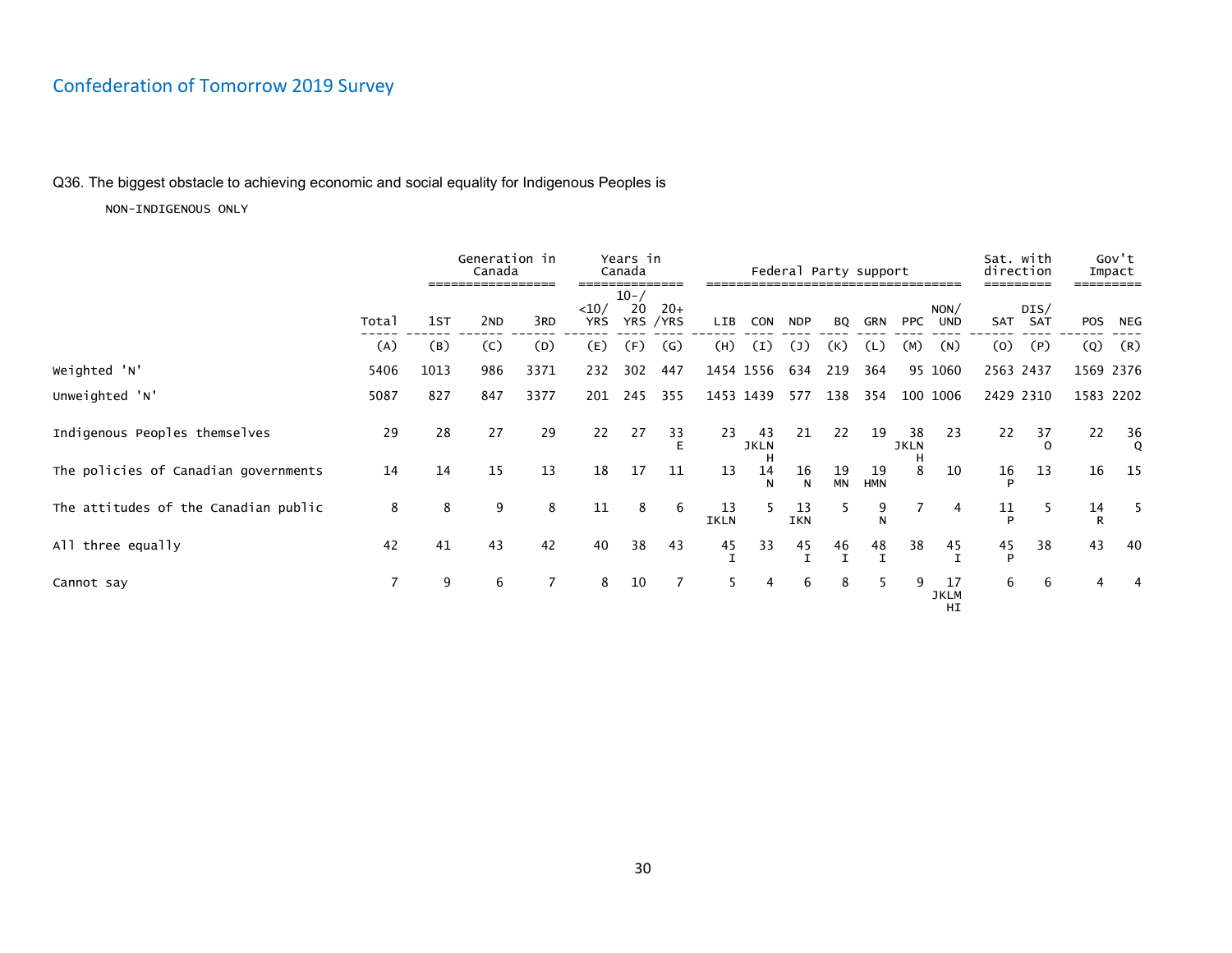|                  |       |                 |                   |                     | Region          |                  |                    |                    |     | Other Regions  |                 |              |                  |                 |                  |                    | Provinces/Territories |                       |          |                                   |
|------------------|-------|-----------------|-------------------|---------------------|-----------------|------------------|--------------------|--------------------|-----|----------------|-----------------|--------------|------------------|-----------------|------------------|--------------------|-----------------------|-----------------------|----------|-----------------------------------|
|                  | Total | ATL             | QC                | ON                  | <b>PRA</b>      | <b>BC TER</b>    |                    | <b>ROC</b>         | MAR | WST            | NFL             | PEI          | ΝS               | NB              | МB               | SK                 | AB                    | YΚ                    |          | NT NU                             |
|                  | (A)   | (B)             | (C)               | (D)                 | (E)             | (F)              | $\mathsf{(G)}$     | (H)                | (I) | $(\mathsf{J})$ | (K)             | (L)          | (M)              | (N)             | (0)              | (P)                | (Q)                   | (R)                   | (S)      | (T)                               |
| Weighted 'N'     | 5732  |                 |                   | 420 1321 2154 1011  |                 | 763              | 63                 | 4411               | 325 | 1774           | 95              | 39           | 154              | 132             | 201              | 174                | 636                   | 17                    | 23       | 23                                |
| Unweighted 'N'   | 5732  |                 |                   | 1149 1021 1184 1338 |                 | 588              | 452                | 4711               | 842 | 1926           | 307             | 198          | 318              | 326             | 398              | 396                | 544                   | 154                   | 148      | 150                               |
| Strongly support | 48    | 48              | 61<br>EF BDEF     | 44                  | 41              | 40               | 74<br><b>BCDEF</b> | 44<br>$\mathbf{J}$ | 48  | 40             | $\frac{51}{PQ}$ | 43           | 48<br>PQ         | 48<br>PQ        | 52<br>PQ         | 37                 | 38                    | 60                    | 79       | -79<br>PQ NOPQ NOPQ               |
| Somewhat support | 33    | 30<br>CG        | 25<br>G           | 36<br><b>BCG</b>    | 34<br>CG        | 39<br><b>BCG</b> | 12                 | 35                 | 32  | 36             | 25<br>S         | $rac{37}{5}$ | $rac{32}{5}$     | 29<br>S         | 31               | 36<br>ST KRST KRST | 34                    | 17                    | KLM<br>3 | KLM<br>16                         |
| Somewhat oppose  | 8     | G               | G                 | 8                   | 10<br>G BCDG    | 8<br>G           | 3                  | 8                  |     | 9              | 10<br>LT        |              | 10<br><b>LNT</b> |                 |                  | 12<br>T LNRT LNRT  | 11                    | $\mathbf{2}^{\prime}$ |          | ☆                                 |
| Strongly oppose  | 4     | 4               | 2                 | 3                   | <b>BCD</b>      | 5<br>C           | 4                  | 5                  | 4   | 6<br>HI        | 5               |              | 4                | 4               | 3                |                    | 9<br>S MNOS           | 9<br>S                | $\star$  | 5                                 |
| Cannot say       | 8     | 10<br><b>CE</b> | 5                 | $\frac{9}{C}$       | $\frac{8}{C}$   | $\frac{9}{C}$    | $\overline{7}$     | 9                  | 11  | 8              | 10              | 17<br>T OPQT | 6                | 14<br>OPQT<br>M | 6                | $\frac{8}{T}$      | 8<br>$\mathbf{r}$     | 12                    | 11       | ☆                                 |
| Top 2 Box        | 80    | 78              | 86<br><b>BDEF</b> | 80<br>F             | 75              | 78               | 86<br>F            | 79                 | 79  | 76             | 76              | 80           | 81<br>PQ         | 77              | 84<br><b>KPQ</b> | 73                 | 72                    | 77                    | 82       | -95<br><b>OPQR</b><br><b>KLMN</b> |
| Bottom 2 Box     | 12    | 11              | 9                 | 11                  | 18<br>CDFG<br>B | 13<br>CG         |                    | 13                 | 10  | 16<br>HI       | 14<br>LT        | 3            | 14<br>LT         | 8               | 11               | 19<br>NOST NOST    | 20<br>LM              | 10                    |          | $-5$                              |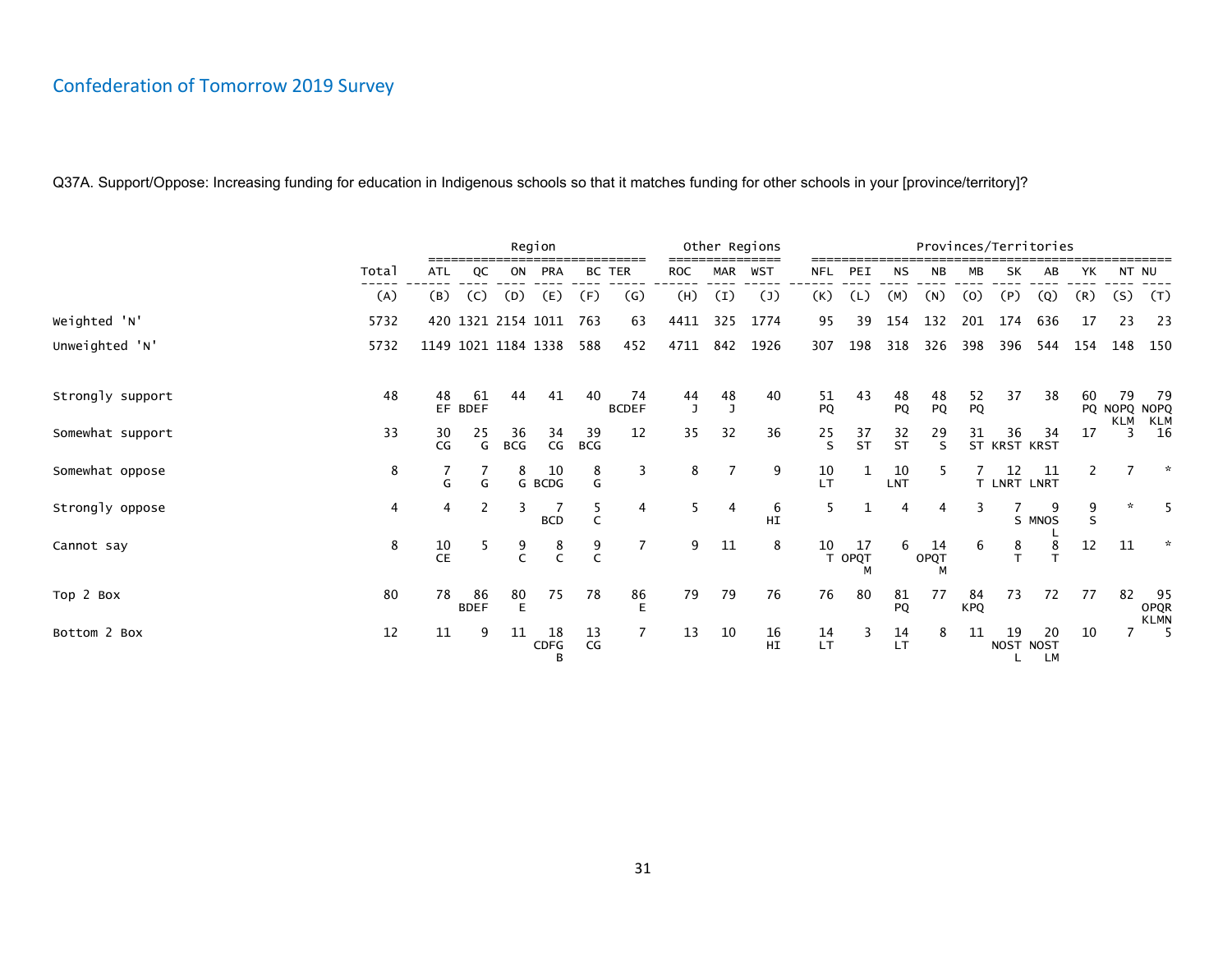|                  |       |           | Identity              |                 |              | Peoples     |                    | Indigenous<br>Group    |                       |                | Indigineous<br>Community |                              |                  | Language               |                   |                  |                    | Gender         |
|------------------|-------|-----------|-----------------------|-----------------|--------------|-------------|--------------------|------------------------|-----------------------|----------------|--------------------------|------------------------------|------------------|------------------------|-------------------|------------------|--------------------|----------------|
|                  | Total | CAN       | ==============<br>MIX | PTI             | $IN-$<br>DIG | NON/<br>IND | FIN/<br><b>NAT</b> | $ME - /$<br><b>TIS</b> | =====<br>$IN-$<br>UIT | <b>CTY</b>     | TWN/<br><b>RUR</b>       | =====<br>$ON-$<br><b>RES</b> | PHO              | ANG/FRA/<br><b>NCO</b> | QC/<br><b>FRA</b> | ALL/<br>PHO      |                    | M F            |
|                  | (A)   | (B)       | (C)                   | (D)             | (E)          | (F)         | (G)                | (H)                    | (I)                   | $(\mathsf{J})$ | (K)                      | (L)                          | (M)              | (N)                    | (0)               | (P)              | (Q)                | (R)            |
| Weighted 'N'     | 5732  |           | 2287 1721             | 1593            | 326          | 5349        | 187                | 101                    | 26                    | 160            | 124                      | 58                           |                  | 3989 1238 1140         |                   | 478              | 2770 2951          |                |
| Unweighted 'N'   | 5732  | 2251 1797 |                       | 1568            | 645          | 5043        | 335                | 210                    | 78                    | 305            | 245                      | 88                           | 4447             | 881                    | 738               | 379              | 2687 3034          |                |
| Strongly support | 48    | 46        | 46                    | 53<br><b>BC</b> | 66<br>E      | 47          | 72<br>H            | 54                     | 76<br>H               | 71             | 66                       | 63                           | 45<br>P          | 62<br>MP               | 62<br><b>MP</b>   | 34               | 44                 | $\frac{51}{9}$ |
| Somewhat support | 33    | 33<br>D   | 37<br><b>BD</b>       | 27              | 21           | 33<br>E     | 14                 | 33<br>G                | 17                    | 21             | 15                       | 17                           | 34<br><b>NO</b>  | 24                     | 25                | 45<br><b>MNO</b> | 35<br>$\mathsf{R}$ | 31             |
| Somewhat oppose  | 8     | 8         | $\overline{7}$        | 9               | 5            | 8           | 6                  |                        |                       | 4              | 7                        | 8                            | 8                | $\overline{7}$         | 7                 | $\overline{7}$   | 8                  | - 8            |
| Strongly oppose  | 4     | 4         | 4                     | 4               |              | 4           |                    |                        | $\star$               |                | $\overline{2}$           | 3                            | -5<br><b>NOP</b> | $\overline{2}$         | 2                 | 2                | 5<br>$\mathsf{R}$  | 3              |
| Cannot say       | 8     | 9         | 6                     | 7               | 6            | 8           | $\overline{7}$     | 5                      | $\overline{7}$        | 3              | 9                        | 9                            | 8<br><b>NO</b>   | 5                      | 4                 | 12<br><b>MNO</b> | 7                  | 8              |
| Top 2 Box        | 80    | 80        | 83                    | 80              | 87<br>F      | 80          | 86                 | 87                     | 93                    | 92<br>KL       | 82                       | 80                           | 79               | 86<br><b>MP</b>        | 87<br><b>MP</b>   | 79               | 79                 | 81             |
| Bottom 2 Box     | 12    | 12        | 11                    | 14              |              | 12<br>F     |                    | 8<br>I                 | $\star$               | 5              | 9                        | 12                           | 13<br><b>NOP</b> | 9                      | 9                 | 9                | 14<br>R            | 10             |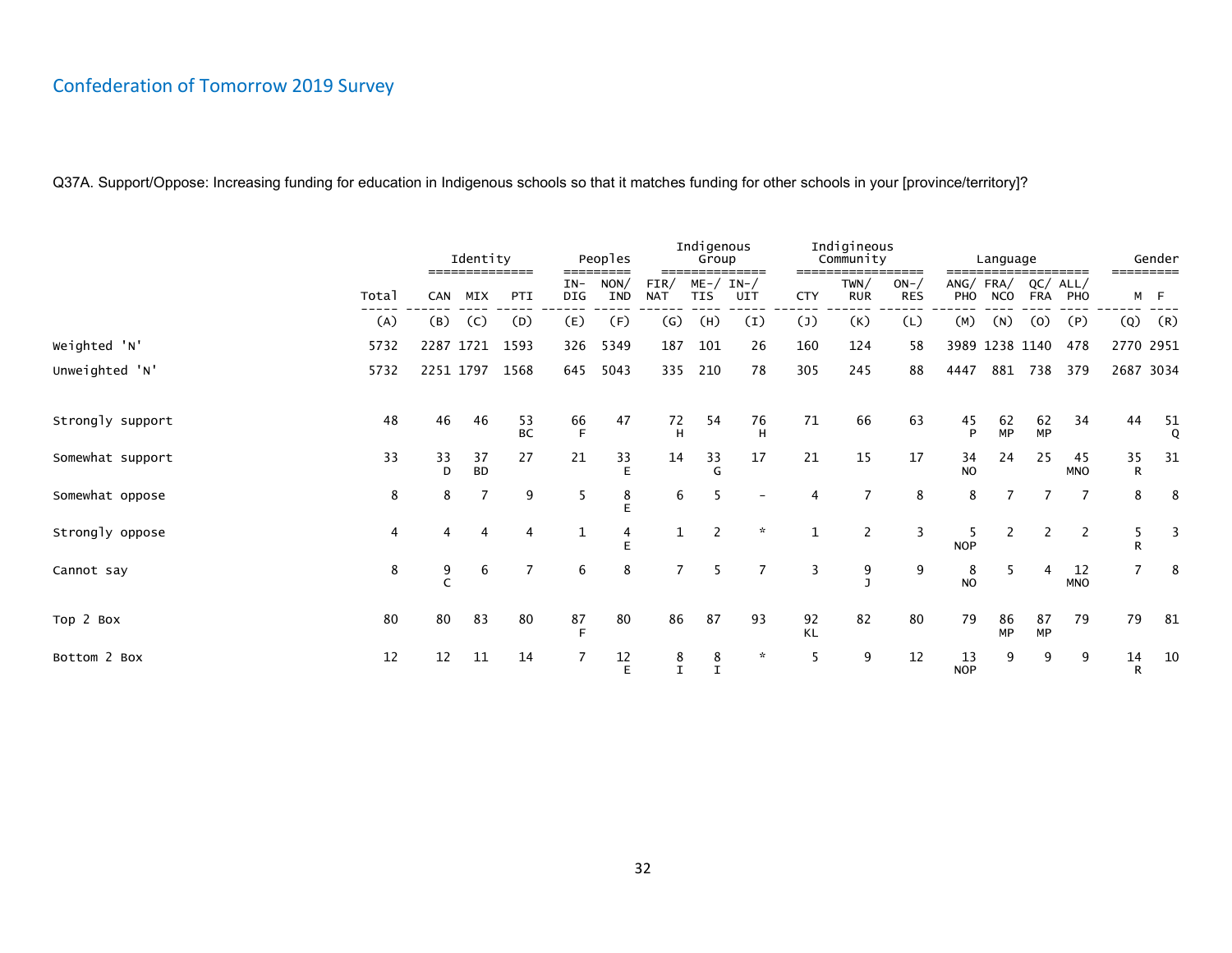|                  |       |                |                 | Age                    |                |                   |                   | Education          |                             |                    |                  |              |                | Household Income            |                | Income adequacy                  |                  |             | urb.<br>==== |
|------------------|-------|----------------|-----------------|------------------------|----------------|-------------------|-------------------|--------------------|-----------------------------|--------------------|------------------|--------------|----------------|-----------------------------|----------------|----------------------------------|------------------|-------------|--------------|
|                  | Total | $18 - /$<br>24 | 34              | $25/- 35/- 45/-$<br>44 | 54             | $55+$             | $<$ HS            | COM                | HS/ COM/ UNV/<br><b>COL</b> | <b>DEG</b>         |                  | <30K \$60K K | $$60-$         | \$30/ \$100 \$100K<br>/PLUS | ENGH GH        | GOOD JUST NOT/<br>/EN- STR- NOT/ | ET               | <b>HARD</b> | URB/<br>CAN  |
|                  | (A)   | (B)            | (C)             | (D)                    | (E)            | (F)               | $\left( G\right)$ | (H)                | (I)                         | $(\mathsf{J})$     | (K)              | (L)          | (M)            | (N)                         | (0)            | (P)                              | (Q)              | (R)         | (S)          |
| Weighted 'N'     | 5732  | 635            |                 | 952 1015               |                | 937 2193          |                   | 644 1325 2104 1603 |                             |                    |                  | 1072 1497    | 820            | 1098                        |                | 1451 2150 1337                   |                  | 617         | 2582         |
| Unweighted 'N'   | 5732  | 580            |                 | 980 1041               |                | 953 2178          |                   |                    |                             | 328 1137 2556 1655 |                  | 1012 1443    | 831            | 1191                        |                | 1446 2111 1367                   |                  | 649         | 1813         |
| Strongly support | 48    | 50             | 43              | 44                     | 44             | 52<br>CDE         | 51                | 45                 | 48                          | 49                 | 52<br><b>MN</b>  | 50           | 46             | 45                          | 50             | 47                               | 46               | 50          | 46           |
| Somewhat support | 33    | 30             | 32              | 31                     | 33             | 34                | 26                | $rac{32}{6}$       | $\frac{34}{6}$              | $\frac{34}{9}$     | 26               | 34           | $\frac{35}{K}$ | 34<br>$\mathsf{K}$          | $\frac{33}{R}$ | $\frac{34}{R}$                   | 32               | 28          | 34           |
| Somewhat oppose  | 8     | 9<br>E.        | 9<br>F          | $\frac{9}{5}$          | $\frac{10}{F}$ | 6                 | 7                 | 9                  |                             | 8                  | 8                |              | 7              | 9                           |                |                                  | 11<br><b>OPR</b> | 5           | 8            |
| Strongly oppose  | 4     | 4              | 5<br>Е          | 6<br>F                 | 4              | 3                 | 3                 | 4                  |                             | 4                  | 3                |              | 5              | 6<br>KL                     |                |                                  |                  | 6           | 4            |
| Cannot say       | 8     |                | 11<br><b>BF</b> | 10<br>E                | 9<br>E         | -5                | 12<br>IJ          | 9<br>IJ            | 6                           | 6                  | 10<br><b>LMN</b> | 6            |                | 5                           | 6              |                                  |                  | 11<br>OPQ   | 8            |
| Top 2 Box        | 80    | 80             | 75              | 75                     | 77             | 86<br><b>BCDE</b> | 77                | 78                 | 82<br>H                     | 83<br>н            | 79               | 84<br>KN     | 81             | 79                          | 83<br>QR       | 82<br>Q                          | 78               | 78          | 80           |
| Bottom 2 Box     | 12    | 13<br>F        | 14<br>F         | 15<br>F                | 14<br>F        | 8                 | 11                | 14                 | 12                          | 11                 | 11               | 10           | 12             | 16<br><b>KLM</b>            | 11             | 11                               | 15<br>OPR        | 10          | 12           |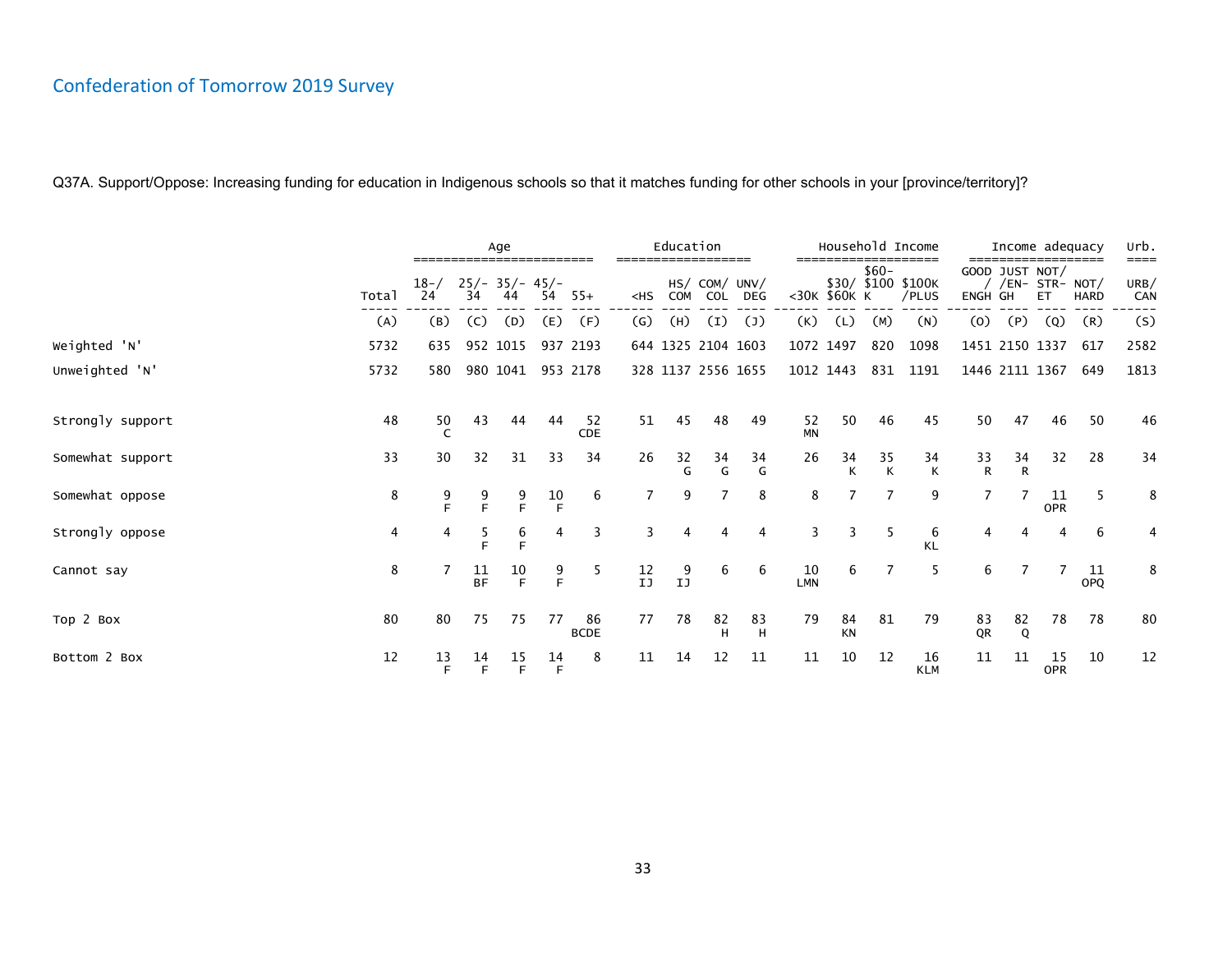|                  |       |          | Generation in<br>Canada              |                 |                    | Years in<br>Canada |                                |                  |                        |                    |           | Federal Party support |            |                         | Sat. with<br>direction |                 |            | Gov't<br>Impact                      |
|------------------|-------|----------|--------------------------------------|-----------------|--------------------|--------------------|--------------------------------|------------------|------------------------|--------------------|-----------|-----------------------|------------|-------------------------|------------------------|-----------------|------------|--------------------------------------|
|                  | Total | 1ST      | =================<br>2 <sub>ND</sub> | 3RD             | <10/<br><b>YRS</b> | $10 - /$<br>20     | ========<br>$20+$<br>YRS / YRS | <b>LIB</b>       | <b>CON</b>             | <b>NDP</b>         | <b>BQ</b> | GRN                   | <b>PPC</b> | NON/<br><b>UND</b>      |                        | DIS/<br>SAT SAT | <b>POS</b> | NEG                                  |
|                  | (A)   | (B)      | (C)                                  | (D)             | (E)                | (F)                | $\mathsf{(G)}$                 | (H)              | (I)                    | $\left( 1\right)$  | (K)       | (L)                   | (M)        | (N)                     | (0)                    | (P)             | (Q)        | (R)                                  |
| Weighted 'N'     | 5732  | 1018     | 1017                                 | 3652            | 232                | 307                | 447                            |                  | 1539 1625              | 687                | 225       | 388                   |            | 109 1134                |                        | 2696 2596       | 1643 2534  |                                      |
| Unweighted 'N'   | 5732  | 837      | 915                                  | 3934            | 203                | 250                | 358                            |                  | 1631 1589              | 683                | 145       | 403                   |            | 125 1134                | 2705 2624              |                 | 1758 2499  |                                      |
| Strongly support | 48    | 40       | 44                                   | 51<br><b>BC</b> | 38                 | 41                 | 41                             | 59<br><b>IMN</b> | 36                     | 54<br><b>IN</b>    | 57        | 63<br>IN IJMN         | 46         | 38                      | 53                     | 44              | 58<br>R    | 45                                   |
| Somewhat support | 33    | 39<br>D  | 36<br>D                              | 30              | 45                 | 38                 | 38                             | 30               | 40<br><b>JKLN</b>      | 32<br>$\mathsf{L}$ | 26        | 24                    | 35         | 31                      | 32                     | 34              | 32         | 34                                   |
| Somewhat oppose  | 8     | 8        | 8                                    | 8               |                    | 8                  | 8                              | 6                | н<br>11<br><b>HJLN</b> | 8                  | 11        | 5                     | 8          | 6                       | 6                      | 9<br>$\Omega$   | 5          | $\frac{10}{\mathsf{Q}}$              |
| Strongly oppose  | 4     | 3        | 5                                    | 4               | 2                  | 4                  | 2                              | $\mathbf{2}$     | 8<br>JKLN              | 2                  | 3         | $\overline{2}$        | 5          | 4<br>H                  | 2                      | 6<br>$\Omega$   | 2          | $\begin{matrix} 6 \\ Q \end{matrix}$ |
| Cannot say       | 8     | 10<br>CD | $\overline{7}$                       | $\overline{7}$  | 8                  | 8                  | 12                             | 4                | н<br>5                 | 4                  | 3         | 5                     |            | 20<br><b>JKLM</b><br>HI | 6                      | 6               | 3          | $\frac{5}{9}$                        |
| Top 2 Box        | 80    | 79       | 80                                   | 81              | 83                 | 80                 | 79                             | 89<br><b>IN</b>  | 76<br>$\mathsf{N}$     | 86<br><b>IN</b>    | 83<br>IN  | 88<br><b>IN</b>       | 80<br>N    | 69                      | 85<br>D                | 78              | 90<br>R    | 79                                   |
| Bottom 2 Box     | 12    | 11       | 13                                   | 12              | 9                  | 12                 | 10                             |                  | 19<br><b>HJLN</b>      | 10                 | 14<br>н   |                       | 13         | 10<br>н                 | 9                      | 16<br>$\Omega$  | 7          | 16<br>Q                              |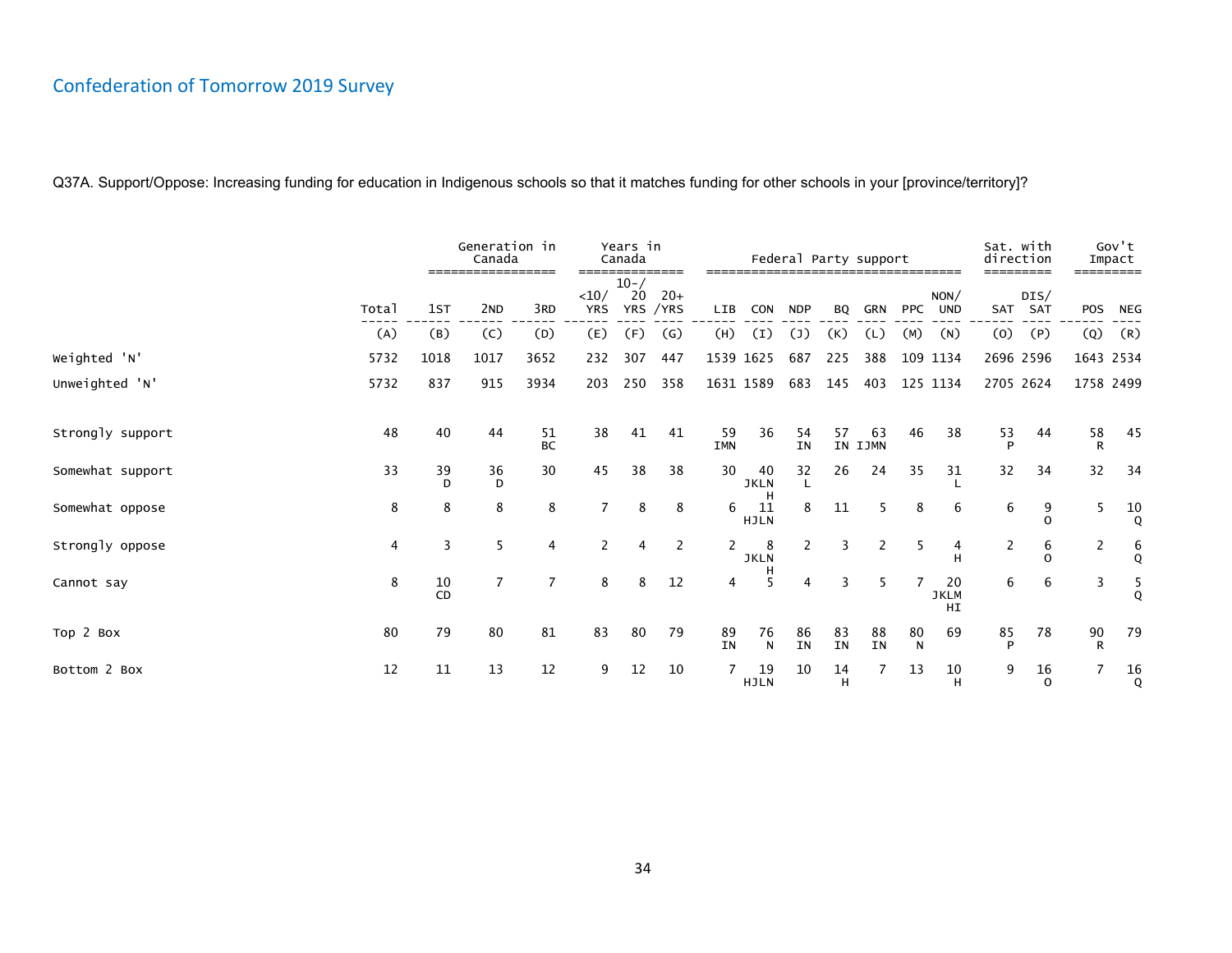|                  |       |                  |                  |                                | Region            |          |                    |                    |            | Other Regions      |                    |                |                    |                           |                 |                                  | Provinces/Territories |         |     |                               |
|------------------|-------|------------------|------------------|--------------------------------|-------------------|----------|--------------------|--------------------|------------|--------------------|--------------------|----------------|--------------------|---------------------------|-----------------|----------------------------------|-----------------------|---------|-----|-------------------------------|
|                  | Total | <b>ATL</b>       | QC               | ON                             | PRA               | BC TER   |                    | <b>ROC</b>         | <b>MAR</b> | <b>WST</b>         | <b>NFL</b>         | PEI            | NS                 | <b>NB</b>                 | МB              | SK                               | AB                    | YΚ      |     | NT NU                         |
|                  | (A)   | (B)              | (C)              | (D)                            | (E)               | (F)      | (G)                | (H)                | (I)        | $(\mathsf{J})$     | (K)                | (L)            | (M)                | (N)                       | (0)             | (P)                              | (Q)                   | (R)     | (S) | (T)                           |
| Weighted 'N'     | 5732  |                  |                  | 420 1321 2154 1011             |                   | 763      | 63                 | 4411               | 325        | 1774               | 95                 | 39             | 154                | 132                       | 201             | 174                              | 636                   | 17      | 23  | 23                            |
| Unweighted 'N'   | 5732  |                  |                  | 1149 1021 1184 1338            |                   | 588      | 452                | 4711               | 842        | 1926               | 307                | 198            | 318                | 326                       | 398             | 396                              | 544                   | 154     | 148 | 150                           |
| Strongly support | 30    | 34<br><b>CEF</b> | 28               | 31                             | 28                | 28       | 54<br><b>BCDEF</b> | 30                 | 34         | 28                 | 33<br>PQ           | 39             | 37<br>PQ           | 30                        | 37<br>PQ        | 24                               | 25                    | 33      | 58  | 66<br>NOPQ OPQR               |
| Somewhat support | 37    | 36               | 37               | 38<br>Е                        | 33                | 40<br>EG | 28                 | 37                 | 37         | 36                 | 32                 | 36             | 37                 | 37                        | 31              | 35                               | 32                    | 36      | 20  | KM KLMN<br>30                 |
| Somewhat oppose  | 15    | 12               | 16<br>B          | 14                             | 17<br><b>BDG</b>  | 15       | 10                 | 15<br>$\mathsf{T}$ | 11         | 16<br>$\mathsf{T}$ | 13                 | 5.             | 11                 | 14                        | 12              | 21<br>MNOT LMOT                  | 18                    | 16      | 11  | 4                             |
| Strongly oppose  | 9     | 7                | 9                |                                | 13<br><b>CDFG</b> | 8        | 5                  | 9                  | 6          | 11<br>HI           | 11<br><b>NT</b>    |                |                    | 3                         | 12<br><b>NT</b> | KL<br>14                         | 14<br>MNT LMNT        | 8       |     | $\star$                       |
| Cannot say       | 10    | $\frac{12}{G}$   | 10<br>G          | $^{10}_{\hbox{\scriptsize G}}$ | 9<br>G            | 10<br>G  | 3                  | 10                 | 12         | 10                 | $\frac{11}{5}$     | $\frac{14}{5}$ | 8                  | 16<br>T PRST<br><b>MO</b> | T.              | 6<br>T                           | 11<br><b>PST</b>      | 6       | 4   |                               |
| Top 2 Box        | 66    | 70<br>E          | 65<br>E          | 69<br>E                        | 60                | 67       | 83<br>E BCDEF      | 67<br>J            | 71<br>HJ   | 63                 | 65                 | 75<br>PQ       | 74<br>PQ           | 67<br>$\mathsf Q$         | 69<br>PQ        | 59                               | 58                    | 70      | 78  | 96<br>PQ PQRS                 |
| Bottom 2 Box     | 23    | 18               | 25<br><b>BDG</b> | 21                             | 31<br>CDFG<br>B   | 23<br>G  | 14                 | 23<br>$\mathbf I$  | 17         | 27<br><b>HI</b>    | 24<br>$\mathsf{T}$ | 11             | 18<br>$\mathsf{T}$ | 17<br>$\mathbf \tau$      | 24              | 34<br>LT NOST NOST<br><b>KLM</b> | 32<br><b>KLM</b>      | 24<br>T | 17  | <b>LMNO</b><br>$\overline{4}$ |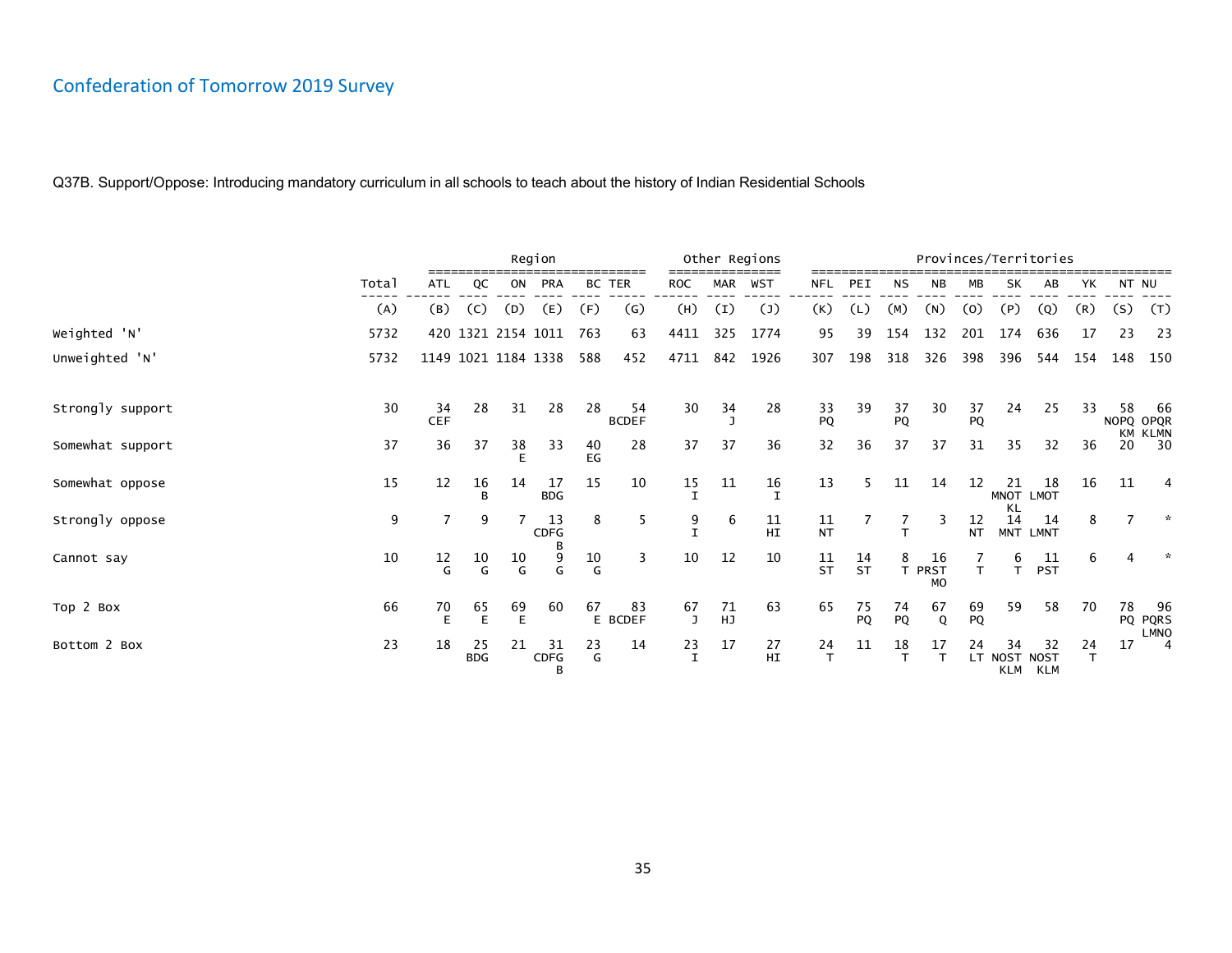|                  |       |         | Identity<br>============== |                 | =====          | Peoples<br>----    |                       | Indigenous<br>Group    | ======       |                | Indigineous<br>Community | .======             | ===     | Language                |                   |                  | =========              | Gender         |
|------------------|-------|---------|----------------------------|-----------------|----------------|--------------------|-----------------------|------------------------|--------------|----------------|--------------------------|---------------------|---------|-------------------------|-------------------|------------------|------------------------|----------------|
|                  | Total | CAN     | MIX                        | <b>PTI</b>      | IN-<br>DIG     | NON/<br><b>IND</b> | FIN/<br><b>NAT</b>    | $ME - /$<br><b>TIS</b> | $IN-$<br>UIT | <b>CTY</b>     | TWN/<br><b>RUR</b>       | $ON-$<br><b>RES</b> | PHO     | ANG/ FRA/<br><b>NCO</b> | QC/<br><b>FRA</b> | ALL/<br>PHO      |                        | M F            |
|                  | (A)   | (B)     | (C)                        | (D)             | (E)            | (F)                | $\left( G\right)$     | (H)                    | (I)          | $(\mathsf{J})$ | (K)                      | (L)                 | (M)     | (N)                     | (0)               | (P)              | (Q)                    | (R)            |
| Weighted 'N'     | 5732  |         | 2287 1721                  | 1593            | 326            | 5349               | 187                   | 101                    | 26           | 160            | 124                      | 58                  |         | 3989 1238 1140          |                   | 478              | 2770 2951              |                |
| Unweighted 'N'   | 5732  |         | 2251 1797                  | 1568            | 645            | 5043               | 335                   | 210                    | 78           | 305            | 245                      | 88                  | 4447    | 881                     | 738               | 379              | 2687 3034              |                |
| Strongly support | 30    | 31      | 31                         | 28              | $\frac{56}{5}$ | 28                 | $62$ H                | 45                     | 54           | 60             | 54                       | 43                  | 30      | 28                      | 27                | 30               | 24                     | $\frac{35}{9}$ |
| Somewhat support | 37    | 37      | 39                         | 35              | 25             | 37<br>E            | 20                    | 35<br>G                | 24           | 24             | 26                       | 26                  | 36      | 37                      | 37                | 42               | 38                     | 35             |
| Somewhat oppose  | 15    | 14      | 14                         | 18<br><b>BC</b> | 8              | 15<br>E            | 8                     |                        |              | 9              | 6                        | 17                  | 15      | 16                      | 17                | 13               | $17\,$<br>$\mathsf{R}$ | 13             |
| Strongly oppose  | 9     | 9       | 7                          | 10              | 3              | 9                  | $\mathbf{2}^{\prime}$ | 5                      | 1            | 2              | 3                        | 3                   | 9<br>Þ  | 9<br>P                  | 10<br>P           | 3                | $11\,$<br>$\mathsf{R}$ | 7              |
| Cannot say       | 10    | 10      | 10                         | 9               | 8              | 10                 | 8                     | 8                      | 13           | 5              | 10                       | 11                  | 10      | 10                      | 10                | 11               | 10                     | 10             |
| Top 2 Box        | 66    | 67<br>D | 69<br>D                    | 63              | $82$ F         | 66                 | 82                    | 80                     | 78           | 84             | 81                       | 68                  | 67      | 65                      | 64                | 72<br><b>MNO</b> | 62                     | 70<br>Q        |
| Bottom 2 Box     | 23    | 23      | 21                         | 27<br><b>BC</b> | 10             | 24<br>E            | 10                    | 12                     | 8            | 11             | 10                       | 21                  | 24<br>P | 26<br>P                 | 26<br>P           | 16               | 28<br>R                | 20             |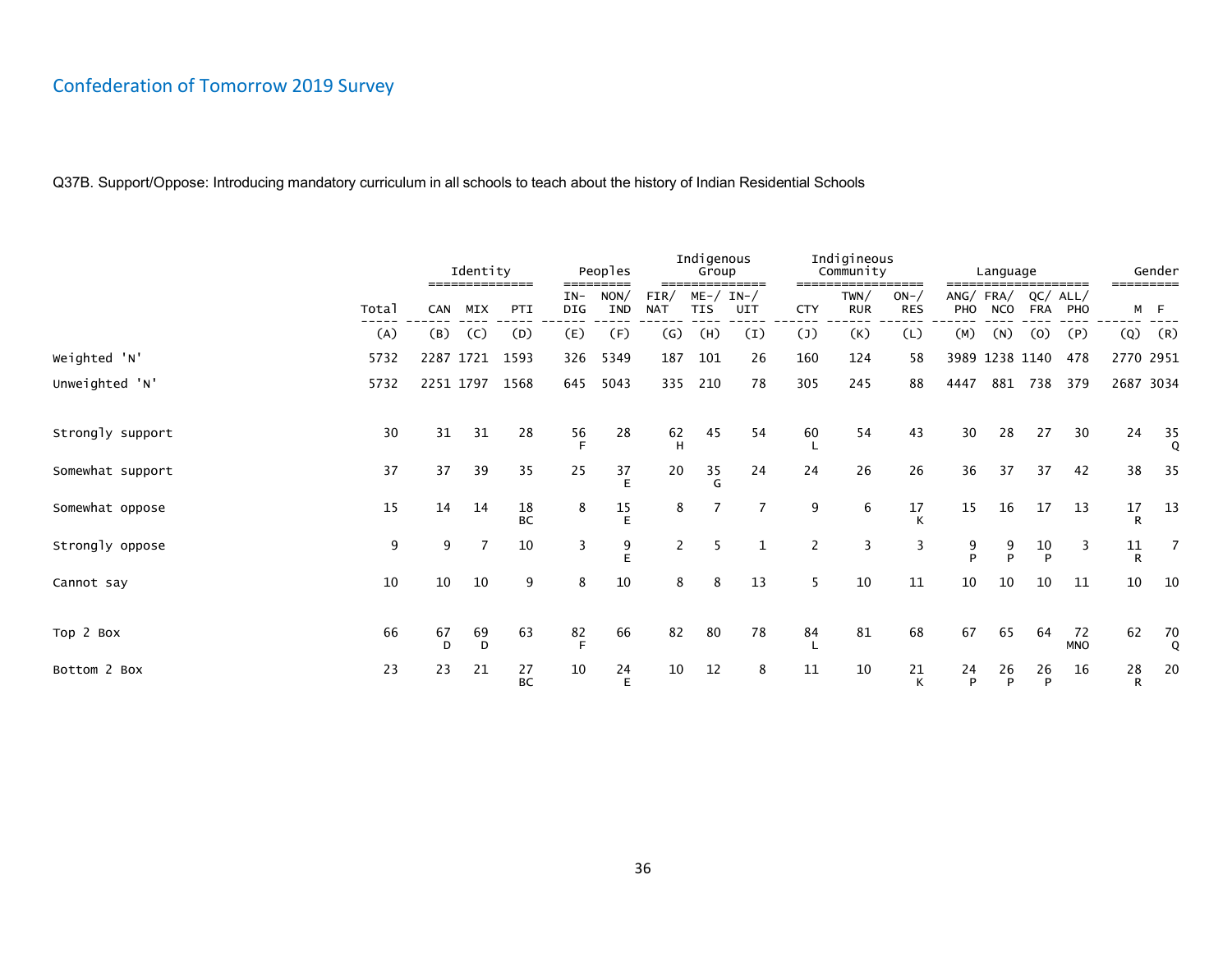|                  |       |                  |                  | Age                    |                  |                 |                   | Education          |         |                             |                 |                 |         | Household Income            |         | Income adequacy                  |                    |             | urb.                |
|------------------|-------|------------------|------------------|------------------------|------------------|-----------------|-------------------|--------------------|---------|-----------------------------|-----------------|-----------------|---------|-----------------------------|---------|----------------------------------|--------------------|-------------|---------------------|
|                  | Total | $18 - /$<br>24   | 34               | $25/- 35/- 45/-$<br>44 | 54               | $55+$           | $<$ HS            | COM                | COL     | HS/ COM/ UNV/<br><b>DEG</b> |                 | <30K \$60K K    | $$60-$  | \$30/ \$100 \$100K<br>/PLUS | ENGH GH | GOOD JUST NOT/<br>/EN- STR- NOT/ | ET                 | <b>HARD</b> | ====<br>URB/<br>CAN |
|                  | (A)   | (B)              | (C)              | (D)                    | (E)              | (F)             | $\left( G\right)$ | (H)                | (I)     | $\mathcal{L}$               | (K)             | (L)             | (M)     | (N)                         | (0)     | (P)                              | (Q)                | (R)         | (S)                 |
| Weighted 'N'     | 5732  | 635              |                  | 952 1015               |                  | 937 2193        |                   | 644 1325 2104 1603 |         |                             | 1072 1497       |                 | 820     | 1098                        |         | 1451 2150 1337                   |                    | 617         | 2582                |
| Unweighted 'N'   | 5732  | 580              |                  | 980 1041               |                  | 953 2178        |                   |                    |         | 328 1137 2556 1655          |                 | 1012 1443       |         | 831 1191                    |         | 1446 2111 1367                   |                    | 649         | 1813                |
|                  |       |                  |                  |                        |                  |                 |                   |                    |         |                             |                 |                 |         |                             |         |                                  |                    |             |                     |
| Strongly support | 30    | 42<br><b>DEF</b> | 36<br><b>DEF</b> | 27                     | 29               | 25              | 37<br>HIJ         | 29                 | 29      | 29                          | 34<br><b>MN</b> | 33<br><b>MN</b> | 28      | 26                          | 30      | 29                               | 30                 | 33          | 29                  |
| Somewhat support | 37    | 32               | 34               | 38                     | 37               | 39<br><b>BC</b> | 31                | 34                 | 38<br>G | 40<br>GH                    | 35              | 35              | 39      | 39                          | 37<br>R | 39<br>$\mathsf{R}$               | 36<br>$\mathsf{R}$ | 31          | 39                  |
| Somewhat oppose  | 15    | 12               | 11               | 15<br>$\mathsf{C}$     | 15<br>$\epsilon$ | 18<br><b>BC</b> | 11                | 17                 | 15      | 15                          | 12              | 14              | 16<br>K | 17<br>К                     | 16<br>R | 16<br>R                          | 15<br>$\mathsf{R}$ | 11          | 14                  |
| Strongly oppose  | 9     | 6                | 8                | 10                     | 8                | 9<br>B          | 7                 | 9                  | 9       | 8                           |                 | 8               | 10<br>К | 11<br>KL                    | 10      |                                  | 9                  | 10          | 8                   |
| Cannot say       | 10    | 8                | 11               | 11                     | 11               | 10              | 13<br>IJ          | 11                 | 9       | 8                           | 12<br><b>MN</b> | 10<br>N         | 8       |                             | 8       | 9                                | 10<br>$\Omega$     | 15<br>OPQ   | 10                  |
| Top 2 Box        | 66    | 74<br><b>DEF</b> | 70<br>E          | 65                     | 66               | 64              | 68                | 63                 | 67      | 69                          | 69              | 68              | 67      | 65                          | 67      | 68                               | 66                 | 64          | 68                  |
| Bottom 2 Box     | 23    | 18               | 19               | 24<br><b>BC</b>        | 23<br>B          | 27<br><b>BC</b> | 19                | 26<br>G            | 24<br>G | 22                          | 18              | 22              | 25<br>K | 28<br><b>KL</b>             | 25      | 23                               | 24                 | 21          | 22                  |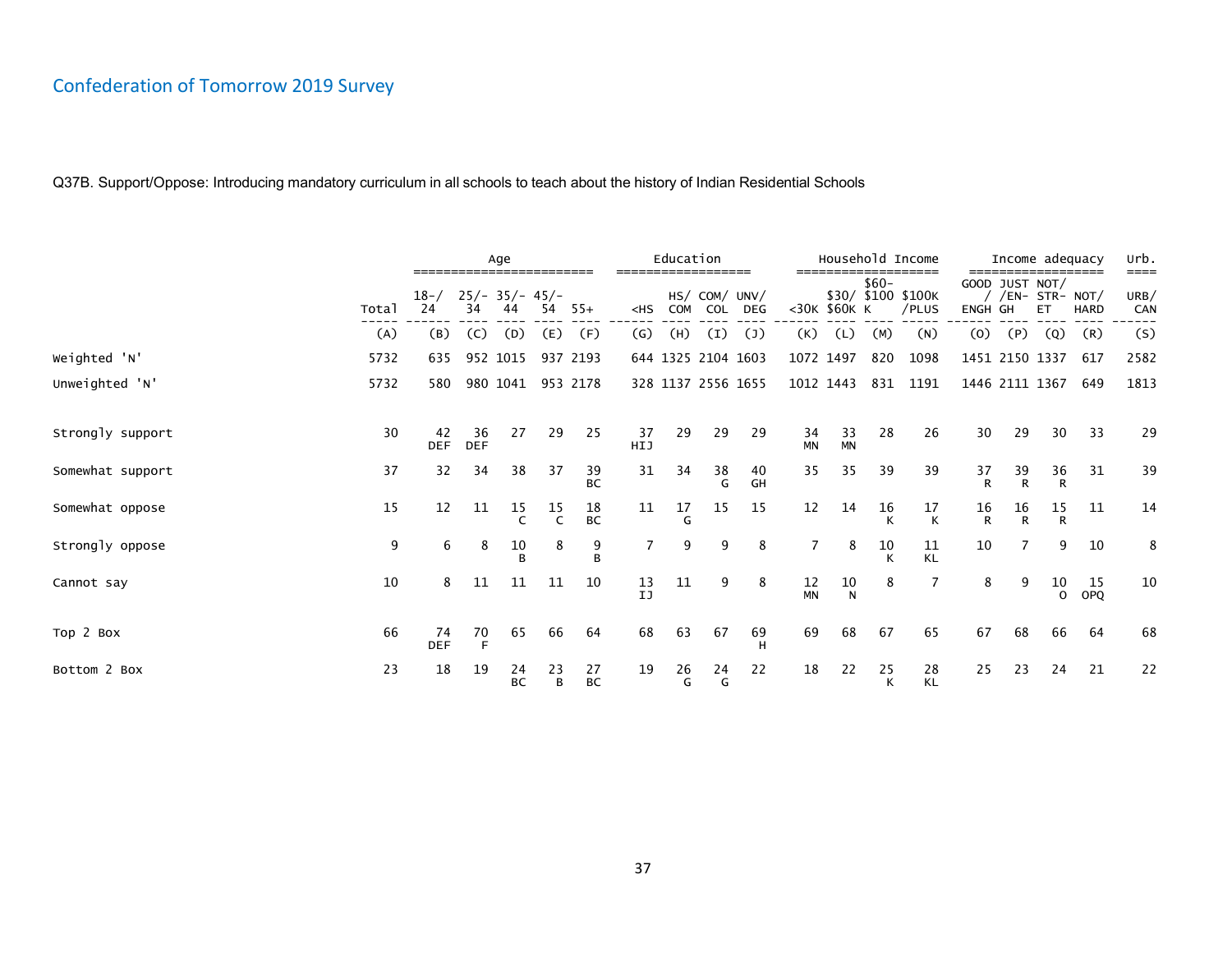|                  |       |          | Generation in<br>Canada<br>================= |         |                    | Years in<br>Canada<br>======== |                    |                   |                        |                  |                 | Federal Party support<br>------------------------------------- |           |                    | Sat. with<br>direction<br>---------- |                   | =========  | Gov't<br>Impact |
|------------------|-------|----------|----------------------------------------------|---------|--------------------|--------------------------------|--------------------|-------------------|------------------------|------------------|-----------------|----------------------------------------------------------------|-----------|--------------------|--------------------------------------|-------------------|------------|-----------------|
|                  | Total | 1st      | 2 <sub>ND</sub>                              | 3RD     | <10/<br><b>YRS</b> | $10 - /$<br>20                 | $20+$<br>YRS / YRS | LIB               | CON                    | <b>NDP</b>       | BQ              | GRN                                                            |           | NON/<br>PPC UND    |                                      | DIS/<br>SAT SAT   | <b>POS</b> | NEG             |
|                  | (A)   | (B)      | (C)                                          | (D)     | (E)                | (F)                            | $\mathsf{(G)}$     | (H)               | (I)                    | $(\mathsf{J})$   | (K)             | (L)                                                            | (M)       | (N)                | (0)                                  | (P)               | (Q)        | (R)             |
| Weighted 'N'     | 5732  | 1018     | 1017                                         | 3652    | 232                | 307                            | 447                | 1539 1625         |                        | 687              | 225             | 388                                                            |           | 109 1134           | 2696 2596                            |                   | 1643 2534  |                 |
| Unweighted 'N'   | 5732  | 837      | 915                                          | 3934    | 203                | 250                            | 358                | 1631 1589         |                        | 683              | 145             | 403                                                            |           | 125 1134           | 2705 2624                            |                   | 1758 2499  |                 |
|                  |       |          |                                              |         |                    |                                |                    |                   |                        |                  |                 |                                                                |           |                    |                                      |                   |            |                 |
| Strongly support | 30    | 27       | 29                                           | 31<br>B | 30                 | 29                             | 24                 | 38<br>IKN         | 21                     | 36<br>IKN        | 26              | 44<br><b>JKMN</b>                                              | 30        | 22                 | 34<br>D                              | 26                | 39<br>R    | 26              |
| Somewhat support | 37    | 43<br>CD | 36                                           | 35      | 48                 | 46                             | 39                 | 39<br><b>MN</b>   | 38<br><b>MN</b>        | 38<br><b>MN</b>  | 40<br>M         | 36                                                             | 25        | 32                 | 40                                   | 35                | 41<br>R    | 36              |
| Somewhat oppose  | 15    | 14       | 15                                           | 15      | $\overline{7}$     | 12                             | 18<br>E            | $12 \overline{ }$ | 19<br><b>HJLN</b>      | 14               | 18              | 8                                                              | 15        | 14                 | 13                                   | 18<br>$\Omega$    | 11         | 18<br>Q         |
| Strongly oppose  | 9     | 5        | 9<br>B                                       | 9<br>B  | 6                  | 4                              | 5                  | 5                 | 15<br><b>JKLN</b><br>н | 4                | 7               | 6                                                              | 16<br>HJL | 8<br>HJ            | 4                                    | 13<br>$\Omega$    | 5          | 12<br>Q         |
| Cannot say       | 10    | 12<br>D  | 10                                           | 9       | 9                  | 9                              | 14                 | 6                 | $\overline{7}$         | $\overline{7}$   | 8               | 6                                                              | 14        | 23<br>H JKLM<br>HI | 8                                    | 9                 | 5          | 8<br>Q          |
| Top 2 Box        | 66    | 69       | 65                                           | 66      | 78<br>G            | 75<br>G                        | 63                 | 78<br>IKMN        | 59                     | 74<br><b>IMN</b> | 66              | 79<br>N IKMN                                                   | 55        | 54                 | 74<br>D                              | 60                | 80<br>R    | 62              |
| Bottom 2 Box     | 23    | 19       | 24<br>B                                      | 25<br>B | 13                 | 17                             | 23<br>E            | 17                | 34<br><b>JKLN</b><br>н | 19               | 26<br><b>HL</b> | 14                                                             | 31<br>HJL | 22<br><b>HL</b>    | 18                                   | 31<br>$\mathbf 0$ | 15         | 30<br>Q         |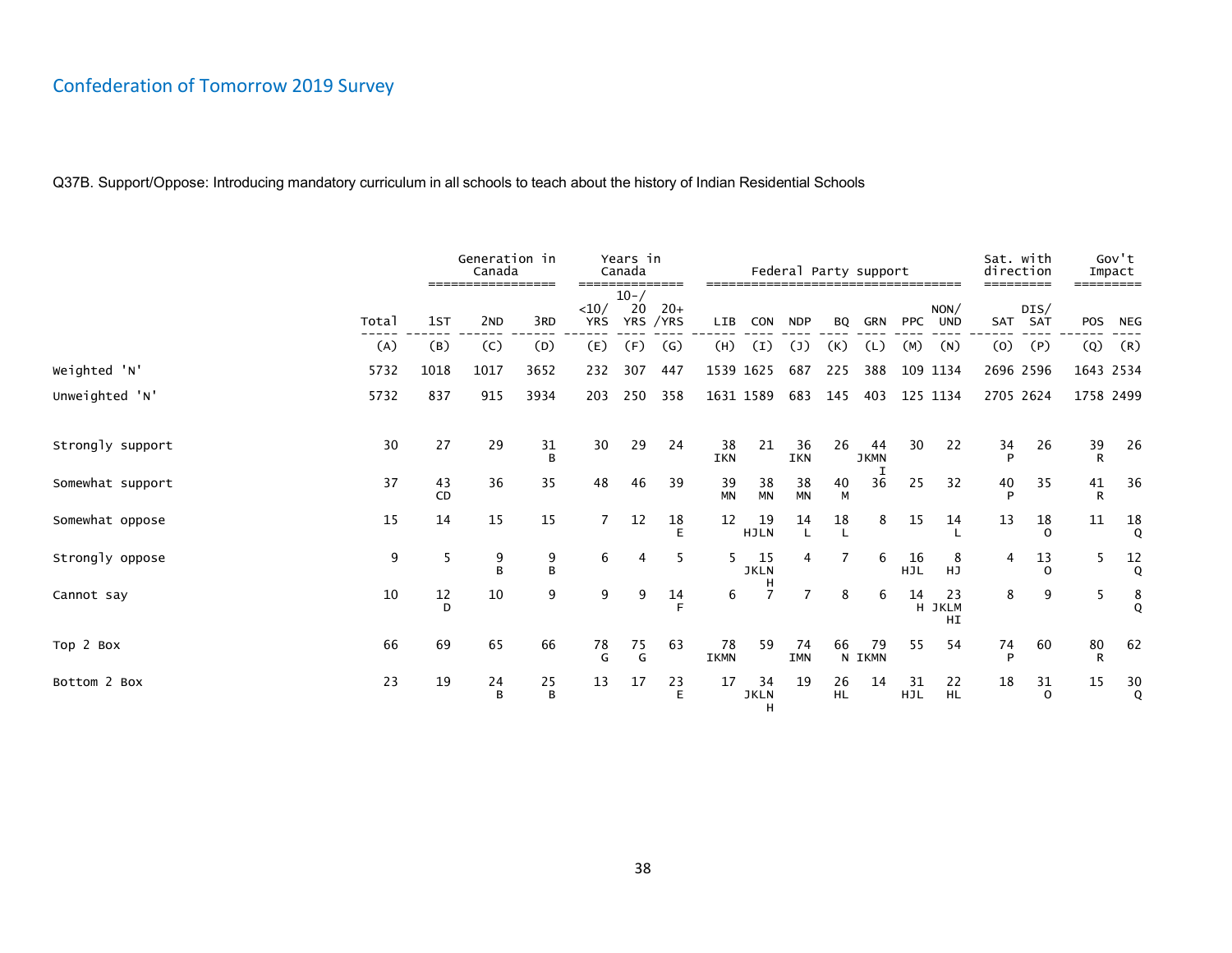|                  |       |                         |              |                         | Region            |          |                    |                    |     | Other Regions     |            |                                 |                  |                   | Provinces/Territories    |          |                       |                           |                  |                    |
|------------------|-------|-------------------------|--------------|-------------------------|-------------------|----------|--------------------|--------------------|-----|-------------------|------------|---------------------------------|------------------|-------------------|--------------------------|----------|-----------------------|---------------------------|------------------|--------------------|
|                  | Total | ATL                     | QC           | ON                      | <b>PRA</b>        | BC TER   |                    | <b>ROC</b>         | MAR | <b>WST</b>        | NFL        | PEI                             | ΝS               | ΝB                | MВ                       | SK       | AB                    | YΚ                        |                  | NT NU              |
|                  | (A)   | (B)                     | (C)          | (D)                     | (E)               | (F)      | (G)                | (H)                | (I) | $(\mathsf{J})$    | (K)        | (L)                             | (M)              | (N)               | (0)                      | (P)      | (Q)                   | (R)                       | (S)              | (T)                |
| Weighted 'N'     | 5732  |                         |              | 420 1321 2154 1011      |                   | 763      | 63                 | 4411               | 325 | 1774              | 95         | 39                              | 154              | 132               | 201                      | 174      | 636                   | 17                        | 23               | 23                 |
| Unweighted 'N'   | 5732  |                         |              | 1149 1021 1184 1338     |                   | 588      | 452                | 4711               | 842 | 1926              | 307        | 198                             | 318              | 326               | 398                      | 396      | 544                   | 154                       | 148              | 150                |
| Strongly support | 28    | 32<br>EF                | $rac{30}{E}$ | 28<br>E                 | 23                | 25       | 72<br><b>BCDEF</b> | 28<br>$\mathbf{J}$ | 31  | 24                | 34<br>PQ   | 31                              | 32<br>Q          | 30<br>Q           | 31<br>Q                  | 26       | 20                    | 75<br>NOPQ NOPQ           | 61               | -81<br><b>NOPQ</b> |
| Somewhat support | 38    | 37<br>G                 | 37<br>G      | 40<br>EG                | 35<br>G           | 41<br>EG | 20                 | 38                 | 38  | 38                | 33         | 41<br><b>ST</b>                 | 41<br><b>ST</b>  | 33                | 37<br><b>ST</b>          | 33       | 34                    | 24                        | KLM KLM<br>17    | KLM<br>19          |
| Somewhat oppose  | 15    | $\frac{13}{6}$          | 16<br>G      | $^{14}_{\phantom{1}9}$  | 16<br>G           | 15<br>G  | $\star$            | 14                 | 12  | 16<br>$\mathbf I$ | 19<br>LRST | 6                               | 13<br><b>RST</b> | 12<br><b>RST</b>  | 12<br><b>RST</b>         | 17       | 17<br>RST LRST        | ☆                         |                  |                    |
| Strongly oppose  | 9     | 7                       | 8            | 8                       | 15<br>CDFG        | 9<br>G   | 4                  | 10<br>I            |     | 13<br>HI          | 6<br>T     |                                 | 8<br><b>LRT</b>  | 8                 | 13<br>LRT KLRT MNRT      | 15<br>KL | 16<br><b>MNRT</b>     |                           | 11<br><b>LRT</b> |                    |
| Cannot say       | 10    | $\frac{11}{\mathsf{G}}$ | 9<br>G       | $\frac{10}{\mathsf{G}}$ | 10<br>G           | 9<br>G   | 4                  | 10                 | 12  | 10                | 8<br>R     | 22<br><b>PQRS</b><br><b>KMO</b> | 6                | 16<br><b>MOPR</b> | R                        | 9<br>R.  | $KL$ 12<br><b>MOR</b> | $\star$                   | 10<br>R          |                    |
| Top 2 Box        | 66    | 69<br>E                 | 67<br>E      | 68<br>E                 | 58                | 67       | 92<br>E BCDEF      | 66<br>$\mathbf{J}$ | 69  | 62                | 67<br>Q    | 71<br>Q                         | 73<br><b>NPQ</b> | 63<br>$\mathbf 0$ | 68<br>PQ                 | 59       | 55                    | 99<br>OPQS<br><b>KLMN</b> | 78               | 100<br>NPQ OPQS    |
| Bottom 2 Box     | 24    | 20<br>G                 | 24<br>G      | 22                      | 32<br>G CDFG<br>B | 24<br>G  | 5                  | 24<br>I            | 19  | 28<br>HI          | 25<br>LRST |                                 | 20<br><b>LRT</b> | 20                | 25<br>LRT LRST NRST ORST | 32       | 34<br>LM KLMN         |                           | 12               | KLMN<br>*          |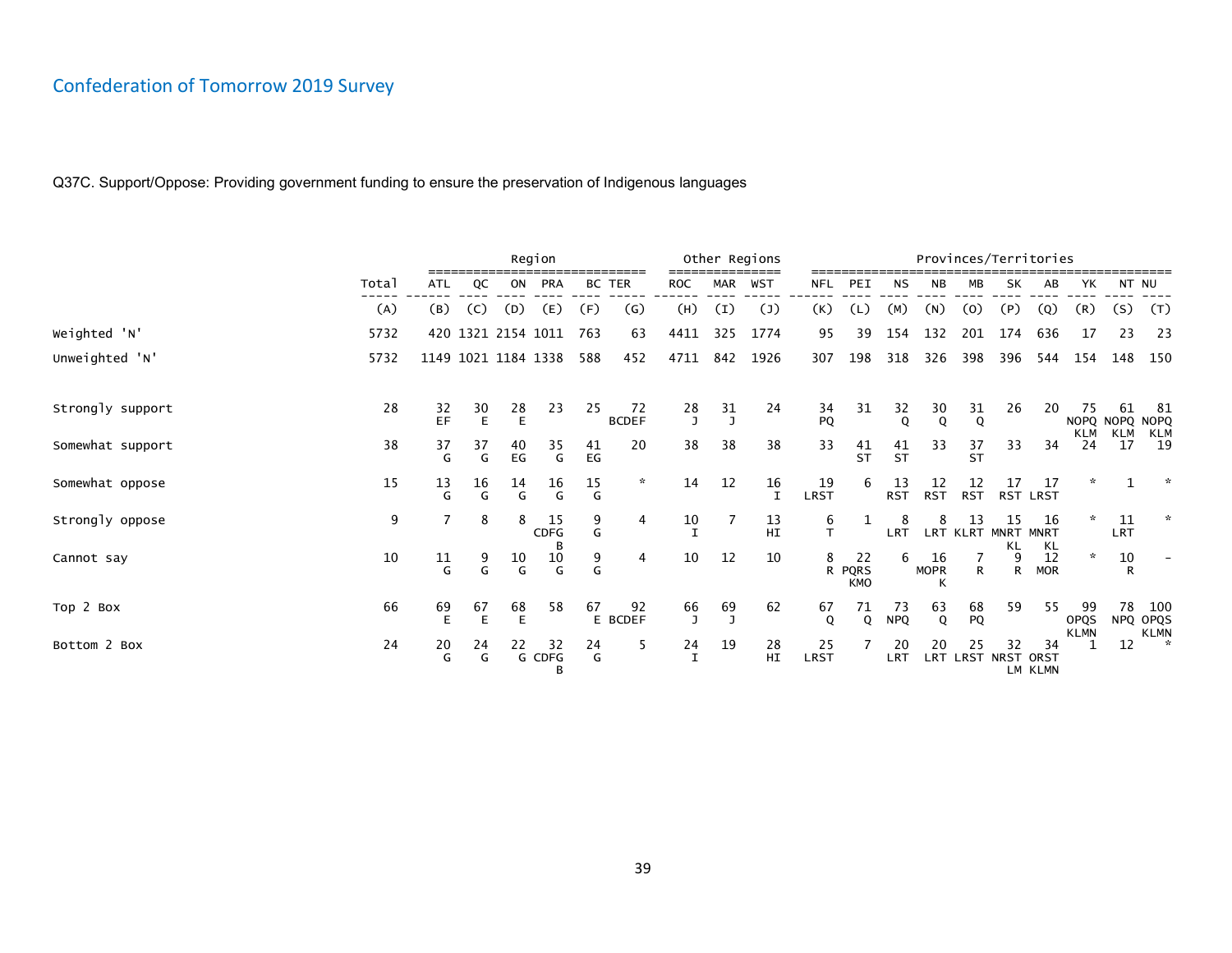|                  |       |     | Identity<br>============== |                 |                | Peoples<br>========= |                    | Indigenous<br>Group | ==============         |                | Indigineous<br>Community | ------              |                 | Language               |                   |             |                    | Gender             |
|------------------|-------|-----|----------------------------|-----------------|----------------|----------------------|--------------------|---------------------|------------------------|----------------|--------------------------|---------------------|-----------------|------------------------|-------------------|-------------|--------------------|--------------------|
|                  | Total | CAN | MIX                        | PTI             | $IN-$<br>DIG   | NON/<br>IND          | FIN/<br><b>NAT</b> | <b>TIS</b>          | $ME - / IN - /$<br>UIT | <b>CTY</b>     | TWN/<br><b>RUR</b>       | $ON-$<br><b>RES</b> | PHO             | ANG/FRA/<br><b>NCO</b> | QC/<br><b>FRA</b> | ALL/<br>PHO | =========          | M F                |
|                  | (A)   | (B) | (C)                        | (D)             | (E)            | (F)                  | $\left( G\right)$  | (H)                 | (I)                    | $(\mathsf{J})$ | (K)                      | (L)                 | (M)             | (N)                    | (0)               | (P)         | (Q)                | (R)                |
| Weighted 'N'     | 5732  |     |                            | 2287 1721 1593  | 326            | 5349                 | 187                | 101                 | 26                     | 160            | 124                      | 58                  |                 |                        | 3989 1238 1140    | 478         | 2770 2951          |                    |
| Unweighted 'N'   | 5732  |     | 2251 1797                  | 1568            | 645            | 5043                 | 335                | 210                 | 78                     | 305            | 245                      | 88                  | 4447            | 881                    | 738               | 379         | 2687 3034          |                    |
| Strongly support | 28    | 27  | 29                         | 28              | $\frac{56}{F}$ | 26                   | 61<br>H            | 39                  | 79<br>GH               | 60             | 51                       | 50                  | 28              | 29                     | 28                | 27          | 24                 | $\frac{32}{9}$     |
| Somewhat support | 38    | 39  | 41<br>D                    | 36              | 26             | 39<br>E              | 23                 | 36<br>GI            | 13                     | 25             | 27                       | 23                  | 38              | 38                     | 38                | 41          | 41<br>R            | 36                 |
| Somewhat oppose  | 15    | 14  | 14                         | 16              | 6              | 15<br>E              | 6                  | 9                   | 1                      | 6              | 6                        | 5                   | 14              | 17                     | 17                | 14          | 15                 | 14                 |
| Strongly oppose  | 9     | 10  | 8                          | 11              | 6              | 10                   | 5                  | 8                   |                        | 4              | 8                        | 13                  | $\frac{10}{NP}$ | 8                      | 8                 | 5           | 11<br>$\mathsf{R}$ | 7                  |
| Cannot say       | 10    | 10  | 9                          | 9               | 7              | 10                   | 5.                 | 9                   | $\overline{7}$         | 5              | 8                        | 8                   | 9               | 9                      | 8                 | 12          | 9                  | 11                 |
| Top 2 Box        | 66    | 66  | 70<br>D                    | 64              | $82$ F         | 65                   | 84<br>н            | 74                  | 92<br>GH               | 85             | 78                       | 73                  | 66              | 67                     | 66                | 68          | 64                 | $^{68}_{\tiny{Q}}$ |
| Bottom 2 Box     | 24    | 24  | 22                         | 27<br><b>BC</b> | 12             | 25<br>F              | 11<br>$\mathbf I$  | 17<br>$\mathbf I$   | 1                      | 10             | 14                       | 19                  | 24              | 25                     | 25<br>P           | 20          | 27<br>R            | 22                 |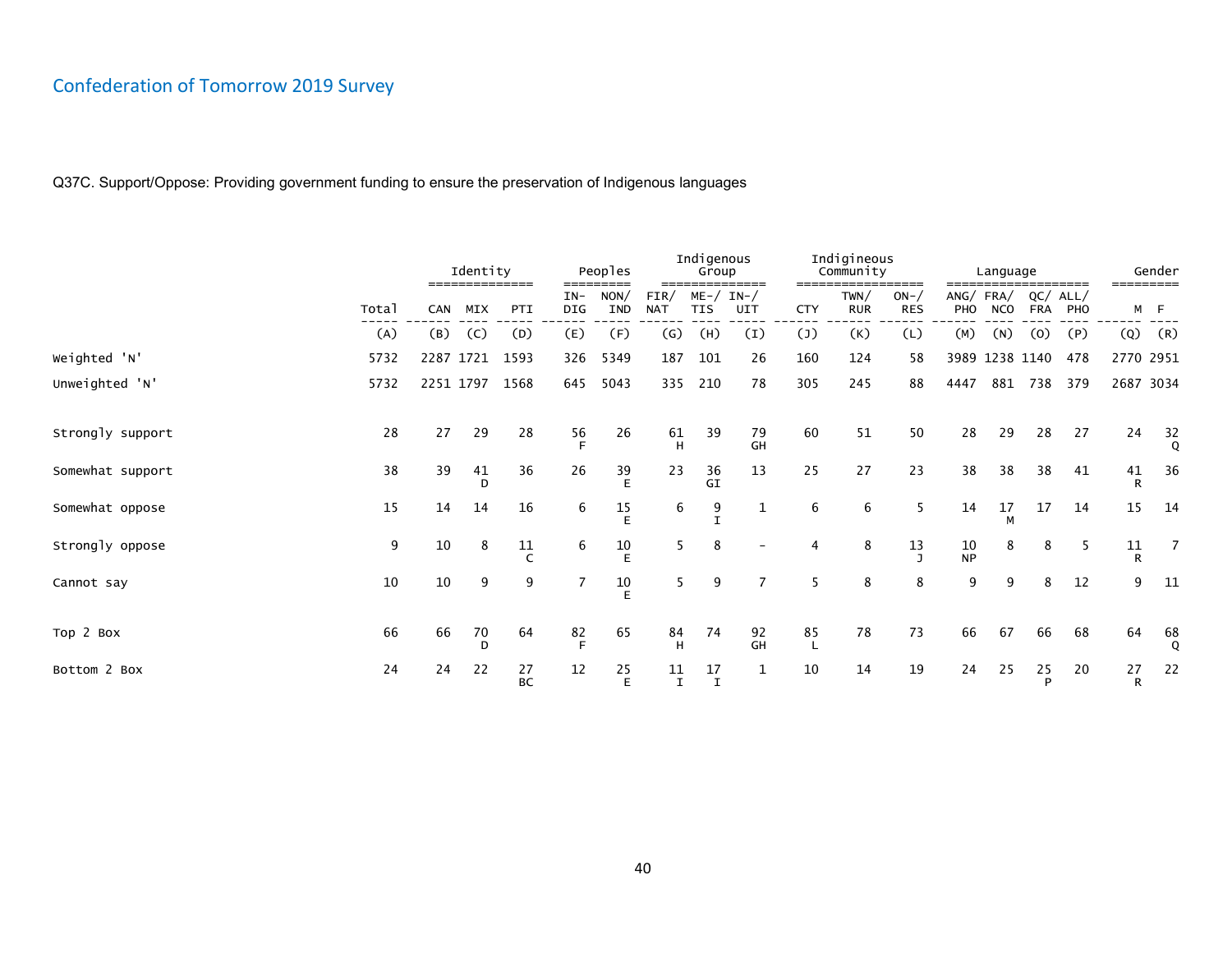|                  |       |                   |          | Age                    |         |                  |                   | Education          |                             |                 |                  |                    |         | Household Income            |             | Income adequacy                        |                |             | urb.                |
|------------------|-------|-------------------|----------|------------------------|---------|------------------|-------------------|--------------------|-----------------------------|-----------------|------------------|--------------------|---------|-----------------------------|-------------|----------------------------------------|----------------|-------------|---------------------|
|                  | Total | $18 - /$<br>24    | 34       | $25/- 35/- 45/-$<br>44 | 54      | $55+$            | $<$ HS            | <b>COM</b>         | HS/ COM/ UNV/<br><b>COL</b> | <b>DEG</b>      |                  | <30K \$60K K       | $$60-$  | \$30/ \$100 \$100K<br>/PLUS | <b>ENGH</b> | GOOD JUST NOT/<br>/EN- STR- NOT/<br>GH | ET             | <b>HARD</b> | ====<br>URB/<br>CAN |
|                  | (A)   | (B)               | (C)      | (D)                    | (E)     | (F)              | $\left( G\right)$ | (H)                | (I)                         | $\mathcal{L}$   | (K)              | (L)                | (M)     | (N)                         | (0)         | (P)                                    | (Q)            | (R)         | (S)                 |
| Weighted 'N'     | 5732  | 635               |          | 952 1015               |         | 937 2193         |                   | 644 1325 2104 1603 |                             |                 |                  | 1072 1497          | 820     | 1098                        |             | 1451 2150 1337                         |                | 617         | 2582                |
| Unweighted 'N'   | 5732  | 580               |          | 980 1041               |         | 953 2178         |                   | 328 1137 2556 1655 |                             |                 |                  | 1012 1443          |         | 831 1191                    |             | 1446 2111 1367                         |                | 649         | 1813                |
|                  |       |                   |          |                        |         |                  |                   |                    |                             |                 |                  |                    |         |                             |             |                                        |                |             |                     |
| Strongly support | 28    | 39<br><b>CDEF</b> | 31<br>DF | 25                     | 28      | 25               | 38<br>HIJ         | 27                 | 26                          | 27              | 36<br><b>LMN</b> | 29<br>$\mathsf{N}$ | 27      | 23                          | 27          | 27                                     | 29             | 33<br>OP    | 28                  |
| Somewhat support | 38    | 32                | 33       | 39<br>BC               | 36      | 43<br><b>BCE</b> | 30                | 35                 | 39<br>GH                    | 44<br>GHI       | 31               | 39<br>К            | 40<br>К | 43<br>К                     | 42<br>QR    | 41<br>QR                               | $\frac{36}{R}$ | 28          | 39                  |
| Somewhat oppose  | 15    | 12                | 14       | 13                     | 15      | 16<br><b>BD</b>  | 12                | 16                 | 16                          | 14              | 12               | 15                 | 14      | 16                          | 15          | 15                                     | 16             | 12          | 14                  |
| Strongly oppose  | 9     | 8                 | 10       | 12<br><b>BEF</b>       | 8       | 9                |                   | 11<br>GJ           | 11<br>GJ                    |                 | 8                | 8                  | 10      | 12<br>KL                    | 8           | 9                                      | 10             | 11          | 9                   |
| Cannot say       | 10    | 9                 | 12<br>F  | 11<br>E                | 13<br>E |                  | 15<br>IJ          | 11<br>$\mathbf I$  | 8                           | 8               | 13<br><b>LMN</b> | 9<br>N             | 9       | 6                           |             | 9                                      | $\Omega$       | 16<br>OPQ   | 10                  |
| Top 2 Box        | 66    | 71<br>CDE         | 64       | 64                     | 64      | 68               | 67                | 62                 | 65                          | 71<br><b>HI</b> | 67               | 68                 | 67      | 66                          | 70<br>QR    | 68<br>$\mathsf{R}$                     | 65             | 61          | 67                  |
| Bottom 2 Box     | 24    | 19                | 24       | 25<br>B                | 24      | 25<br>B          | 18                | 27<br>GJ           | 27<br>GJ                    | 21              | 20               | 23                 | 24      | 28<br><b>KL</b>             | 24          | 24                                     | 26             | 23          | 23                  |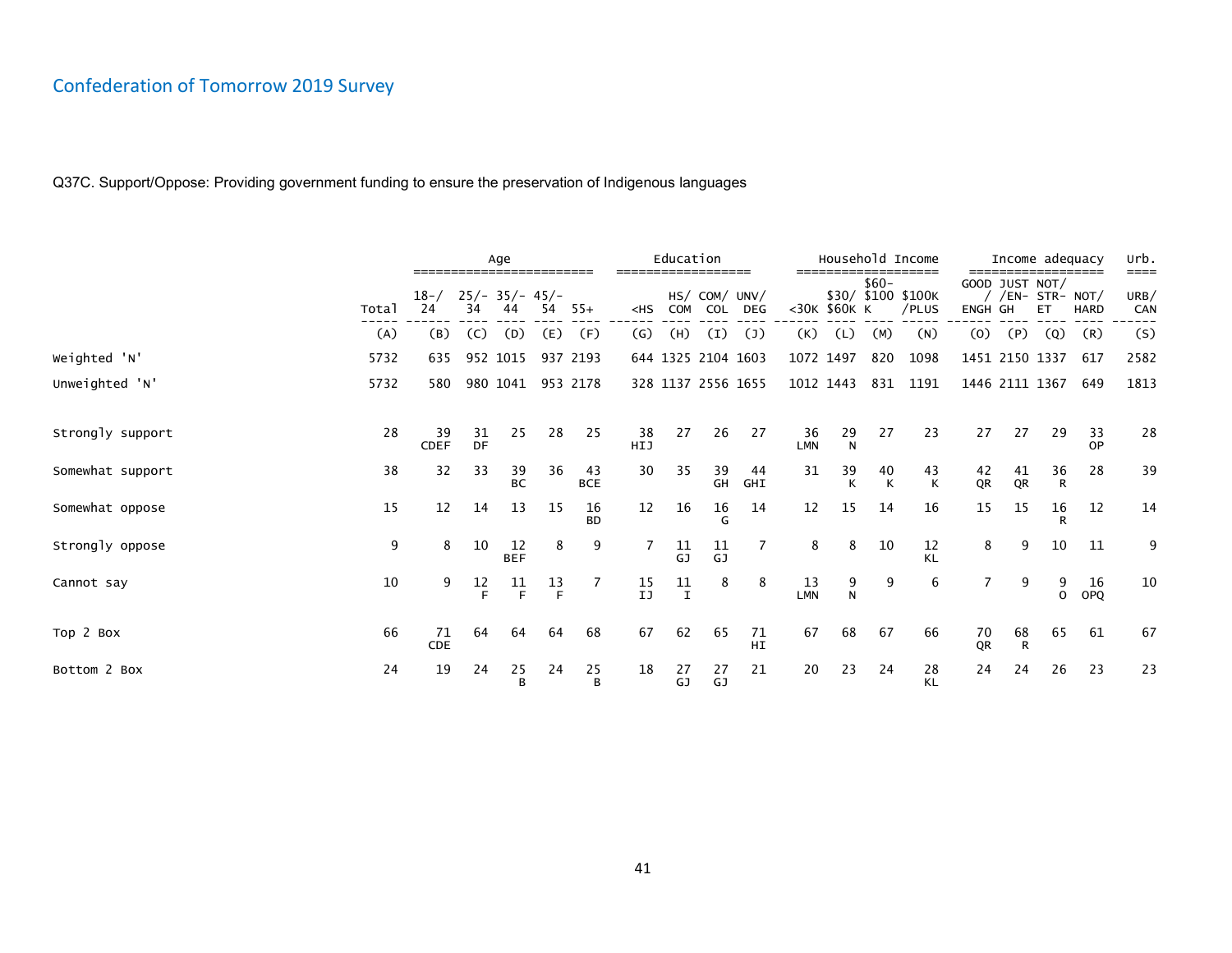|                  |       |          | Generation in<br>Canada<br>================= |         | ----               | Years in<br>Canada<br>======== |                    | ------------------------------------- |                        |                  |                 | Federal Party support |                  |                         | Sat. with<br>direction<br>--------- |                   | =========  | Gov't<br>Impact |
|------------------|-------|----------|----------------------------------------------|---------|--------------------|--------------------------------|--------------------|---------------------------------------|------------------------|------------------|-----------------|-----------------------|------------------|-------------------------|-------------------------------------|-------------------|------------|-----------------|
|                  | Total | 1st      | 2 <sub>ND</sub>                              | 3RD     | <10/<br><b>YRS</b> | $10 - /$<br>20                 | $20+$<br>YRS / YRS | LIB                                   | CON                    | <b>NDP</b>       | BQ              | GRN                   |                  | NON/<br>PPC UND         |                                     | DIS/<br>SAT SAT   | <b>POS</b> | NEG             |
|                  | (A)   | (B)      | (C)                                          | (D)     | (E)                | (F)                            | $\mathsf{(G)}$     | (H)                                   | (I)                    | $(\mathsf{J})$   | (K)             | (L)                   | (M)              | (N)                     | (0)                                 | (P)               | (Q)        | (R)             |
| Weighted 'N'     | 5732  | 1018     | 1017                                         | 3652    | 232                | 307                            | 447                | 1539 1625                             |                        | 687              | 225             | 388                   |                  | 109 1134                | 2696 2596                           |                   | 1643 2534  |                 |
| Unweighted 'N'   | 5732  | 837      | 915                                          | 3934    | 203                | 250                            | 358                | 1631 1589                             |                        | 683              | 145             | 403                   |                  | 125 1134                | 2705 2624                           |                   | 1758 2499  |                 |
|                  |       |          |                                              |         |                    |                                |                    |                                       |                        |                  |                 |                       |                  |                         |                                     |                   |            |                 |
| Strongly support | 28    | 24       | 29                                           | 29<br>B | 30<br>G            | 25                             | 20                 | 35<br><b>IMN</b>                      | 17                     | 35<br><b>IN</b>  | 33<br>IN        | 41<br>IMN             | 24               | 23<br>I                 | 32<br>P                             | 25                | 36<br>R    | 24              |
| Somewhat support | 38    | 44<br>CD | 35                                           | 38      | 43                 | 45                             | 45                 | 41<br>N                               | 41<br>N                | 40<br>${\sf N}$  | 34              | 38                    | 32               | 31                      | 43                                  | 35                | 44<br>R    | 36              |
| Somewhat oppose  | 15    | 13       | 15                                           | 15      | 11                 | 17                             | 13                 | 12                                    | 20<br><b>HJLN</b>      | 12               | 16              | 11                    | 14               | 13                      | 12                                  | 18<br>$\Omega$    | 10         | 19<br>Q         |
| Strongly oppose  | 9     | 7        | 11<br><sub>R</sub>                           | 10<br>B | 5.                 | 5                              | 8                  | 5                                     | 15<br><b>JKLN</b><br>н | 6                | 9               | 4                     | 17<br><b>HJL</b> | -9<br>HJL               | 6                                   | 14<br>0           | 5          | 14<br>Q         |
| Cannot say       | 10    | 12<br>D  | 10                                           | 9       | 10                 | 8                              | 15                 | 6                                     |                        | 6                | 8               | 7                     | 12               | 22<br><b>JKLM</b><br>HI | 8                                   | 8                 | 5          | 7<br>Q          |
| Top 2 Box        | 66    | 68       | 64                                           | 67      | 73                 | 70                             | 65                 | 77<br>IKMN                            | 58                     | 75<br><b>IMN</b> | 67              | 79<br>IN IKMN         | 56               | 55                      | 75<br>D                             | 60                | 80<br>R    | 60              |
| Bottom 2 Box     | 24    | 20       | 27<br>B                                      | 24<br>B | 17                 | 22                             | 20                 | 17                                    | 35<br><b>JKLN</b><br>H | 19               | 25<br><b>HL</b> | 15                    | 31<br>HJL        | 23<br><b>HL</b>         | 18                                  | 32<br>$\mathbf 0$ | 15         | 33<br>Q         |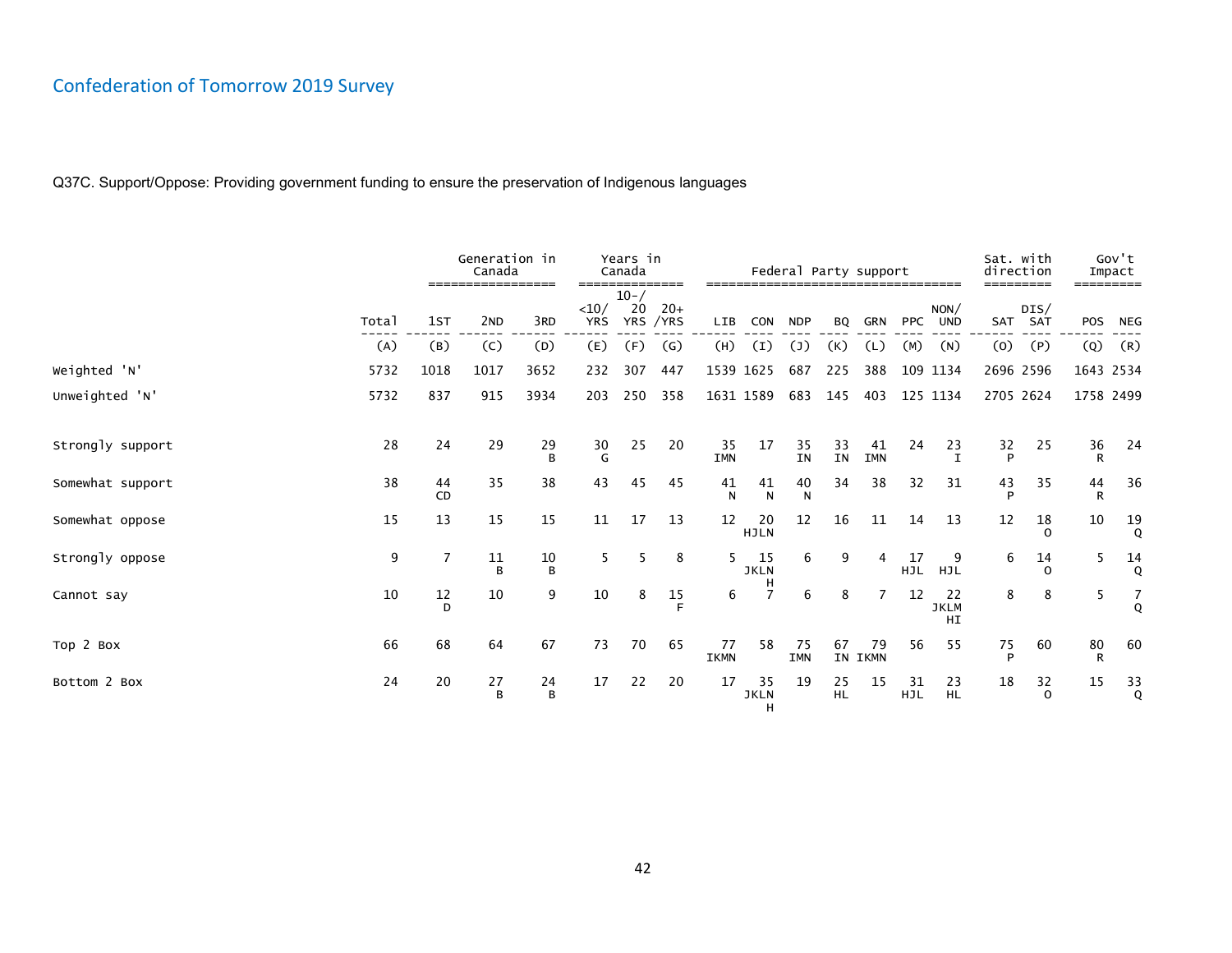|                  |                |                               |                  |                     | Region            |              |                    |                    |     | Other Regions     |                    |                   |                 | Provinces/Territories     |                    |                |                             |                                 |           |                    |
|------------------|----------------|-------------------------------|------------------|---------------------|-------------------|--------------|--------------------|--------------------|-----|-------------------|--------------------|-------------------|-----------------|---------------------------|--------------------|----------------|-----------------------------|---------------------------------|-----------|--------------------|
|                  | Total          | ATL                           | QC               | ON                  | <b>PRA</b>        |              | BC TER             | <b>ROC</b>         | MAR | <b>WST</b>        | <b>NFL</b>         | PEI               | ΝS              | ΝB                        | MВ                 | SK             | AB                          | YΚ                              |           | NT NU              |
|                  | (A)            | (B)                           | (C)              | (D)                 | (E)               | (F)          | (G)                | (H)                | (I) | $(\mathsf{J})$    | (K)                | (L)               | (M)             | (N)                       | (0)                | (P)            | (Q)                         | (R)                             | (S)       | (T)                |
| Weighted 'N'     | 5732           |                               |                  | 420 1321 2154 1011  |                   | 763          | 63                 | 4411               | 325 | 1774              | 95                 | 39                | 154             | 132                       | 201                | 174            | 636                         | 17                              | 23        | 23                 |
| Unweighted 'N'   | 5732           |                               |                  | 1149 1021 1184 1338 |                   | 588          | 452                | 4711               | 842 | 1926              | 307                | 198               | 318             | 326                       | 398                | 396            | 544                         | 154                             | 148       | 150                |
| Strongly support | 55             | 57<br>EF                      | 61<br><b>DEF</b> | 56<br>EF.           | 47                | 50           | 85<br><b>BCDEF</b> | 53<br>$\mathbf{J}$ | 57  | 48                | 55<br>PQ           | 57                | 58<br>PQ        | 57<br>PQ                  | 58<br>PQ           | 45             | 44                          | 87<br>NOPQ NOPQ<br>KLM          | 80<br>KLM | -89<br><b>NOPQ</b> |
| Somewhat support | 28             | 26<br>G                       | 24<br>G          | 30<br>CG            | 31<br><b>BCG</b>  | 31<br>CG     | 9                  | 29                 | 25  | 31<br>$\mathbf I$ | 29<br><b>RST</b>   | 21                | 26<br><b>ST</b> | 25<br><b>ST</b>           | 28                 | 34<br>RST NRST | 31<br><b>RST</b>            | 12                              | 8         | KLM<br>8           |
| Somewhat oppose  | 7              | 6<br>G                        | G                | 6<br>G              | 9<br><b>BDG</b>   | G            | $\star$            |                    | 6   | 8<br>$\mathbf I$  | 6<br>R             | 9<br><b>RS</b>    | <b>RS</b>       | 3                         | 5<br>R             | 8              | 10<br>NRS NORS              | $\star$                         |           |                    |
| Strongly oppose  | $\overline{4}$ | 3                             | 3                | 3                   | <b>BCDG</b>       | 5<br>D       | 2                  | 4                  | 3   | 6<br>HI           | 4                  | *                 | 4               | 3                         | 4                  |                | 8<br>L LMNO                 |                                 |           |                    |
| Cannot say       | 6              | 8<br>$\mathsf{CG}\phantom{.}$ | 5.               | 6                   | 6                 | $\mathsf{C}$ | 3                  | $\overline{7}$     | 9   | $\overline{7}$    | 6                  | 13<br><b>MORT</b> |                 | 12<br>QRST<br><b>KMOP</b> | 4                  | 7              | $\overline{7}$              | 1                               | 4         | 4                  |
| Top 2 Box        | 83             | $83$<br>E                     | 85<br>EF         | 85<br>EF            | 78                | 81           | 94<br><b>BCDEF</b> | 83<br>J            | 82  | 79                | 83<br>Q            | 78                | 84<br>Q         | 82<br>Q                   | 86<br>PQ           | 78             | 75                          | 99<br><b>NOPQ</b><br><b>KLM</b> | 88        | 96<br>Q NOPQ       |
| Bottom 2 Box     | 11             | 9<br>G                        | 10<br>G          | 9                   | 16<br>G CDFG<br>B | 12<br>DG     | 3                  | 11                 | 9   | 14<br>HI          | 10<br>$\mathsf{R}$ | 9<br>R            | $\frac{11}{NR}$ | 6<br>R                    | 10<br>$\mathsf{R}$ | 15             | 18<br>NR NORS<br><b>KLM</b> | $\star$                         | R         | KLM                |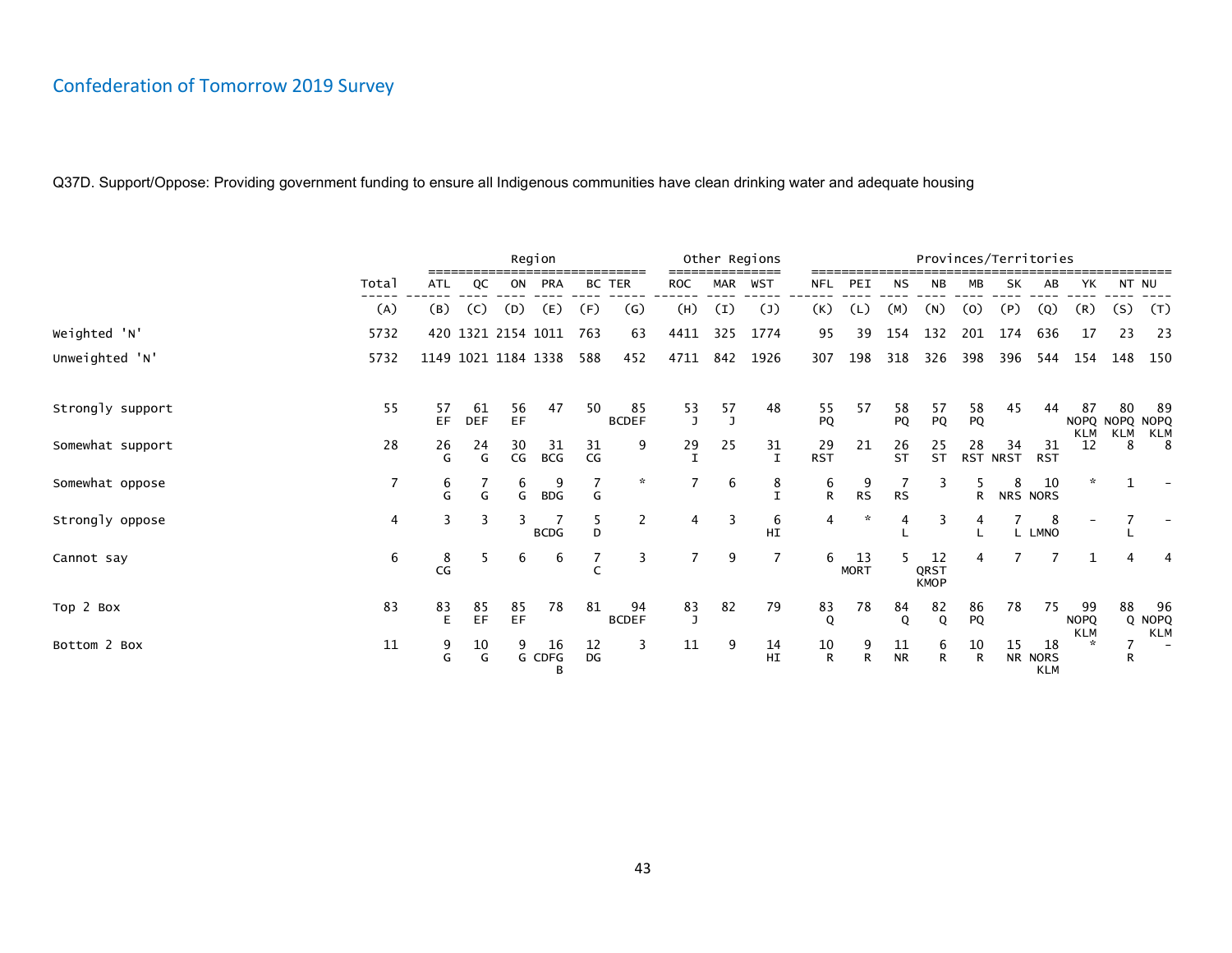|                  |       |            | Identity<br>==============<br>MIX<br>PTI |                 |              | Peoples<br>---------- |                    | Indigenous<br>Group    | --------------- |                | Indigineous<br>Community | ---------                  |                 | Language               |                   | ---------        | ========= | Gender         |
|------------------|-------|------------|------------------------------------------|-----------------|--------------|-----------------------|--------------------|------------------------|-----------------|----------------|--------------------------|----------------------------|-----------------|------------------------|-------------------|------------------|-----------|----------------|
|                  | Total | <b>CAN</b> |                                          |                 | $IN-$<br>DIG | NON/<br>IND           | FIN/<br><b>NAT</b> | $ME - /$<br><b>TIS</b> | $IN-$<br>UIT    | <b>CTY</b>     | TWN/<br><b>RUR</b>       | $ON - \land$<br><b>RES</b> | PHO             | ANG/FRA/<br><b>NCO</b> | QC/<br><b>FRA</b> | ALL/<br>PHO      |           | M F            |
|                  | (A)   | (B)        | (C)                                      | (D)             | (E)          | (F)                   | $\left( G\right)$  | (H)                    | (I)             | $(\mathsf{J})$ | (K)                      | (L)                        | (M)             | (N)                    | (0)               | (P)              | (Q)       | (R)            |
| Weighted 'N'     | 5732  |            | 2287 1721                                | 1593            | 326          | 5349                  | 187                | 101                    | 26              | 160            | 124                      | 58                         |                 |                        | 3989 1238 1140    | 478              | 2770 2951 |                |
| Unweighted 'N'   | 5732  |            | 2251 1797                                | 1568            | 645          | 5043                  | 335                | 210                    | 78              | 305            | 245                      | 88                         | 4447            | 881                    | 738               | 379              |           | 2687 3034      |
| Strongly support | 55    | 56         | 55                                       | 55              | 73<br>E      | 54                    | 75                 | 68                     | 76              | 77             | 71                       | 62                         | $\frac{55}{P}$  | 61<br><b>MP</b>        | 61<br><b>MP</b>   | 45               | 52        | $\frac{58}{9}$ |
| Somewhat support | 28    | 27         | 31<br><b>BD</b>                          | 27              | 14           | 29                    | $12 \overline{ }$  | 20                     | 10              | 15             | 12                       | 12                         | 28<br><b>NO</b> | 24                     | 24                | 37<br><b>MNO</b> | 30<br>R   | 27             |
| Somewhat oppose  | 7     | 6          | 6                                        | 8<br>R          | 4            |                       | 4                  | 6                      |                 | 5              | $\overline{4}$           | 10                         | $\overline{7}$  |                        |                   | 8                | 8<br>R    | 6              |
| Strongly oppose  | 4     | 4          | 3                                        | 4               | 4            | 4                     | 4                  | 3                      | 7               | 2              | 5                        | 8                          | 4<br>Þ          | 4                      | 4                 | 2                | 5<br>R    | 3              |
| Cannot say       | 6     |            | 5                                        | 5               | 5            | 6                     | 6                  | 2                      | 7               | 2              | 8                        | 8                          | 6<br><b>NO</b>  | 4                      | 4                 | 8<br><b>NO</b>   | 5         | 7              |
| Top 2 Box        | 83    | 83         | 86<br>D                                  | 82              | $87$ F       | 83                    | 86                 | 88                     | 86              | 92<br>KL       | 83                       | 74                         | 83              | 86<br>M                | 86<br>M           | 83               | 81        | $85$ Q         |
| Bottom 2 Box     | 11    | 10         | 10                                       | 12<br><b>BC</b> | 8            | 11                    | 8                  | 9                      |                 | 6              | 9                        | 18                         | 11              | 10                     | 10                | 9                | 13<br>R   | 8              |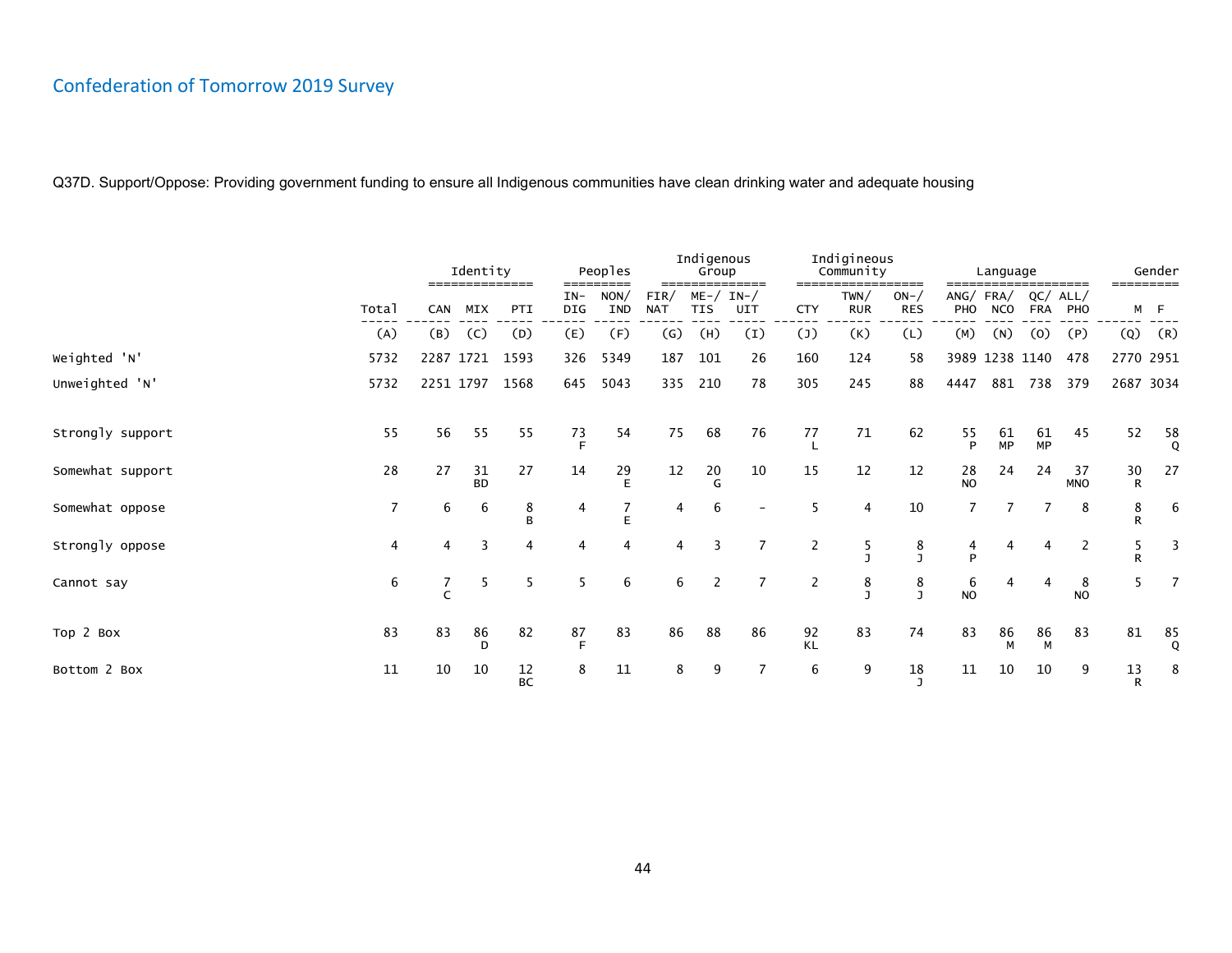|                  |       |                |         | Age                    |         |                   |                   | Education |                      |                    |                 |                 |         | Household Income            |                  | Income adequacy                       |                 |             | urb.<br>====   |
|------------------|-------|----------------|---------|------------------------|---------|-------------------|-------------------|-----------|----------------------|--------------------|-----------------|-----------------|---------|-----------------------------|------------------|---------------------------------------|-----------------|-------------|----------------|
|                  | Total | $18 - /$<br>24 | 34      | $25/- 35/- 45/-$<br>44 | 54      | $55+$             | $<$ HS            | COM       | HS/ COM/ UNV/<br>COL | <b>DEG</b>         |                 | <30K \$60K K    | $$60-$  | \$30/ \$100 \$100K<br>/PLUS | ENGH GH          | GOOD JUST NOT/<br>$/EN-$ STR- NOT $/$ | ET              | <b>HARD</b> | URB/<br>CAN    |
|                  | (A)   | (B)            | (C)     | (D)                    | (E)     | (F)               | $\left( G\right)$ | (H)       | (I)                  | $(\mathsf{J})$     | (K)             | (L)             | (M)     | (N)                         | (0)              | (P)                                   | (Q)             | (R)         | (S)            |
| Weighted 'N'     | 5732  | 635            |         | 952 1015               |         | 937 2193          |                   |           | 644 1325 2104 1603   |                    | 1072 1497       |                 | 820     | 1098                        |                  | 1451 2150 1337                        |                 | 617         | 2582           |
| Unweighted 'N'   | 5732  | 580            |         | 980 1041               |         | 953 2178          |                   |           |                      | 328 1137 2556 1655 |                 | 1012 1443       | 831     | 1191                        |                  | 1446 2111 1367                        |                 | 649         | 1813           |
| Strongly support | 55    | 56<br>D        | 52      | 48                     | 53      | 61<br>CDE         | 58<br>H           | 52        | 56<br>H              | 56                 | 59<br><b>MN</b> | 58<br><b>MN</b> | 52      | 51                          | 56               | 56                                    | 51              | 59<br>Q     | 53             |
| Somewhat support | 28    | 25             | 28      | 30                     | 29      | 28                | 23                | 27        | 29<br>G              | 30<br>G            | 23              | 27              | 31<br>К | 33<br><b>KL</b>             | 32<br>PR         | $\frac{28}{R}$                        | $\frac{30}{R}$  | 21          | 29             |
| Somewhat oppose  |       | $\frac{10}{F}$ | E       | 8<br>E                 | Н       | -5                | 5                 | 10<br>GIJ | 6                    | 6                  | 6               |                 | 8       | 7                           | 5.               |                                       | 9<br><b>OR</b>  | 5           | 8              |
| Strongly oppose  | 4     | 3              | 5       | 6<br><b>BF</b>         | 4       | 3                 | 4                 | 4         | 4                    | 3                  | 3               |                 | 4       | 5<br>KL                     | 4                | 3                                     | 4               | 5           | 3              |
| Cannot say       | 6     | 6              | 8<br>F  | $rac{8}{F}$            | E       | 4                 | 9<br>IJ           | IJ        | 5                    | -5                 | 9<br><b>LMN</b> |                 | 5.      | 3                           | 3                | 6<br>$\Omega$                         | b<br>$\Omega$   | 10<br>OPQ   | $\overline{7}$ |
| Top 2 Box        | 83    | 81             | 80      | 78                     | 82      | 88<br><b>BCDE</b> | 81                | 79        | 85<br>H              | 86<br>н            | 82              | 85              | 83      | 84                          | 88<br><b>PQR</b> | 84<br>R                               | 81              | 80          | 82             |
| Bottom 2 Box     | 11    | 13<br>F        | 12<br>E | 14<br>E                | 11<br>E | 8                 | 9                 | 14<br>GIJ | 10                   | 9                  | 9               | 10              | 12      | 13<br>К                     | 9                | 10                                    | 13<br><b>OP</b> | 10          | 11             |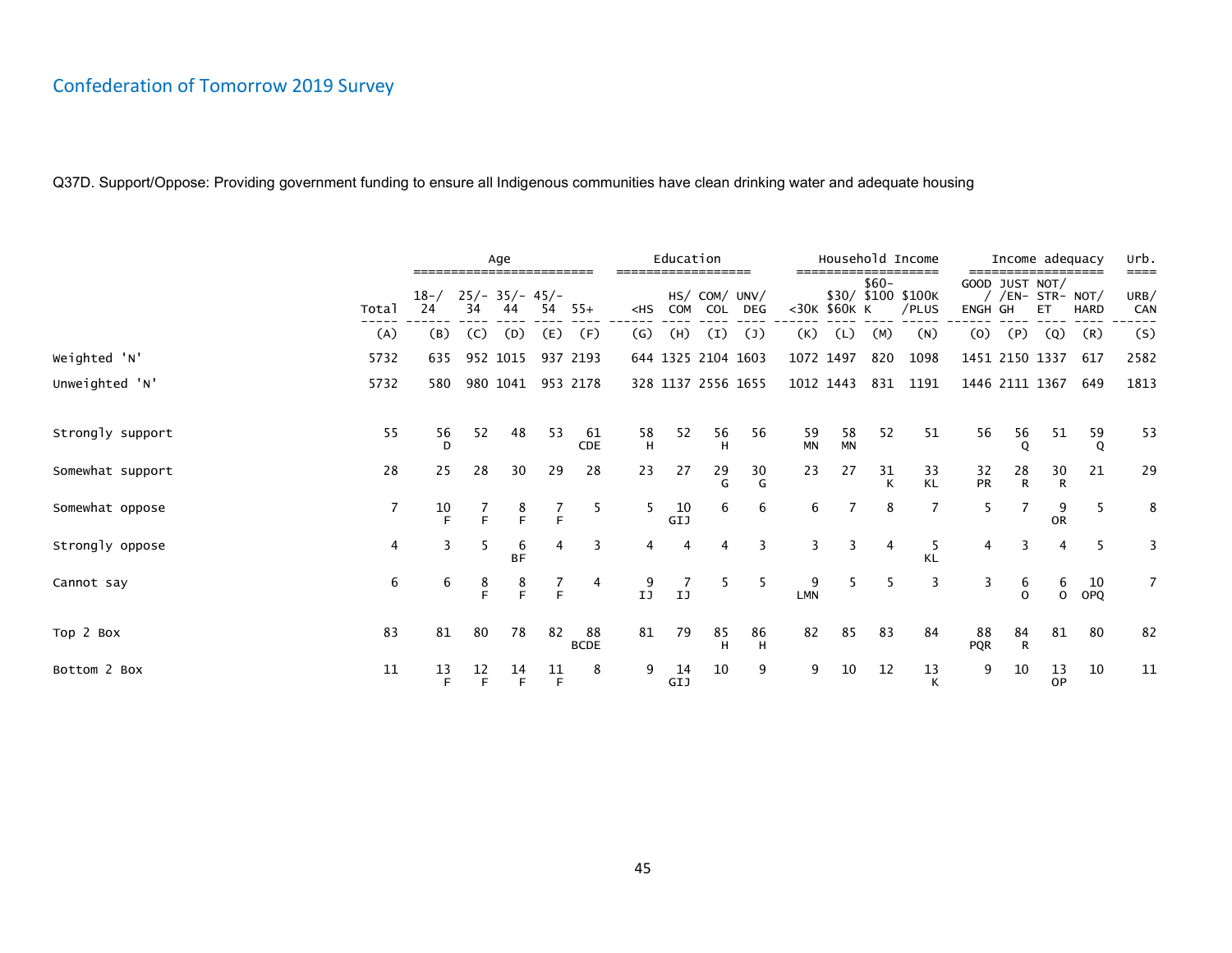|                  |                |         | Generation in<br>Canada<br>================= |                 | ----               | Years in<br>Canada | ========           |                | ------------------------------------- | Federal Party support        |                  |           |                 |                     | Sat. with<br>direction<br>---------- |                   | =========      | Gov't<br>Impact |
|------------------|----------------|---------|----------------------------------------------|-----------------|--------------------|--------------------|--------------------|----------------|---------------------------------------|------------------------------|------------------|-----------|-----------------|---------------------|--------------------------------------|-------------------|----------------|-----------------|
|                  | Total          | 1st     | 2 <sub>ND</sub>                              | 3RD             | <10/<br><b>YRS</b> | $10 - /$<br>20     | $20+$<br>YRS / YRS | LIB            | CON                                   | <b>NDP</b>                   | BQ               | GRN       |                 | NON/<br>PPC UND     |                                      | DIS/<br>SAT SAT   | <b>POS</b>     | NEG             |
|                  | (A)            | (B)     | (C)                                          | (D)             | (E)                | (F)                | $\left( G\right)$  | (H)            | (I)                                   | $(\mathsf{J})$               | (K)              | (L)       | (M)             | (N)                 | (0)                                  | (P)               | (Q)            | (R)             |
| Weighted 'N'     | 5732           | 1018    | 1017                                         | 3652            | 232                | 307                | 447                |                | 1539 1625                             | 687                          | 225              | 388       |                 | 109 1134            | 2696 2596                            |                   | 1643 2534      |                 |
| Unweighted 'N'   | 5732           | 837     | 915                                          | 3934            | 203                | 250                | 358                |                | 1631 1589                             | 683                          | 145              | 403       |                 | 125 1134            | 2705 2624                            |                   | 1758 2499      |                 |
|                  |                |         |                                              |                 |                    |                    |                    |                |                                       |                              |                  |           |                 |                     |                                      |                   |                |                 |
| Strongly support | 55             | 46      | 53<br>B                                      | 58<br><b>BC</b> | 37                 | 47                 | 52<br>E            | 68<br>IJN      | 43                                    | 59<br><b>IN</b>              | 61<br>IN         | 69<br>IJN | 58<br><b>IN</b> | 45                  | 61<br>P                              | 51                | 65<br>R        | 53              |
| Somewhat support | 28             | 34<br>D | 31<br>D                                      | 26              | 43<br>G            | 33                 | 32                 | 23             | 38<br><b>KLMN</b><br>HJ               | 27<br><b>KL</b>              | 18               | 19        | 25              | 28<br><b>HKL</b>    | 26                                   | 30<br>$\Omega$    | 26             | $\frac{30}{9}$  |
| Somewhat oppose  | $\overline{7}$ | 8       | 6                                            | $\overline{7}$  | 8                  | 12<br>G            | 5                  | $\overline{4}$ | 10<br><b>HLMN</b>                     | $\overline{7}$<br><b>HLM</b> | 10<br><b>HLM</b> | 4         | 2               | 6<br>н              | 6                                    | 8<br>$\Omega$     | 5              | 9<br>Q          |
| Strongly oppose  | 4              | 3       | 4                                            | 4<br>B          | 3                  | 1                  | 3                  | $\mathbf{2}$   | 6<br><b>HJ</b>                        | 2                            | 6                | 3         | 6               | 4<br>H              | 3                                    | 6<br>$\Omega$     | 2              | $\frac{5}{9}$   |
| Cannot say       | 6              | 9<br>CD | 6                                            | 5               | 9                  | 8                  | 9                  | 3              | 3                                     | 3                            | 5                | 4         | 10              | 17<br>HI JKLM<br>HI | 5                                    | 5                 | 2              | 3<br>Q          |
| Top 2 Box        | 83             | 81      | 84                                           | 84<br>B         | 80                 | 79                 | 83                 | 91<br>IJKN     | 81<br>$\mathsf{N}$                    | 87<br>IKN                    | 78               | 89<br>IKN | 82<br>N         | 73                  | 87<br>Þ                              | 82                | 91<br>R        | 83              |
| Bottom 2 Box     | 11             | 10      | 10                                           | 11              | 11                 | 13                 | 8                  | 6              | 15<br><b>JLMN</b><br>H                | $10\,$<br>H                  | $16$<br>HL       | 7         | 8               | 10<br>H             | 9                                    | 13<br>$\mathbf 0$ | $\overline{7}$ | 14<br>Q         |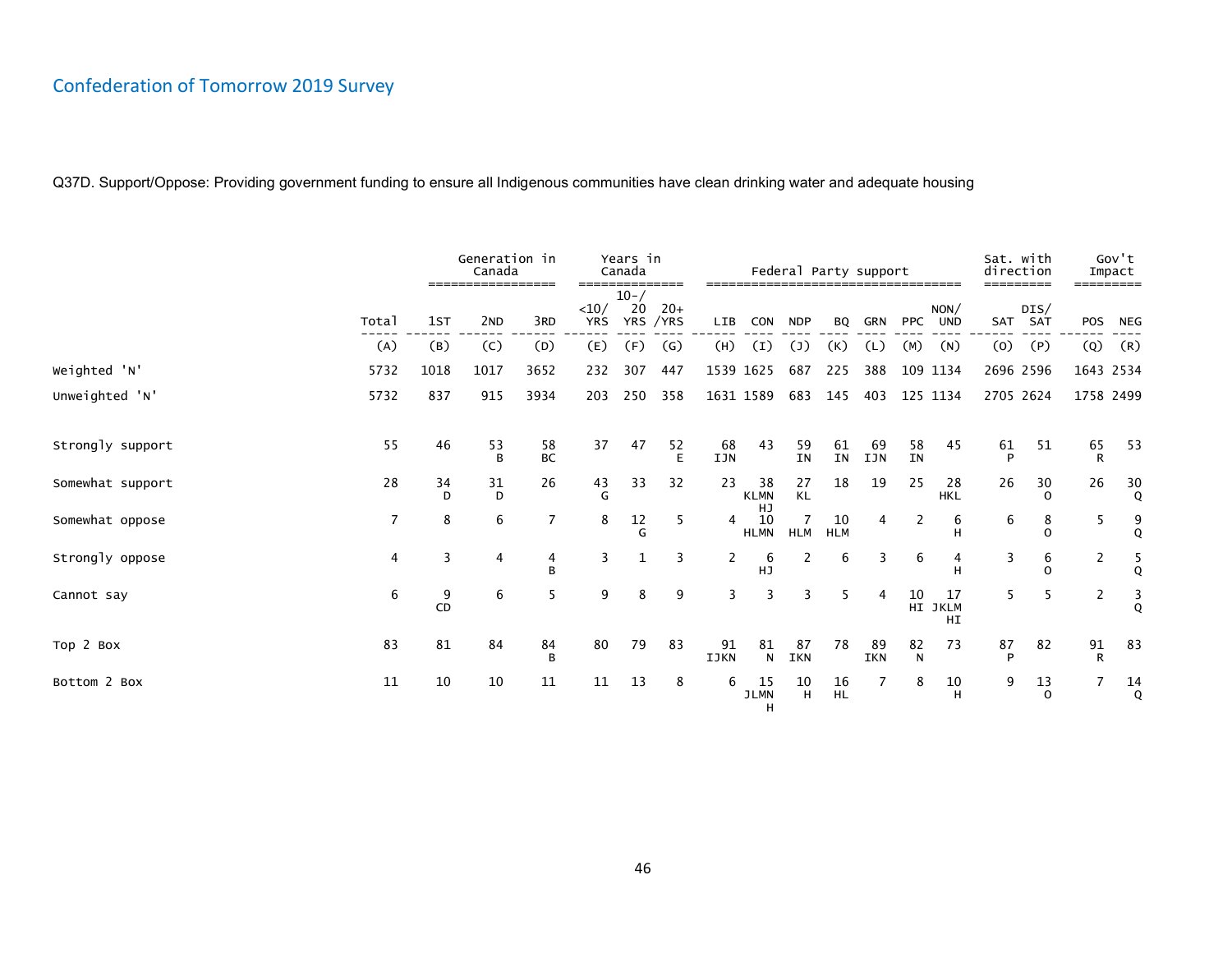|                                                          |       |         |                   |                     | Region            |                     |                    |                    |                    | Other Regions      |                    |           |                    | Provinces/Territories |                    |                  |                            |                         |       |                             |
|----------------------------------------------------------|-------|---------|-------------------|---------------------|-------------------|---------------------|--------------------|--------------------|--------------------|--------------------|--------------------|-----------|--------------------|-----------------------|--------------------|------------------|----------------------------|-------------------------|-------|-----------------------------|
|                                                          | Total | ATL     | QC                | ON                  | PRA               | <b>BC TER</b>       |                    | <b>ROC</b>         | <b>MAR</b>         | WST                | <b>NFL</b>         | PEI       | <b>NS</b>          | <b>NB</b>             | MB                 | <b>SK</b>        | AB                         | YK                      | NT NU |                             |
|                                                          | (A)   | (B)     | (C)               | (D)                 | (E)               | (F)                 | $\left( G\right)$  | (H)                | (I)                | $(\mathsf{J})$     | (K)                | (L)       | (M)                | (N)                   | (0)                | (P)              | (Q)                        | (R)                     | (S)   | (T)                         |
| Weighted 'N'                                             | 5732  |         |                   | 420 1321 2154 1011  |                   | 763                 | 63                 | 4411               | 325                | 1774               | 95                 | 39        | 154                | 132                   | 201                | 174              | 636                        | 17                      | 23    | 23                          |
| Unweighted 'N'                                           | 5732  |         |                   | 1149 1021 1184 1338 |                   | 588                 | 452                | 4711               | 842                | 1926               | 307                | 198       | 318                | 326                   | 398                | 396              | 544                        | 154                     | 148   | 150                         |
| Canadians do have a role - feels<br>strongly             | 44    | 47<br>E | 44                | 46<br>E             | 40                | 43                  | 63<br><b>BCDEF</b> | 44<br>$\mathbf{I}$ | 49<br>$\mathbf{J}$ | 41                 | 42                 | 50        | 51<br>PQ           | 46<br>$\mathsf{Q}$    | 47<br>$\mathsf{Q}$ | 41               | 37                         | 56                      | 58    | - 71<br>Q NOPQ<br><b>KM</b> |
| Canadians do have a role - does not<br>feel strongly     | 19    | 15      | 22<br><b>BDG</b>  | 18                  | 20<br><b>BG</b>   | $20\,$<br><b>BG</b> | 12                 | 19<br>$\mathbf I$  | 14                 | 20<br>$\mathsf{T}$ | 18                 | 15        | 11                 | 17                    | 17                 | 24<br><b>MST</b> | 21<br><b>MT</b>            | 24                      | 7     | 7                           |
| Canadians do not have a role - does not<br>feel strongly | 7     |         | 6                 |                     | 8                 | 6                   | 6                  | 7                  | 6                  | 7                  | 8<br>$\Omega$      |           |                    | 5                     | 4                  | 5                | 9<br><b>NOP</b>            |                         |       | 8                           |
| Canadians do not have a role - feels<br>strongly         | 8     | 8       | -5                |                     | 12<br><b>BCDG</b> | 9<br>$\mathsf{C}$   | 6                  | 8                  | 7                  | 10<br>HI           | 10<br>$\mathsf{R}$ | 4         | 8<br>R             | 6                     | 9<br>$\mathsf{R}$  | 10               | 13<br>R LNRS               | 2                       | 5.    | 10                          |
| Cannot say                                               | 22    | 24<br>G | $23 \overline{G}$ | $22 \over G$        | $^{21}$ G         | 22<br>G             | 14                 | 21                 | 24                 | 21                 | 22<br>$\mathsf{T}$ | $24$<br>T | $23 \atop T$       | $rac{26}{RT}$         | $22$<br>T          | $^{20}$ T        | $20$<br>T                  | 14                      | 25    | 4                           |
| Top 2 Box                                                | 64    | 62      | 66<br>E           | 64                  | 60                | 63                  | 74<br><b>BDEF</b>  | 63                 | 63                 | 62                 | 60                 | 65        | 62                 | 63                    | 64                 | 65               | 58                         | 81<br><b>NOPQ</b><br>KM | 66    | 78<br><b>KMQ</b>            |
| Bottom 2 Box                                             | 14    | 14      | 11                | 14                  | 19<br>C CDFG<br>B | 15                  | 12                 | 15                 | 13                 | 17<br>$\mathbf I$  | 18<br><b>NR</b>    | 11        | 15<br>$\mathsf{R}$ | 11                    | 13                 | 15               | 22<br>R OPRS<br><b>LMN</b> | 5                       | 10    | 18                          |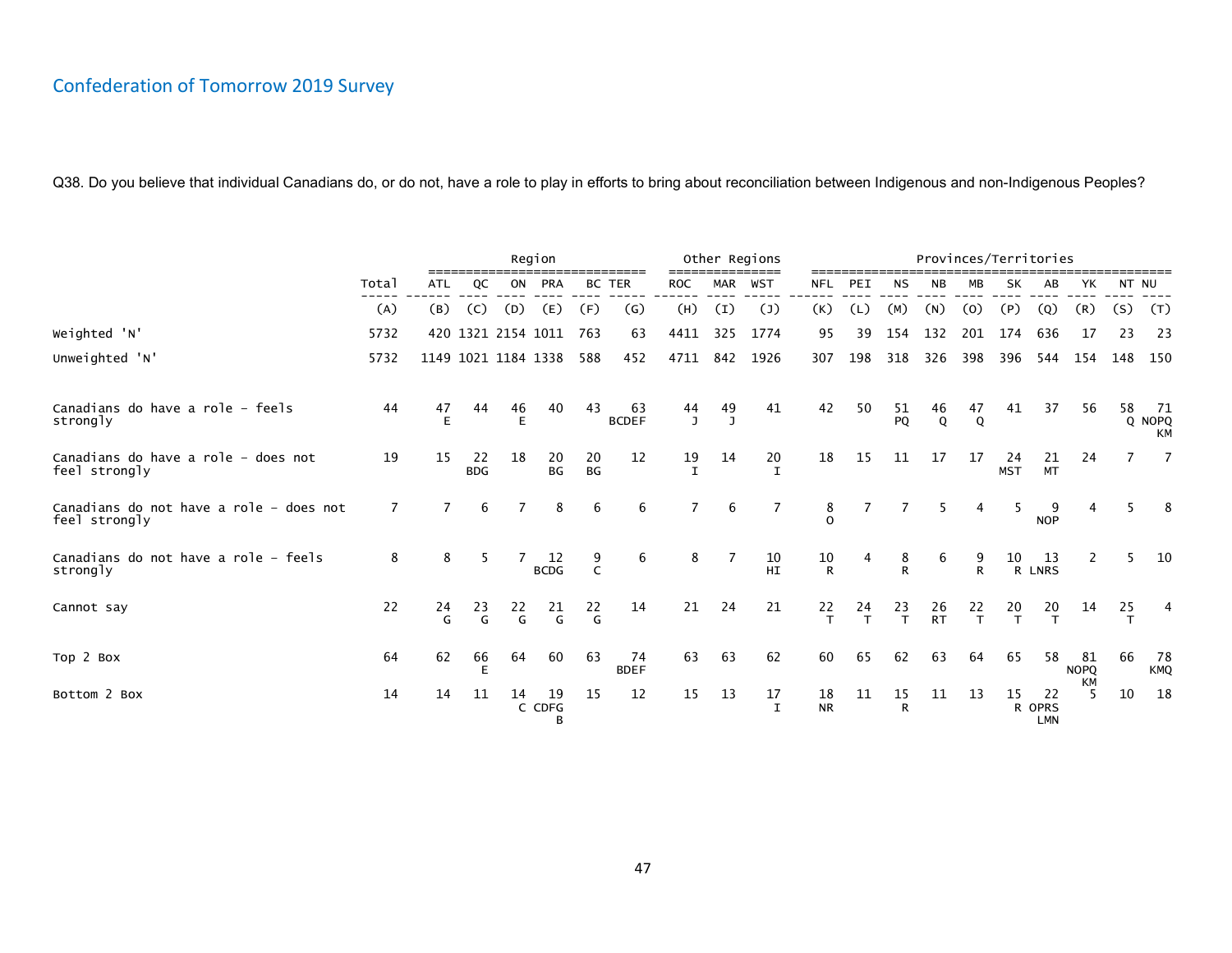|                                                          |                |                | Identity<br>============== |                | =====        | Peoples<br>====     |                    | Indigenous<br>Group    | ============== |                | Indigineous<br>Community | ________            |                  | Language       |                   | ________       | ========= | Gender         |
|----------------------------------------------------------|----------------|----------------|----------------------------|----------------|--------------|---------------------|--------------------|------------------------|----------------|----------------|--------------------------|---------------------|------------------|----------------|-------------------|----------------|-----------|----------------|
|                                                          | Total          | <b>CAN</b>     | MIX                        | PTI            | $IN-$<br>DIG | NON/<br><b>IND</b>  | FIR/<br><b>NAT</b> | $ME - /$<br><b>TIS</b> | IN-/<br>UIT    | <b>CTY</b>     | TWN/<br><b>RUR</b>       | $ON-$<br><b>RES</b> | ANG/FRA/<br>PHO  | <b>NCO</b>     | QC/<br><b>FRA</b> | ALL/<br>PHO    |           | M F            |
|                                                          | (A)            | (B)            | (C)                        | (D)            | (E)          | (F)                 | $\mathsf{(G)}$     | (H)                    | (I)            | $(\mathsf{J})$ | (K)                      | (L)                 | (M)              | (N)            | (0)               | (P)            | (Q)       | (R)            |
| Weighted 'N'                                             | 5732           |                |                            | 2287 1721 1593 | 326          | 5349                | 187                | 101                    | 26             | 160            | 124                      | 58                  |                  | 3989 1238 1140 |                   | 478            | 2770 2951 |                |
| Unweighted 'N'                                           | 5732           |                | 2251 1797                  | 1568           | 645          | 5043                | 335                | 210                    | 78             | 305            | 245                      | 88                  | 4447             | 881            | 738               | 379            | 2687 3034 |                |
| Canadians do have a role - feels<br>strongly             | 44             | 45             | 46                         | 43             | 58           | 44                  | 59                 | 52                     | 64             | 59             | 57                       | 57                  | 44               | 44             | 43                | 47             | 43        | 46             |
| Canadians do have a role - does not<br>feel strongly     | 19             | 20             | 19                         | 19             | 10           | 20                  | 9                  | 16                     | $\mathbf 1$    | 7              | 12                       | 9                   | 19               | 22<br>M        | 23<br>M           | 18             | 22<br>R   | 17             |
| Canadians do not have a role - does not<br>feel strongly | $\overline{7}$ | $\overline{7}$ | 6                          | $\overline{7}$ | 3            | $\overline{7}$<br>E | 3                  | 3                      | 10             | 3              | $\overline{4}$           | $\overline{4}$      | $\overline{7}$   | 6              | 6                 | $\overline{7}$ |           | 6              |
| Canadians do not have a role - feels<br>strongly         | 8              | 8              | 7                          | 8              | 10           | 8                   | 12                 |                        | 4              | 12             | 8                        | 8                   | 9<br><b>NOP</b>  | 6<br>P         | 5                 | 3              | 9<br>R    |                |
| Cannot say                                               | 22             | 20             | 22                         | 23<br>B        | 20           | 22                  | 18                 | 23                     | 21             | 19             | 18                       | 22                  | 21               | 23             | 23                | 25             | 19        | $\frac{25}{9}$ |
| Top 2 Box                                                | 64             | 65             | 65                         | 62             | 68           | 64                  | 68                 | 68                     | 65             | 66             | 70                       | 67                  | 63               | 66             | 66                | 65             | 65        | -63            |
| Bottom 2 Box                                             | 14             | 15             | 13                         | 15             | 13           | 14                  | 14                 | 10                     | 14             | 15             | 12                       | 12                  | 16<br><b>NOP</b> | 12             | 11                | 10             | 16<br>R   | 13             |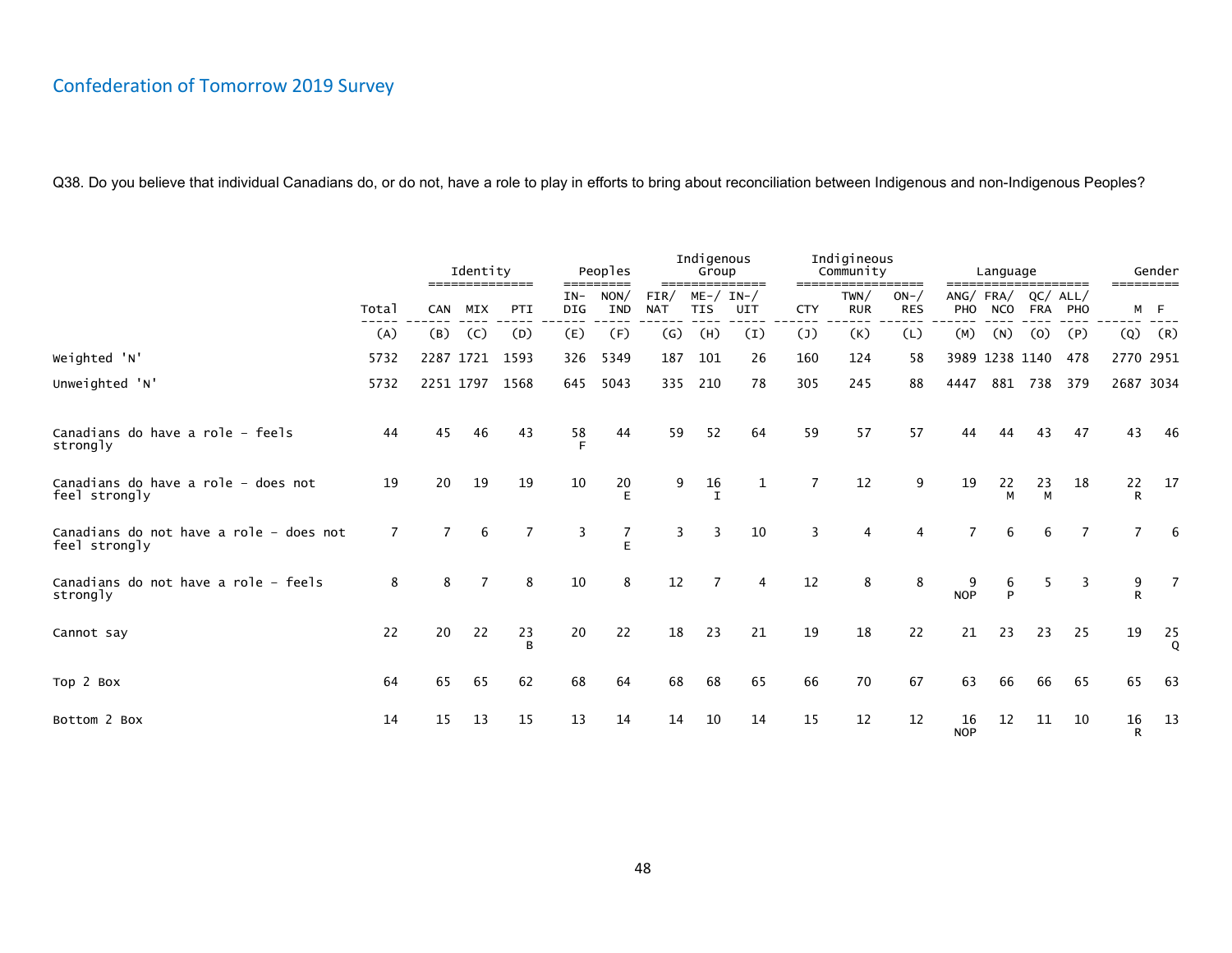|                                                          |       |                |                 | Age                    |                 |                 |                           | Education      |                      |                           |                  |                    |                | Household Income            |          | Income adequacy                    |                    |                  | urb.                |
|----------------------------------------------------------|-------|----------------|-----------------|------------------------|-----------------|-----------------|---------------------------|----------------|----------------------|---------------------------|------------------|--------------------|----------------|-----------------------------|----------|------------------------------------|--------------------|------------------|---------------------|
|                                                          | Total | $18 - /$<br>24 | 34              | $25/- 35/- 45/-$<br>44 | 54              | $55+$           | $<$ HS                    | COM            | HS/ COM/ UNV/<br>COL | DEG                       |                  | <30K \$60K K       | $$60-$         | \$30/ \$100 \$100K<br>/PLUS | ENGH GH  | GOOD JUST NOT/<br>/ /EN- STR- NOT/ | ET                 | <b>HARD</b>      | ====<br>URB/<br>CAN |
|                                                          | (A)   | (B)            | (C)             | (D)                    | (E)             | (F)             | $\left(\mathsf{G}\right)$ | (H)            | (I)                  | $\mathcal{L}(\mathsf{J})$ | (K)              | (L)                | (M)            | (N)                         | (0)      | (P)                                | (Q)                | (R)              | (S)                 |
| Weighted 'N'                                             | 5732  | 635            |                 | 952 1015               |                 | 937 2193        |                           |                | 644 1325 2104 1603   |                           | 1072 1497        |                    | 820            | 1098                        |          | 1451 2150 1337                     |                    | 617              | 2582                |
| Unweighted 'N'                                           | 5732  | 580            |                 | 980 1041               |                 | 953 2178        |                           |                | 328 1137 2556 1655   |                           | 1012 1443        |                    | 831            | 1191                        |          | 1446 2111 1367                     |                    | 649              | 1813                |
| Canadians do have a role - feels<br>strongly             | 44    | 50<br>DE       | 44<br>E         | 39                     | 38              | 48<br>DE        | 45                        | 39             | 45<br>H              | 49<br>HI                  | 43               | 47                 | 44             | 46                          | 48<br>QR | $\frac{46}{R}$                     | 43<br>$\mathsf{R}$ | 37               | 45                  |
| Canadians do have a role - does not<br>feel strongly     | 19    | 16             | 15              | 20<br>$\mathsf{C}$     | 21              | 22<br><b>BC</b> | 13                        | $\frac{20}{G}$ | $20 \over G$         | $\frac{21}{G}$            | 15               | 20<br>К            | $\frac{21}{K}$ | 22<br>K                     | 19       | 22<br><b>OR</b>                    | 18                 | 16               | 21                  |
| Canadians do not have a role - does not<br>feel strongly | 7     | 9<br>F         | 9<br>F          | $rac{8}{F}$            | 8<br>E          | 4               | 7                         | 8              | 6                    | 6                         | 8                |                    | 7              | $\overline{7}$              | 6        | 6                                  | <b>OP</b>          | 8                | $\overline{7}$      |
| Canadians do not have a role - feels<br>strongly         | 8     | 6              | 8               | $\frac{9}{B}$          | 8               | 8               | 7                         | 10             | 8                    | 6                         |                  |                    |                | 10<br><b>KLM</b>            | 8        |                                    | 8                  | 11<br>P          | 6                   |
| Cannot say                                               | 22    | 19             | 24<br><b>BF</b> | 25<br><b>BF</b>        | 25<br><b>BF</b> | 19              | $^{28}_{\text{IJ}}$       | $23$<br>$J$    | 21                   | 18                        | 27<br><b>LMN</b> | 20<br>$\mathsf{N}$ | $\frac{20}{N}$ | 15                          | 19       | 19                                 | 22                 | 29<br><b>OPO</b> | 22                  |
| Top 2 Box                                                | 64    | 66<br>CDE      | 59              | 59                     | 59              | 70<br>CDE       | 58                        | 59             | 65<br>GH             | 70<br>GHI                 | 58               | 67<br>К            | 66<br>K        | 68<br>K                     | 68<br>QR | 68<br>QR                           | 61<br>${\sf R}$    | 53               | 65                  |
| Bottom 2 Box                                             | 14    | 15             | 16<br>F         | 17<br>E                | 16<br>E         | 12              | 14                        | 18<br>IJ       | 14                   | 12                        | 15               | 14                 | 14             | 17                          | 14       | 12                                 | 17<br>P            | 19<br>OP         | 13                  |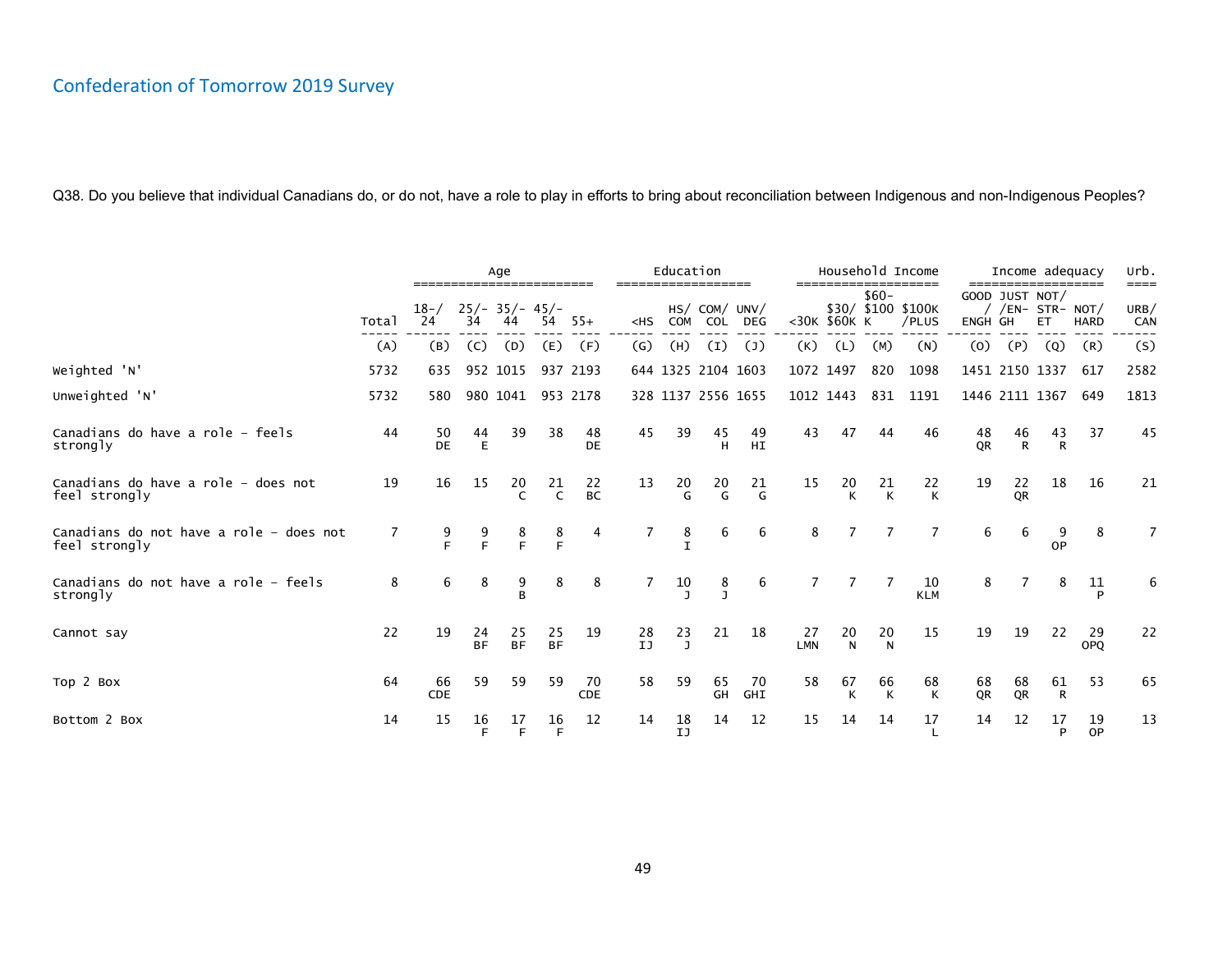|                                                          |                | Generation in<br>Years in<br>Canada<br>Federal Party support<br>Canada<br>---------<br>=================<br>$=$ $=$ $=$ $=$ |                 |        |                    |                              |               |                    |                        | direction          | Sat. with<br>--------- |                  | Gov't<br>Impact<br>========= |                         |         |                 |         |                |
|----------------------------------------------------------|----------------|-----------------------------------------------------------------------------------------------------------------------------|-----------------|--------|--------------------|------------------------------|---------------|--------------------|------------------------|--------------------|------------------------|------------------|------------------------------|-------------------------|---------|-----------------|---------|----------------|
|                                                          | Total          | 1st                                                                                                                         | 2 <sub>ND</sub> | 3RD    | <10/<br><b>YRS</b> | $10 - /$<br>20<br><b>YRS</b> | $20+$<br>/YRS | <b>LIB</b>         | <b>CON</b>             | <b>NDP</b>         | BQ                     | <b>GRN</b>       | <b>PPC</b>                   | NON/<br>UND             |         | DIS/<br>SAT SAT | POS     | <b>NEG</b>     |
|                                                          | (A)            | (B)                                                                                                                         | (C)             | (D)    | (E)                | (F)                          | $\mathcal{G}$ | (H)                | (I)                    | $(\mathsf{J})$     | (K)                    | (L)              | (M)                          | (N)                     | (0)     | (P)             | (Q)     | (R)            |
| Weighted 'N'                                             | 5732           | 1018                                                                                                                        | 1017            | 3652   | 232                | 307                          | 447           |                    | 1539 1625              | 687                | 225                    | 388              |                              | 109 1134                |         | 2696 2596       |         | 1643 2534      |
| Unweighted 'N'                                           | 5732           | 837                                                                                                                         | 915             | 3934   | 203                | 250                          | 358           |                    | 1631 1589              | 683                | 145                    | 403              |                              | 125 1134                |         | 2705 2624       |         | 1758 2499      |
| Canadians do have a role - feels<br>strongly             | 44             | 45                                                                                                                          | 42              | 45     | 57<br>FG           | 46                           | 39            | 55<br><b>IKMN</b>  | 37<br>N                | 51<br><b>IMN</b>   | 45<br>N                | 55<br><b>IMN</b> | 36                           | 33                      | 51<br>D | 39              | 60<br>R | 40             |
| Canadians do have a role - does not<br>feel strongly     | 19             | 20                                                                                                                          | 20              | 19     | 16                 | 20                           | 24<br>E       | $21$<br>LN         | 23<br><b>JLN</b>       | 18<br>$\mathsf{L}$ | $25$<br>LN             | 12               | 18                           | 15                      | 19      | 21              | 18      | 22<br>$\circ$  |
| Canadians do not have a role - does not<br>feel strongly | $\overline{7}$ | $\overline{7}$                                                                                                              | $\overline{7}$  | 6      | 5                  | $rac{12}{EG}$                | 6             | 5                  | 9<br><b>HJN</b>        | 6                  | 6                      | 9<br><b>HN</b>   | 8                            | 6                       | 5       | 9<br>$\Omega$   | 4       | $\frac{9}{0}$  |
| Canadians do not have a role - feels<br>strongly         | 8              | 6                                                                                                                           | 8               | 8<br>B | 4                  | 4                            | 7             | 5                  | 12<br><b>JKLN</b><br>н | 6                  | 4                      | 6                | 22<br><b>JKLN</b><br>HI      | 7<br>H                  | 6       | 11<br>$\Omega$  | 6       | 11<br>$\Omega$ |
| Cannot say                                               | 22             | 22                                                                                                                          | 23              | 21     | 18                 | 18                           | 25            | 15                 | 19                     | 19                 | 21                     | 18               | 15                           | 40<br><b>JKLM</b><br>HI | 19      | 20              | 12      | $\frac{19}{9}$ |
| Top 2 Box                                                | 64             | 65                                                                                                                          | 62              | 64     | 73<br>G            | 66                           | 62            | 76<br><b>IJLMN</b> | 61<br>N                | 69<br>IMN          | 70<br><b>IMN</b>       | 67<br><b>IN</b>  | 55                           | 47                      | 70<br>D | 60              | 78<br>R | 62             |
| Bottom 2 Box                                             | 14             | 13                                                                                                                          | 15              | 15     | 9                  | 16<br>E                      | 13            | 9                  | 21<br><b>JKLN</b><br>н | 12                 | 9                      | 15               | 30<br>H JKLN<br>н            | 13<br>H                 | 11      | 20<br>$\Omega$  | 10      | $\frac{20}{9}$ |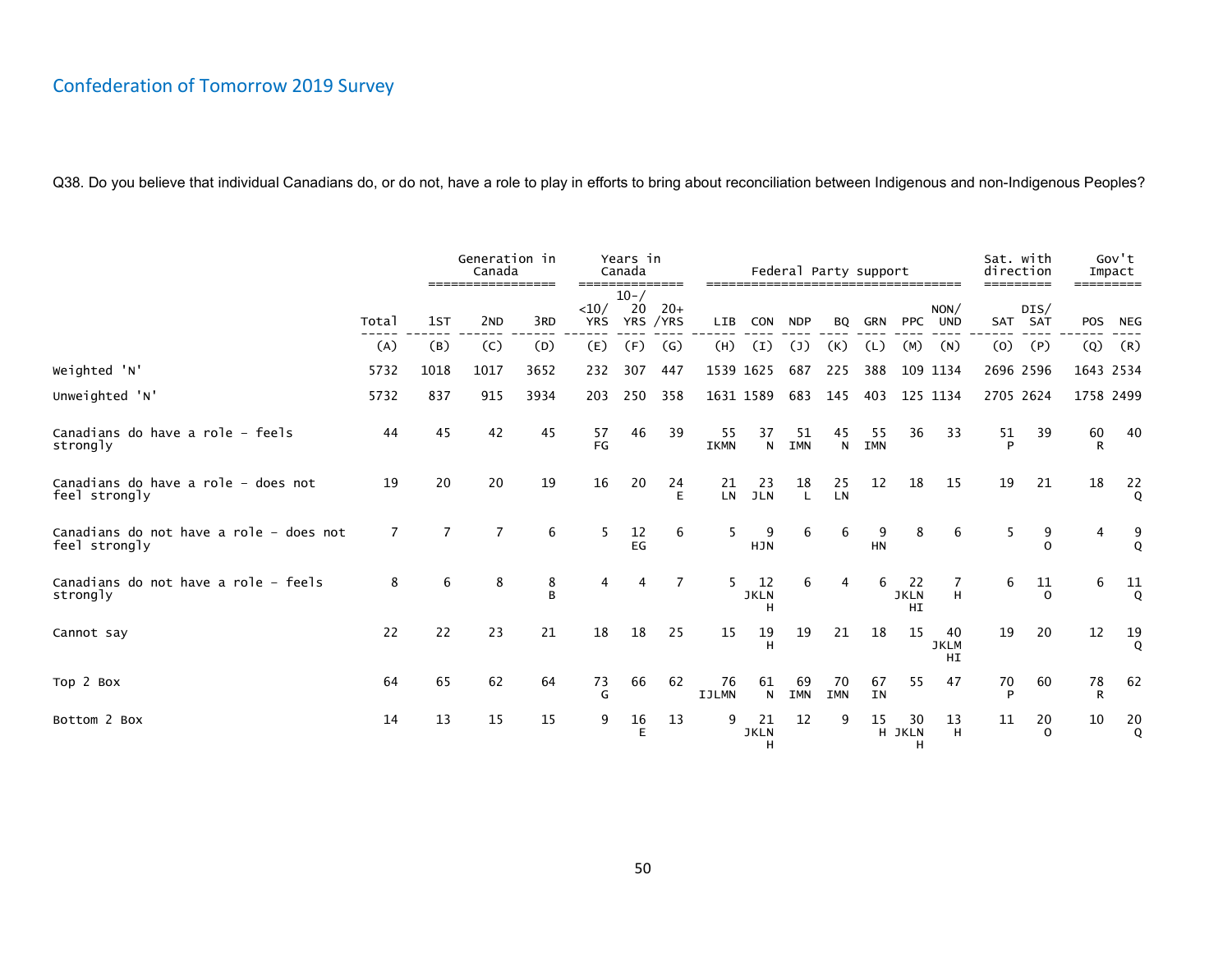|                  | Region |           |                   |                     |                  |                 |                    |      |            | Other Regions  |                   | Provinces/Territories    |                  |              |                 |                   |                  |           |           |                       |  |
|------------------|--------|-----------|-------------------|---------------------|------------------|-----------------|--------------------|------|------------|----------------|-------------------|--------------------------|------------------|--------------|-----------------|-------------------|------------------|-----------|-----------|-----------------------|--|
|                  | Total  | ATL       | QC                | ON                  | <b>PRA</b>       |                 | BC TER             | ROC  | <b>MAR</b> | WST            | NFL               | PEI                      | ΝS               | <b>NB</b>    | МB              | <b>SK</b>         | AB               | YΚ        | NT NU     |                       |  |
|                  | (A)    | (B)       | (C)               | (D)                 | (E)              | (F)             | (G)                | (H)  | (I)        | $\overline{J}$ | (K)               | (L)                      | (M)              | (N)          | (0)             | (P)               | (Q)              | (R)       | (S)       | (T)                   |  |
| Weighted 'N'     | 5732   |           |                   | 420 1321 2154 1011  |                  | 763             | 63                 | 4411 | 325        | 1774           | 95                | 39                       | 154              | 132          | 201             | 174               | 636              | 17        | 23        | 23                    |  |
| Unweighted 'N'   | 5732   |           |                   | 1149 1021 1184 1338 |                  | 588             | 452                | 4711 | 842        | 1926           | 307               | 198                      | 318              | 326          | 398             | 396               | 544              | 154       | 148       | 150                   |  |
| Strongly support | 20     | 19        | 24<br><b>BDEF</b> | 18                  | 19               | 17              | 50<br><b>BCDEF</b> | 19   | 18         | 18             | 21                | 24                       | 18               | 17           | 23              | 22                | 17               | 49<br>KLM | 50<br>KLM | 52<br>NOPQ NOPQ NOPQ  |  |
| Somewhat support | 38     | 41<br>CEG | 35                | 40<br>CEG           | 35               | 41<br>CEG       | 27                 | 39   | 43         | 38             | 32                | 40                       | 48<br>OPQT       | 39           | 38              | 31                | 35               | 30        | 29        | KLM<br>22             |  |
| Somewhat oppose  | 17     | 16        | 17<br>G           | 17<br>G             | 18<br>FG         | 14              | 9                  | 16   | 16         | 16             | 17<br>LS          | 3                        | $\frac{19}{LS}$  | 16           | 14              | 16<br>LS.         | 20<br>LOS        | 11        |           | 12                    |  |
| Strongly oppose  | 10     | 8         | 10                | 9                   | 13<br><b>BD</b>  | 13<br><b>BD</b> | 9                  | 10   |            | 13<br>HI       | 12                | 3                        |                  | 8            | 10              | 17<br><b>MNOR</b> | 12<br>LM         | 6         | 8         | 12                    |  |
| Cannot say       | 15     | 17<br>CG  | 13<br>G           | $\frac{16}{G}$      | $\frac{15}{G}$   | $\frac{15}{G}$  | 5                  | 15   | 16         | 15             | 19<br><b>MRST</b> | 30<br>QRST<br><b>MOP</b> | 9                | 19<br>T MRST | 14<br><b>RT</b> | 14<br><b>RT</b>   | 15<br><b>MRT</b> |           | 10        | $\mathcal{H}$         |  |
| Top 2 Box        | 58     | 59<br>E   | 59<br>E           | 59<br>E             | 54               | 58              | 77<br><b>BCDEF</b> | 58   | 61         | 56             | 52                | 64                       | 65<br><b>KPQ</b> | 56           | 62<br>PQ        | 52                | 52               | 79        | 78        | -75<br>KNPQ NOPQ KNPQ |  |
| Bottom 2 Box     | 27     | 24        | 27<br>G           | 26                  | 31<br><b>BDG</b> | 26              | 18                 | 27   | 23         | $\frac{29}{1}$ | 28<br>LS          | 6                        | 25               | 24           | 25              | 34<br>MNOS LNOS   | 32               | 17        | ĸ<br>11   | 25                    |  |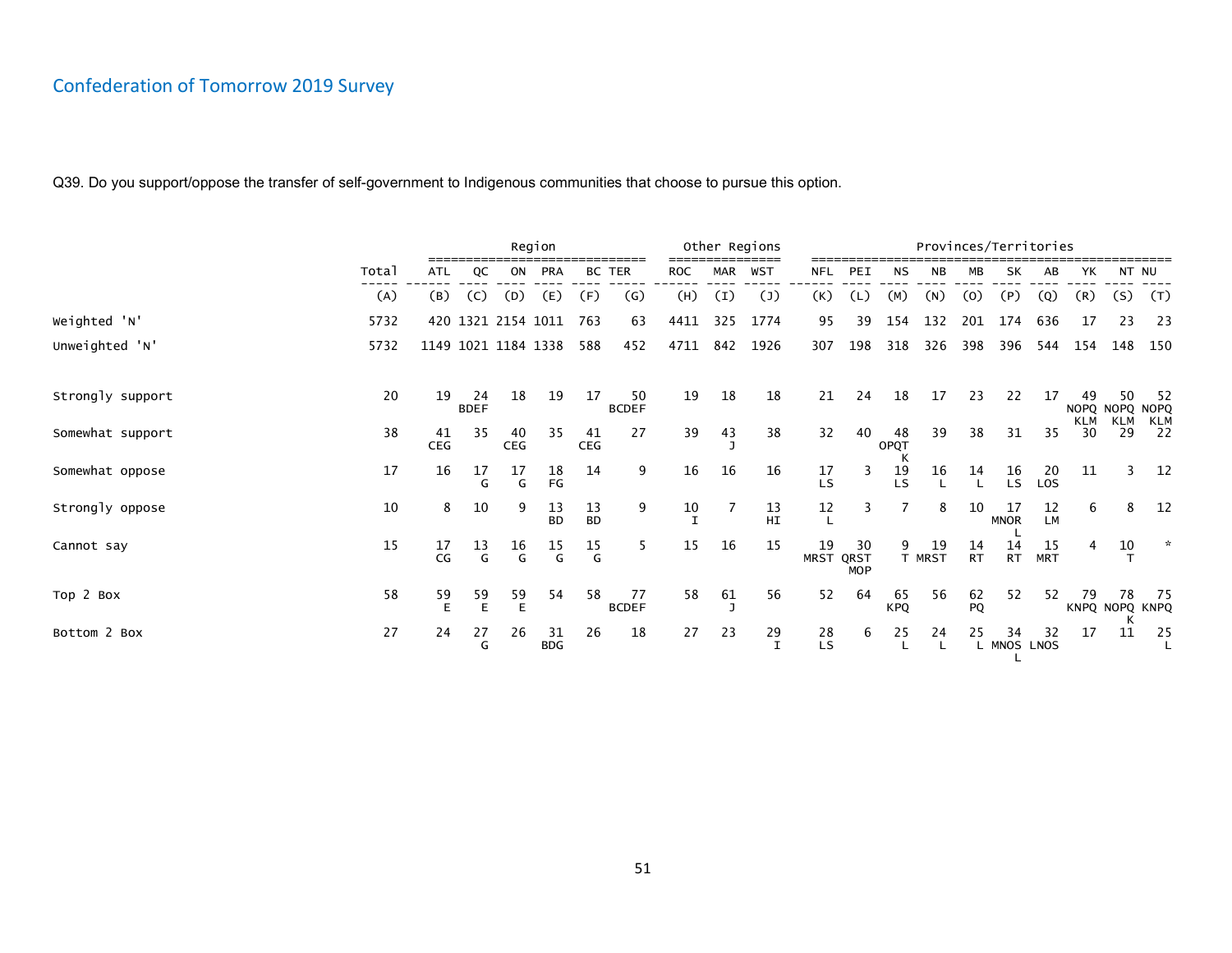|                  | Identity<br>============== |            |                    |                 |                      | Peoples     |                    | Indigenous<br>Group    | =========    |                | Indigineous<br>Community | -------             |                 | Language   |                   | --------       | Gender<br>--------- |                    |  |  |
|------------------|----------------------------|------------|--------------------|-----------------|----------------------|-------------|--------------------|------------------------|--------------|----------------|--------------------------|---------------------|-----------------|------------|-------------------|----------------|---------------------|--------------------|--|--|
|                  | Total                      | <b>CAN</b> | MIX                | PTI             | ====<br>$IN-$<br>DIG | NON/<br>IND | FIN/<br><b>NAT</b> | $ME - /$<br><b>TIS</b> | $IN-$<br>UIT | <b>CTY</b>     | TWN/<br><b>RUR</b>       | $ON-$<br><b>RES</b> | ANG/FRA/<br>PHO | <b>NCO</b> | QC/<br><b>FRA</b> | ALL/<br>PHO    |                     | M F                |  |  |
|                  | (A)                        | (B)        | (C)                | (D)             | (E)                  | (F)         | $\left( G\right)$  | (H)                    | (I)          | $(\mathsf{J})$ | (K)                      | (L)                 | (M)             | (N)        | (0)               | (P)            | (Q)                 | (R)                |  |  |
| Weighted 'N'     | 5732                       | 2287 1721  |                    | 1593            | 326                  | 5349        | 187                | 101                    | 26           | 160            | 124                      | 58                  |                 |            | 3989 1238 1140    | 478            | 2770 2951           |                    |  |  |
| Unweighted 'N'   | 5732                       | 2251 1797  |                    | 1568            | 645                  | 5043        | 335                | 210                    | 78           | 305            | 245                      | 88                  | 4447            | 881        | 738               | 379            | 2687 3034           |                    |  |  |
|                  |                            |            |                    |                 |                      |             |                    |                        |              |                |                          |                     |                 |            |                   |                |                     |                    |  |  |
| Strongly support | 20                         | 18         | 18                 | 25<br><b>BC</b> | $rac{38}{F}$         | 19          | 42<br>H            | 26                     | 47<br>H      | 40             | 34                       | 44                  | 20              | 24<br>MP   | 23<br><b>MP</b>   | 16             | 21                  | 19                 |  |  |
| Somewhat support | 38                         | 41<br>D    | 38                 | 35              | 31                   | 39<br>F     | 27                 | 40<br>G                | 25           | 28             | 33                       | 29                  | 39<br>$\Omega$  | 35         | 35                | 42<br>$\Omega$ | 41<br>R             | 36                 |  |  |
| Somewhat oppose  | 17                         | 16         | 18                 | 16              | 11                   | 17          | 12                 | 9                      | 11           | 11             | 13                       | 10                  | 16              | 17         | 18                | 21<br>M        | 17                  | 16                 |  |  |
| Strongly oppose  | 10                         | 11         | 9                  | 10              |                      | 10          | 6                  | 8                      | 14           | 5              | 10                       | 8                   | $\frac{11}{P}$  | 11<br>D    | 11<br>Þ           | 6              | 11                  | 10                 |  |  |
| Cannot say       | 15                         | 13         | 17<br><sub>R</sub> | 14              | 13                   | 15          | 13                 | 17                     | 3            | 16             | 10                       | 10                  | 15              | 13         | 13                | 14             | 11                  | 19<br>$\mathsf{Q}$ |  |  |
| Top 2 Box        | 58                         | 59         | 56                 | 60              | 69                   | 58          | 69                 | 67                     | 72           | 68             | 67                       | 73                  | 58              | 59         | 58                | 58             | 62<br>R             | 55                 |  |  |
| Bottom 2 Box     | 27                         | 28         | 27                 | 26              | 18                   | 27<br>F     | 19                 | 17                     | 25           | 15             | 23                       | 18                  | 27              | 28         | 29                | 28             | 28                  | 26                 |  |  |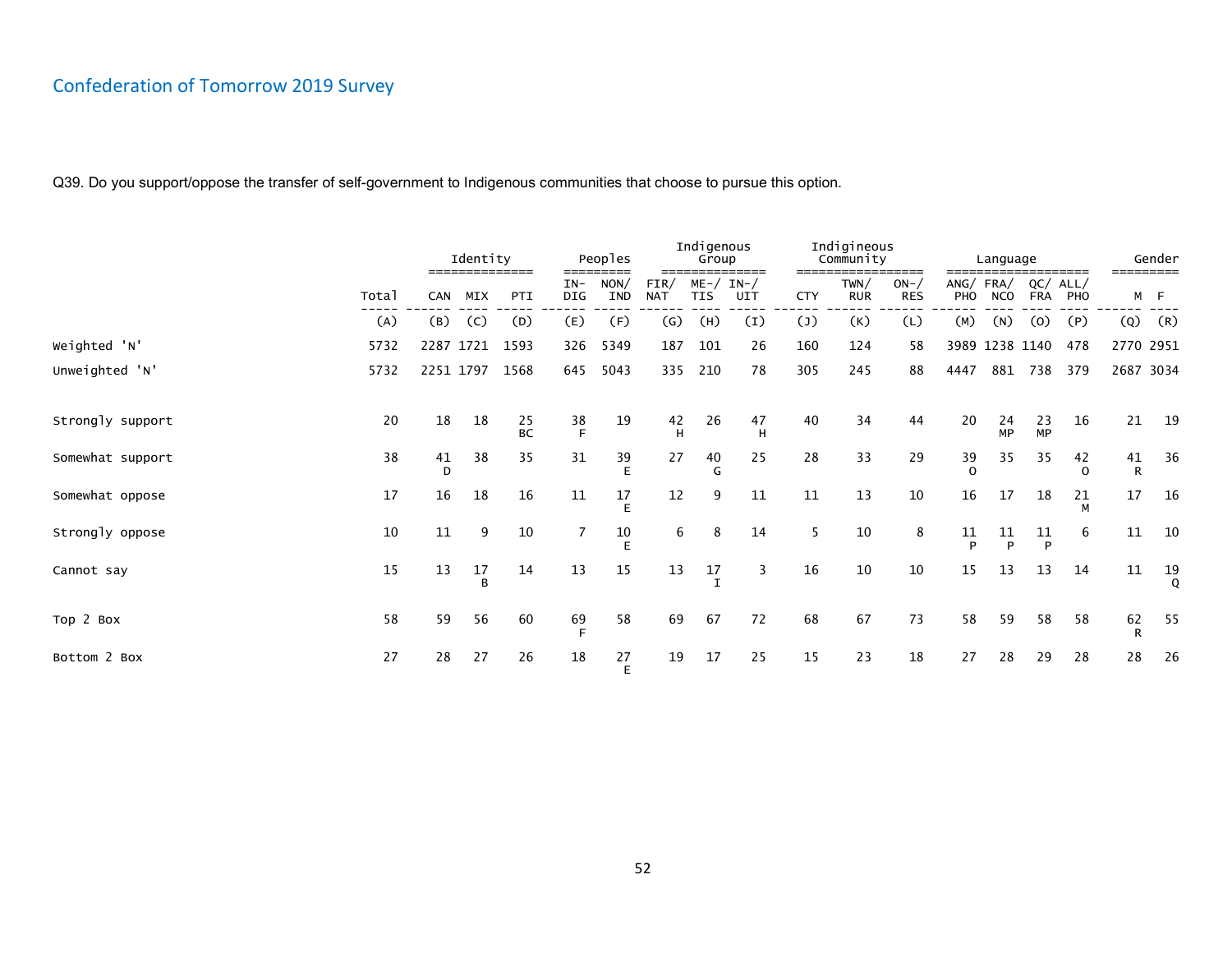|                  |       |                |         | Age                    |         |           |                                                                                                                                                                                                                                                                                                                   | Education       |                      |                           |                  |              |         | Household Income<br>-------------------- |          | Income adequacy                    |                  |             | urb.<br>==== |
|------------------|-------|----------------|---------|------------------------|---------|-----------|-------------------------------------------------------------------------------------------------------------------------------------------------------------------------------------------------------------------------------------------------------------------------------------------------------------------|-----------------|----------------------|---------------------------|------------------|--------------|---------|------------------------------------------|----------|------------------------------------|------------------|-------------|--------------|
|                  | Total | $18 - /$<br>24 | 34      | $25/- 35/- 45/-$<br>44 | 54      | $55+$     | <hs< td=""><td><b>COM</b></td><td>HS/ COM/ UNV/<br/>COL</td><td><b>DEG</b></td><td></td><td>&lt;30K \$60K K</td><td><math>\$60-</math></td><td>\$30/ \$100 \$100K<br/>/PLUS</td><td>ENGH GH</td><td>GOOD JUST NOT/<br/><math>/EN-</math> STR- NOT/</td><td>ET</td><td><b>HARD</b></td><td>URB/<br/>CAN</td></hs<> | <b>COM</b>      | HS/ COM/ UNV/<br>COL | <b>DEG</b>                |                  | <30K \$60K K | $$60-$  | \$30/ \$100 \$100K<br>/PLUS              | ENGH GH  | GOOD JUST NOT/<br>$/EN-$ STR- NOT/ | ET               | <b>HARD</b> | URB/<br>CAN  |
|                  | (A)   | (B)            | (C)     | (D)                    | (E)     | (F)       | $\left(\mathsf{G}\right)$                                                                                                                                                                                                                                                                                         | (H)             | (I)                  | $\mathcal{L}(\mathsf{J})$ | (K)              | (L)          | (M)     | (N)                                      | (0)      | (P)                                | (Q)              | (R)         | (S)          |
| Weighted 'N'     | 5732  | 635            |         | 952 1015               |         | 937 2193  |                                                                                                                                                                                                                                                                                                                   |                 | 644 1325 2104 1603   |                           |                  | 1072 1497    | 820     | 1098                                     |          | 1451 2150 1337                     |                  | 617         | 2582         |
| Unweighted 'N'   | 5732  | 580            |         | 980 1041               |         | 953 2178  |                                                                                                                                                                                                                                                                                                                   |                 | 328 1137 2556 1655   |                           |                  | 1012 1443    | 831     | 1191                                     |          | 1446 2111 1367                     |                  | 649         | 1813         |
|                  |       |                |         |                        |         |           |                                                                                                                                                                                                                                                                                                                   |                 |                      |                           |                  |              |         |                                          |          |                                    |                  |             |              |
| Strongly support | 20    | 21             | 20      | 17                     | 18      | 22<br>DE  | 26<br>HI                                                                                                                                                                                                                                                                                                          | 19              | 19                   | 21                        | 22               | 23           | 19      | 20                                       | 24<br>PQ | 20                                 | 18               | 20          | 18           |
| Somewhat support | 38    | 39             | 35      | 35                     | 39      | 41<br>CD  | 34                                                                                                                                                                                                                                                                                                                | 35              | 40<br>Н              | 41<br>GH                  | 36               | 39           | 41<br>K | 39                                       | 40<br>QR | 41<br>QR                           | 35               | 33          | 41           |
| Somewhat oppose  | 17    | 15             | 16      | 18                     | 16      | 17        | 14                                                                                                                                                                                                                                                                                                                | 17              | 17                   | 17                        | 15               | 15           | 16      | 20<br><b>KL</b>                          | 16       | 17<br>R                            | $\frac{20}{0}$   | 12          | 17           |
| Strongly oppose  | 10    | 8              | 11      | 12<br><b>BE</b>        | 8       | 11        | 7                                                                                                                                                                                                                                                                                                                 | 11              | 11<br>G              | 10                        |                  | 11<br>к      | 9       | 11                                       | 10       | 9                                  | 11               | 13          | 9            |
| Cannot say       | 15    | 17<br>E        | 18<br>F | 17<br>E                | 19<br>E | 10        | 19<br>IJ                                                                                                                                                                                                                                                                                                          | $\frac{17}{1J}$ | 13                   | 12                        | 20<br><b>LMN</b> | 12           | 14<br>N | 10                                       | 11       | 12                                 | 15<br>$\Omega$   | 22<br>OPQ   | 15           |
| Top 2 Box        | 58    | 60<br>D        | 55      | 52                     | 57      | 63<br>CDE | 60                                                                                                                                                                                                                                                                                                                | 54              | 58                   | 62                        | 58               | 61           | 60      | 59                                       | 64<br>QR | 61<br>QR                           | 54               | 53          | 59           |
| Bottom 2 Box     | 27    | 23             | 27      | 31<br><b>BE</b>        | 24      | 27        | 21                                                                                                                                                                                                                                                                                                                | 28<br>G         | 28<br>G              | 26                        | 22               | 26<br>К      | 26      | 31<br><b>KLM</b>                         | 26       | 27                                 | 31<br><b>OPR</b> | 25          | 26           |